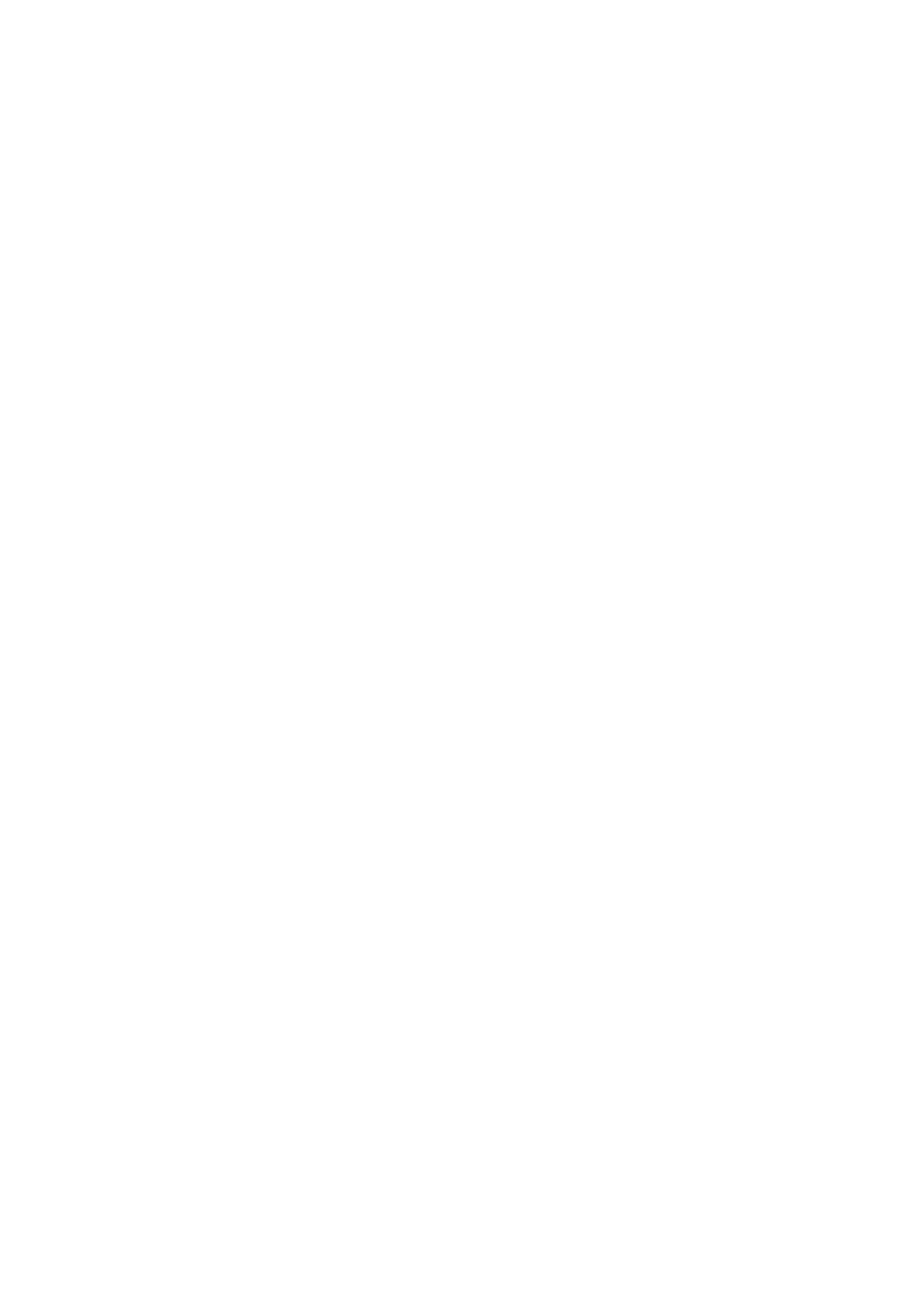# **Contents**

| 1            | <b>Abstract</b>                                                                                                                                                                       | 4                                            |  |  |  |  |  |  |  |  |
|--------------|---------------------------------------------------------------------------------------------------------------------------------------------------------------------------------------|----------------------------------------------|--|--|--|--|--|--|--|--|
| 2            | <b>Introduction</b>                                                                                                                                                                   | 4                                            |  |  |  |  |  |  |  |  |
| 3            | <b>Contents of this Thesis</b><br>5                                                                                                                                                   |                                              |  |  |  |  |  |  |  |  |
| 4            | U2F - Universal Second Factor<br>4.1                                                                                                                                                  | 6<br>6                                       |  |  |  |  |  |  |  |  |
|              | 4.2<br>4.3<br>4.4<br>4.5                                                                                                                                                              | $\overline{7}$<br>9<br>9<br>9                |  |  |  |  |  |  |  |  |
| 5            | <b>TLS - Transport Layer Security</b><br>What is TLS? $\ldots \ldots \ldots \ldots \ldots \ldots \ldots \ldots \ldots \ldots \ldots$<br>5.1<br>5.2<br>5.3<br>5.4<br>5.5<br>5.6<br>5.7 | 10<br>10<br>10<br>11<br>13<br>15<br>16<br>16 |  |  |  |  |  |  |  |  |
| 6            | Changes in TLS 1.3<br>6.1<br>6.2                                                                                                                                                      | 17<br>17<br>19                               |  |  |  |  |  |  |  |  |
| $\mathbf{7}$ | ULS - U2F via TLS<br>7.1<br>7.2<br>7.3<br>Quick vs. Clean, the solutions $\ldots \ldots \ldots \ldots \ldots \ldots \ldots$<br>7.4                                                    | 20<br>20<br>21<br>23<br>24                   |  |  |  |  |  |  |  |  |
| 8            | <b>ULS</b> without new extensions<br>8.1<br>8.2                                                                                                                                       | 24<br>24<br>27                               |  |  |  |  |  |  |  |  |
| 9            | The TLS 1.3 Extension for ULS                                                                                                                                                         | 29                                           |  |  |  |  |  |  |  |  |
|              | 10 Summary                                                                                                                                                                            | 32                                           |  |  |  |  |  |  |  |  |
|              | 11 Examples<br>11.2 ULS 1.2 Authentication<br>11.3 ULS 1.3 Registration without Extension                                                                                             | 33<br>34<br>35<br>37                         |  |  |  |  |  |  |  |  |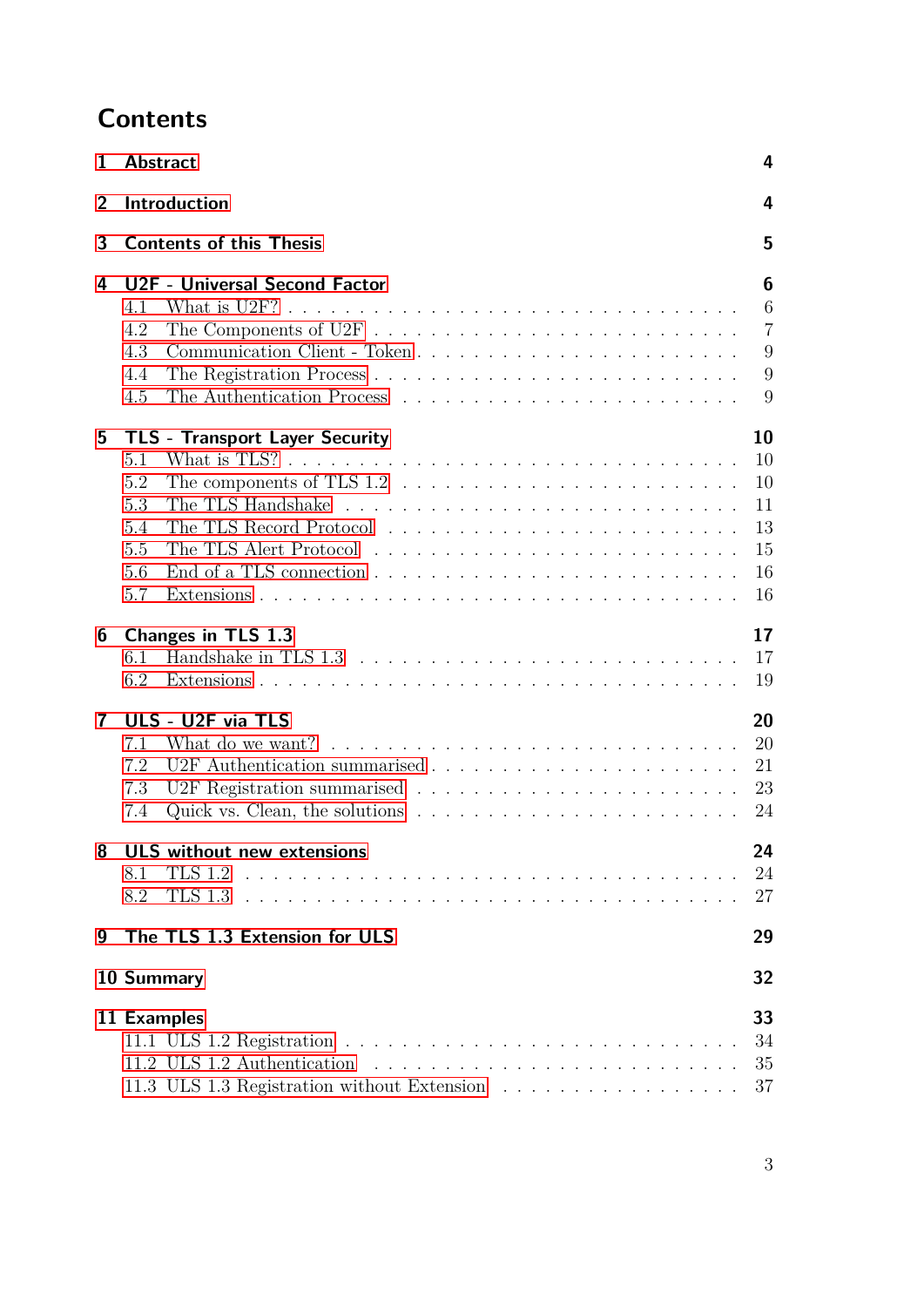| 11.4 ULS 1.3 Authentication without Extension 39 |  |
|--------------------------------------------------|--|
|                                                  |  |
|                                                  |  |

# <span id="page-3-0"></span>**1 Abstract**

One limit to the spread of technology making login processes safer, is difficulty and effort to implement measures that are easy to utilise by end users. This document describes how U2F, a protocol for simple and user friendly second factor Authentication, can be embedded into TLS 1.3 to make implementing U2F as easy as patching an installed TLS version.

# <span id="page-3-1"></span>**2 Introduction**

We live in a world of ever-growing digital infrastructure. The intertwining of computer technology and our everyday life is reaching new heights regularly. By now most of us even carry a powerful computer around in our pockets every day.

Driven by this rapid development of computer technology other fields have to progress quickly to keep up. Information security is a topic often discussed lately, even having found its way into politics and mass media[\[Her17\]](#page-46-0)[\[Whe17\]](#page-47-0)[\[Alj17\]](#page-45-0).

Keeping our information private, among other security goals, is becoming increasingly difficult, thus more and more of a challenge[\[Pag12\]](#page-46-1)[\[Ros16\]](#page-46-2).

Nowadays we have a multitude of mechanisms to protect information from various risks. Typical attacks we need to avoid include data manipulation, breach of privacy or data theft. We can encrypt our data with algorithms capable of ciphering data to a point where any decryption attempts by most attackers are not feasible[\[DBN](#page-45-1)<sup>+</sup>01].

We can digitally sign sent data to give others ways to verify a message we sent did really originate from us and was not changed in the process[\[MKJR16\]](#page-46-3). These and many other protective measures give us a huge arsenal of countermeasures to attacks targeting our data.

Despite the broad availability of such security measures we hear of incidents preventable through comprehensive usage of information security methods quite often[\[Her17\]](#page-46-0)[\[Whe17\]](#page-47-0) [\[Alj17\]](#page-45-0). In many cases measures were not taken to save time and money, not implemented correctly due to lack of knowledge or simply ignored, because they did not seem important. In short, information security must be simple, efficient and easy to handle in order to increase and encourage broad usage [\[DBZ03,](#page-46-4) 281].

A typical example of an effective concept of information security is the TLS Protocol. Most internet users use it without substantial knowledge about modern encryption, often not knowing if and how the information they transmit is protected. In many modern webservices TLS usage is handled by user software automatically without any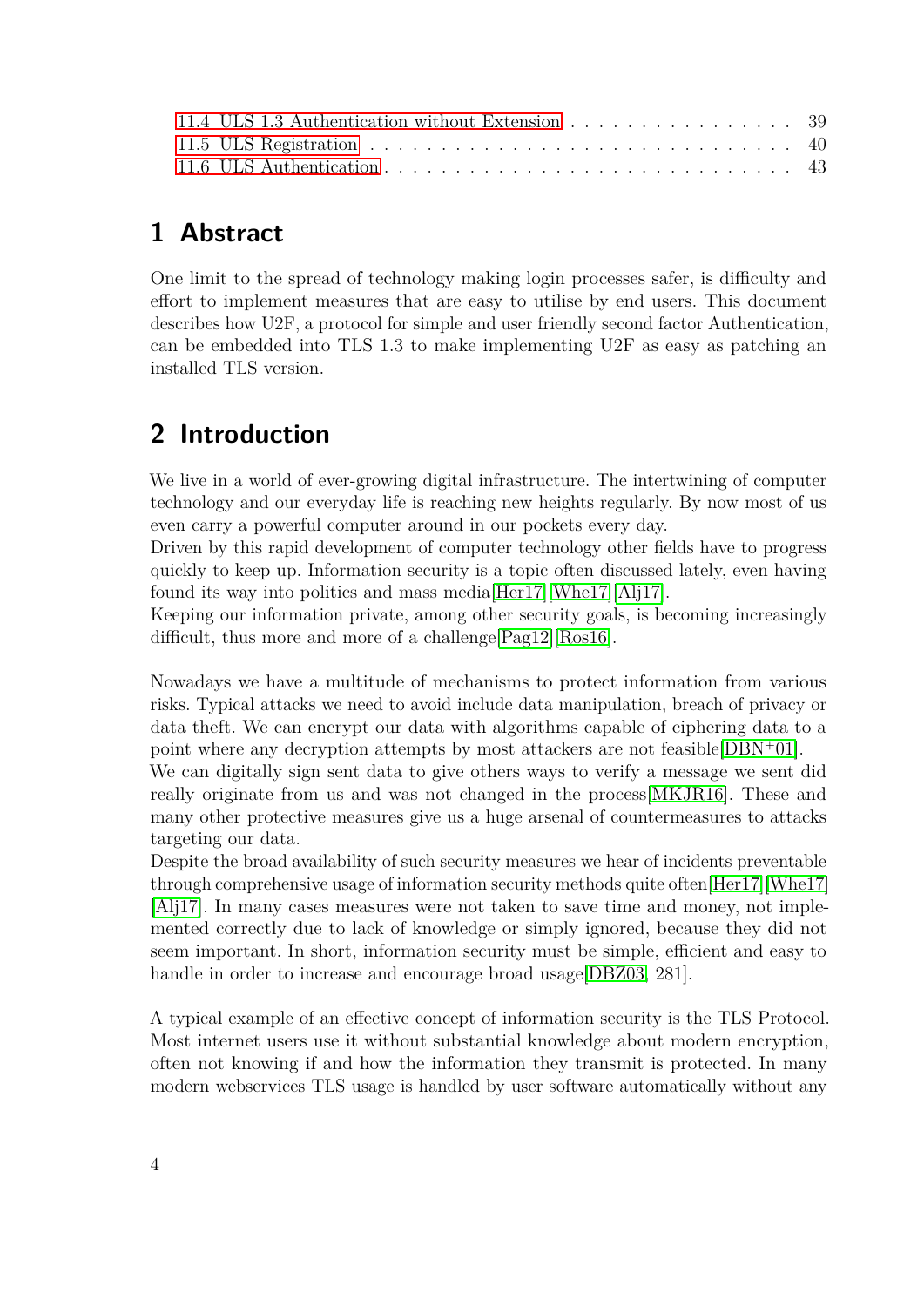need to bother the user at all.

Another concept often found in our daily life is multi-factor Authentication, a way of proving we are who we claim to be by more than one method at once. Financial transactions are often confirmed by giving information only we are supposed to know, such as a password or a PIN number, coupled with possession of an object supposedly unique, such as a mobile phone in online transactions or an debit card in cash dispenser usage.

Many programs with logins to accounts send a verification e-mail to the e-mail address with which the account was registered, once a login from a previously unknown location occurs. This e-mail has to be opened and the contained instructions followed, to successfully login[\[Ste15\]](#page-47-1).

A standard implementing second-factor Authentication as part of logins is the U2F industry standard. A U2F device is registered on or together with an account, making both possession of said unique device and knowledge of the login credentials necessary to successfully log in[\[SBTC16\]](#page-47-2). Usage of the device is kept simple to make U2F easy to use, but there are other factors limiting the daily use of U2F in logins.

As of now any application that uses U2F needs to implement U2F Client functionality directly. Many developers do not see this as important enough to invest time and effort to make their software U2F capable.

A simple way of tackling this limiting factor is taking away the need to deal with U2F in application development by simply linking the application to a present implementation of a protocol already incorporating U2F technology.

By adding U2F functionality to TLS we can provide a socket to all applications already using TLS for encryption that utilise user logins, given the Servers they communicate with are capable of U2F as well. This would increase the number of U2F capable applications without any need for changing any user software except TLS implementations themselves.

## <span id="page-4-0"></span>**3 Contents of this Thesis**

This thesis contains information about the protocols mentioned, TLS, in particular version 1.3, and U2F, along with concepts of embedding the latter into the former. Different approaches will be presented and explored in detail on a conceptual level. Implementation details depending on specific TLS implementations will not be addressed in this work, as that would go beyond the scope of a bachelor thesis.

After an overview of U2F, its components and procedures an explanation of the inner works of TLS in the currently widespread version 1.2 follows. The changes and innovations of version 1.3 are explained and solutions to embed U2F into those TLS versions are proposed and summarised.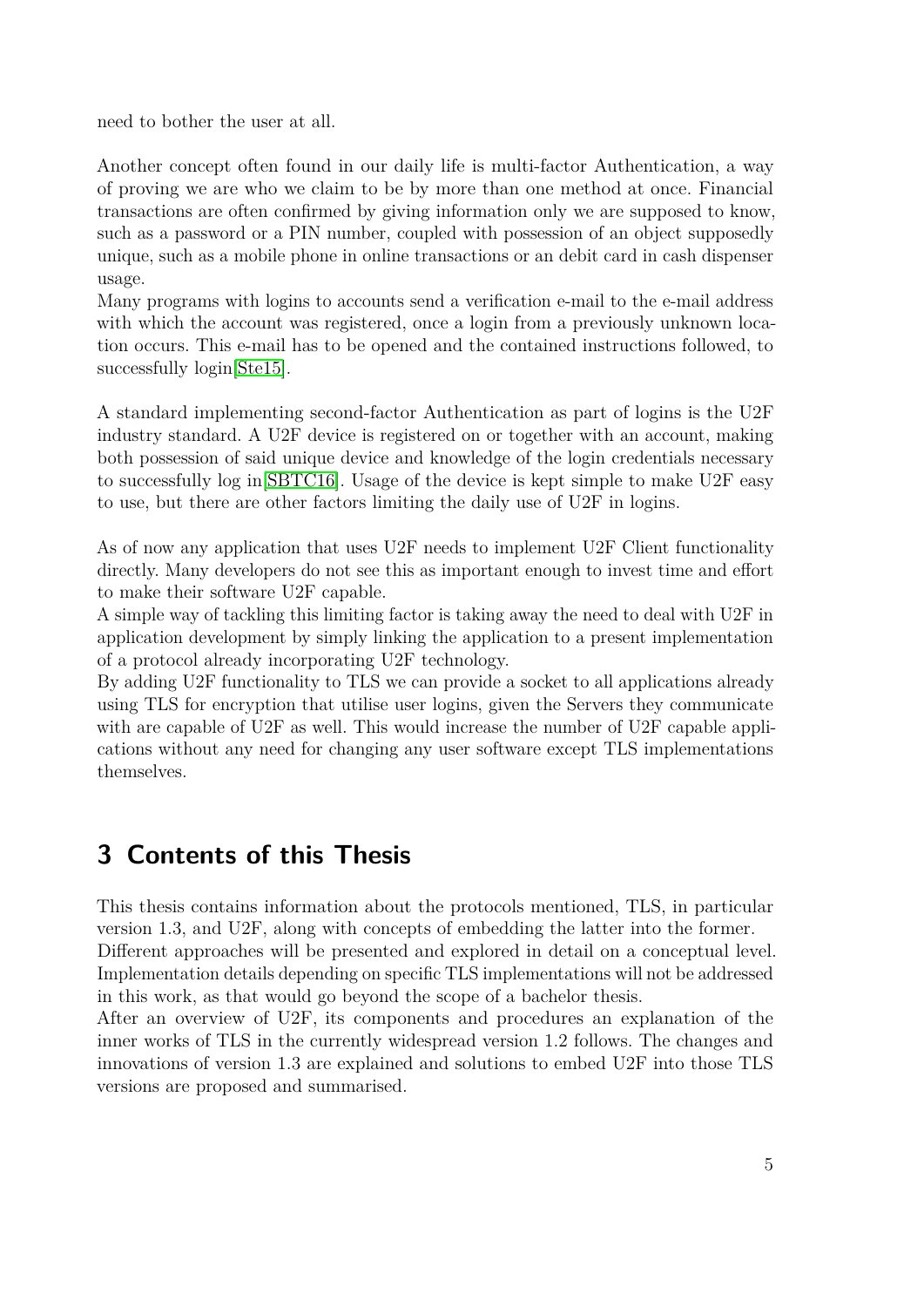# <span id="page-5-0"></span>**4 U2F - Universal Second Factor**

#### <span id="page-5-1"></span>**4.1 What is U2F?**

Services providing account-based logins on the internet usually want to make sure that people trying to log into an account really are who they claim to be, the legitimate user behind the username they use.

This is usually made sure by password-based Authentication. Someone trying to log into a service must present secret knowledge that is supposed to be only known to the legitimate user of that account.

Over the years various standards for passwords have been established in reaction to both advancements in password cracking and increasing computing power[\[San14\]](#page-47-3). Most modern Registration processes force a set of guidelines for password choice.

Some typical examples are a minimum length, the need to have at least one character of each of a set of groups and avoidance of commonly used passwords.

Minimum length and necessary character classes, like needing to have at least one upper case letter, one number and one special character, protect passwords against brute force attacks, which is simply trying out combinations until one works.

Avoidance of common passwords protects against so-called dictionary attacks, where the most common passwords are tried out[\[Guc17\]](#page-46-5).

According to a 2016 study, where over 10 million passwords from data leaks were analysed, it is estimated that more than 50 percent of all internet accounts use no more than 25 common passwords, which means that by simply trying out 25 passwords each we could attack countless password protected accounts successfully [\[Guc17\]](#page-46-5).

Most people using the internet will have met guidelines like these while using the internet and are quite familiar with a problem that goes along with these protective measures: secure passwords get ever more long and complicated all the while we have to memorise more and more passwords if we want to avoid using the same passwords over and over. This would leave us wide open if someone were to find out a password of ours, this password could simply be used to access other services.

Many attempts have been made to avoid this problem without increasing the risk of using password-protected services[\[Lac16\]](#page-46-6).

One typical and popular way of solving the aforementioned problem is adding a second factor to the Authentication. This may be presentation of something other than knowledge of a secret, to give proof that you are who you claim to be. Using this method can provide additional security to the Authentication process without changing the password-based first factor Authentication.

An often used method is a confirmation e-mail sent to the e-mail address connected with the account, that has to be read in order to log in, that is sent if something about a login attempt is unusual, e.g. a login attempt from a new location occurs[\[Ste15\]](#page-47-1).

This would be a two-factor Authentication by two knowledge factors, knowledge of the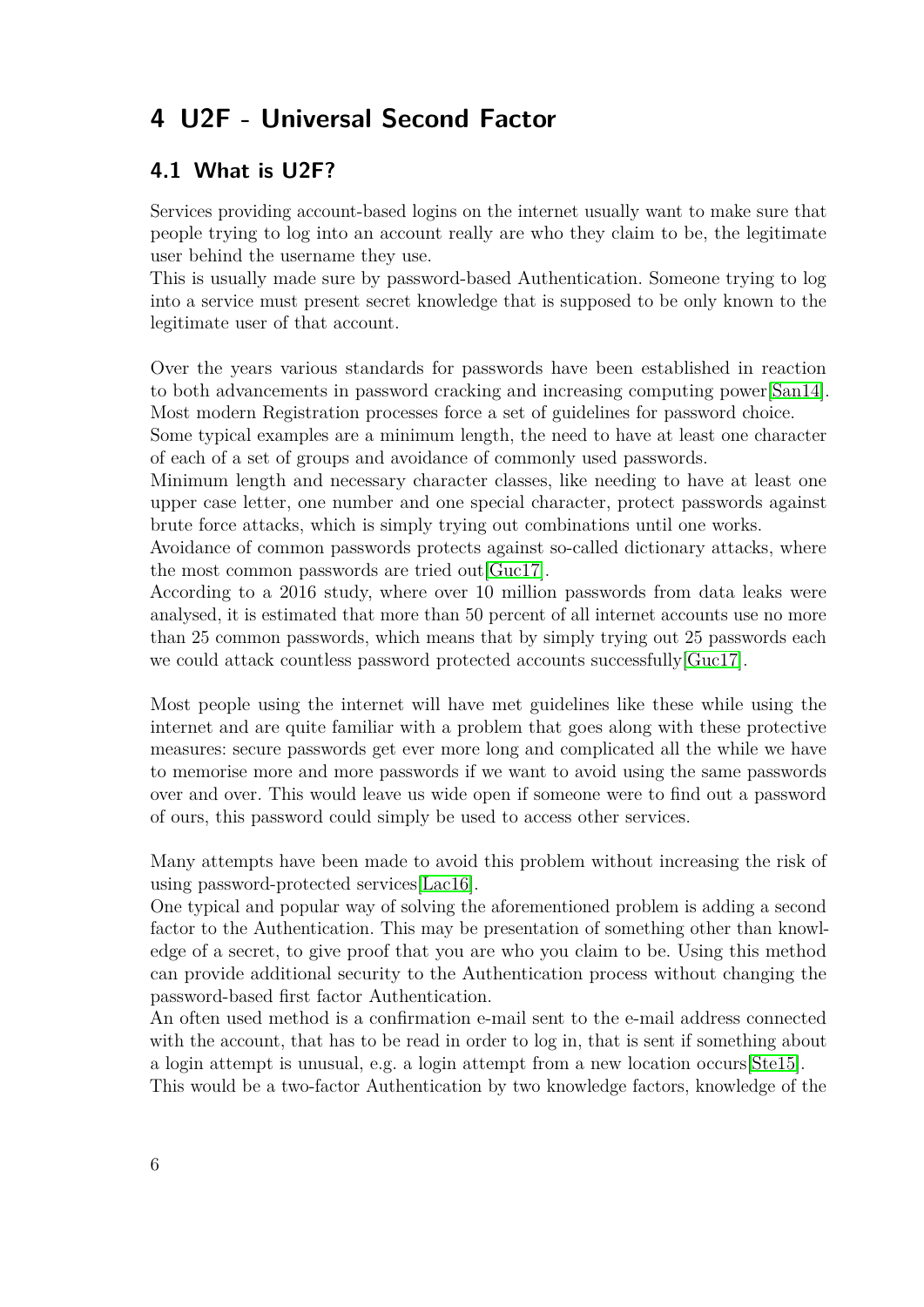login credentials and knowledge of the credentials for the e-mail account. Another example of two-factor Authentication in our everyday lives is almost every financial transaction beyond hard cash.

The FIDO Alliance has proposed a protocol for easy-to-use second-factor Authentication, based on knowledge and possession[\[SBTC16\]](#page-47-2).

U2F, which stands for Universal Second Factor, is a protocol that "[...] enables relying parties to offer a strong cryptographic 2nd factor option for end user security."[\[SBTC16,](#page-47-2) 1]

The concept is simple, yet effective. In addition to a username and password check you present a unique device, analogous to a physical key, that is necessary for the Authentication. If this 'key' is truly unique and you make sure it does stay in your possession, then only you can authenticate yourself with it.

In the U2F protocol the role of the 'key' is played by a physical device connected to the computer used to log into a service. Once you attempt to log in via name and password, you receive a reply, called a challenge, that has to be answered correctly by the device and sent back to the service[\[SBTC16,](#page-47-2) 4][\[BEL16,](#page-45-2) 2].

This reply contains information which the device can use to make sure it is really receiving a reply from the service you want to log into. Also proof that said reply has not been changed on the way to the device is given SBTC16, 6. You are prompted to activate the device physically, e.g. by pressing a button on or touching the device, after which it answers to the service, if everything is in order. Once the service receives the answer and confirms its correctness, the Authentication ends in success[\[SBTC16,](#page-47-2) 3].

Since U2F is a technology aimed at usage with browsers, the Clients use a JavaScript API for communication with the Relying Party, which might be undesirable, as it limits the use of U2F to systems supporting JavaScript[\[BBL16\]](#page-45-3).

### <span id="page-6-0"></span>**4.2 The Components of U2F**

In a U2F registration or Authentication process three instances are involved[\[BEL16,](#page-45-2) 1].

• The U2F Device, also called Token

This is usually a physical device, handling cryptographic operations of the U2F protocol. It is connected to the Client Computer via USB, NFC or other local connection. Direct connection to the internet is not allowed[\[BEL16,](#page-45-2) 1].

• The Relying Party

This is the service against which a user wants to authenticate oneself with a login procedure. This is usually a Web-Server. Said Relying Party is identified by an AppID[\[BEL16,](#page-45-2) 1].

• The Client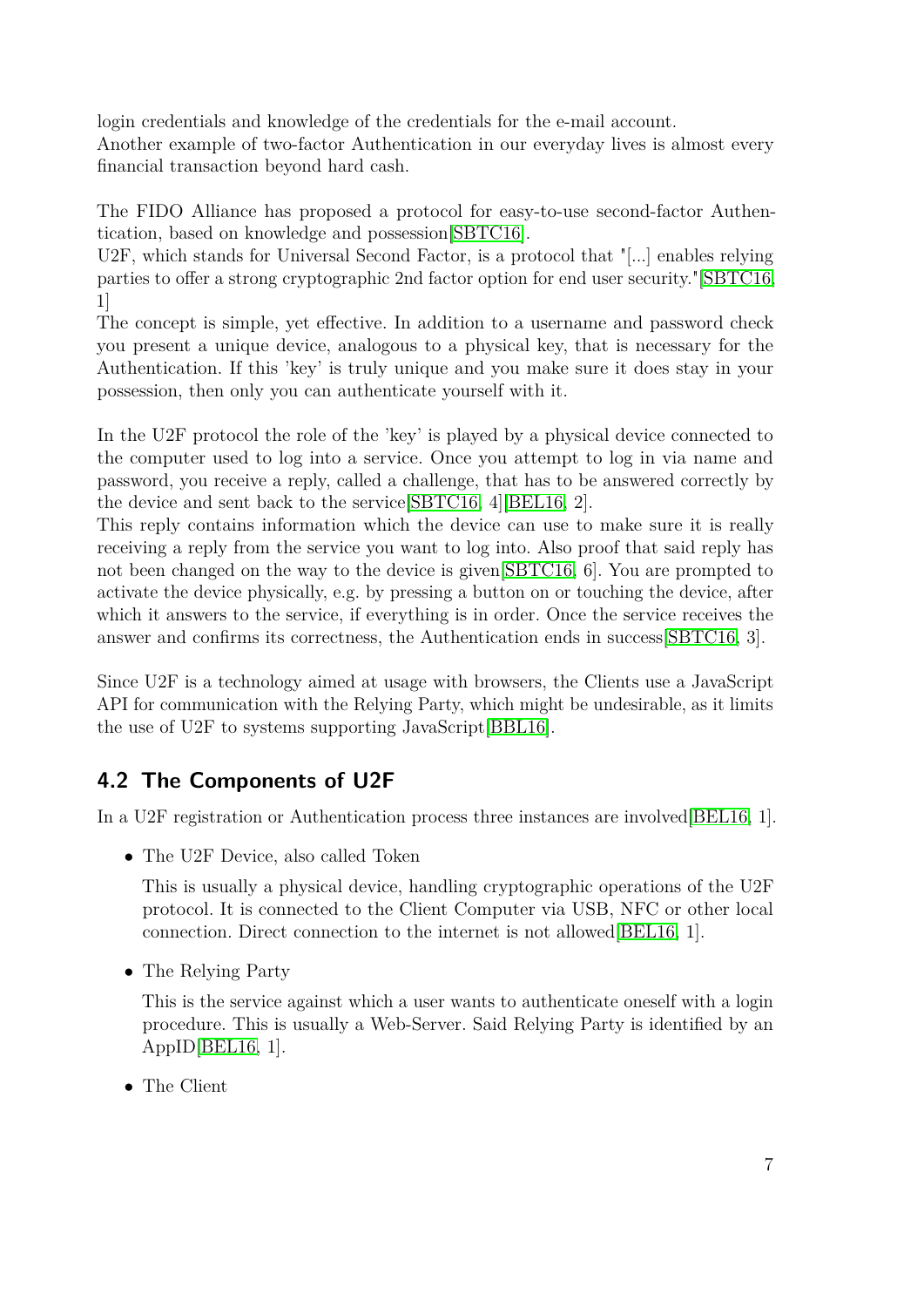This is the program on the Client Computer that communicates with the Token, the User and the Relying Party. This is usually a Web-Browser[\[BEL16,](#page-45-2) 1].

Before a Token can be used to authenticate the user against a service, it has to be registered. This links a Key Handle to an AppID and a key pair. Hereby the key pair is used for cryptographic operations and the Key Handle tells both the Token and the Relying Party which key pair is used. This does not necessarily identify a user[\[BEL16,](#page-45-2) 5].

The key pairs consist of a private and a public key. The private key itself or the necessary information to derive it from the Key Handle is stored on the Token and must not leave it[\[SBTC16,](#page-47-2) 7]. The public key is sent to the Relying Party, identified by the AppID[\[SBTC16,](#page-47-2) 5]. The identity of the service, that is the Relying party, is also called Origin. The Registration or enrollment process is explained further in chapter 4.4.

After this is done the Token can be used, usually but not necessarily together with a username and password, to authenticate a user against a Relying Party. Since the U2F second factor Authentication is entirely an addition to username/password Authentication, multiple Tokens can be registered with the same account and the same AppID, analogous to multiple keys fitting the same lock[\[SBTC16,](#page-47-2) 10]. This can be convenient, for example when one user is working at changing locations and cannot take his Token with him, or when multiple legitimate users are working with only one account.

U2F uses challenge-response-based Authentication. The Relying Party constructs a challenge, to which the Token must respond in a certain way. The answer is then verified by the Relying Party[\[BEL16,](#page-45-2) 7].

To stay with our key analogy we might describe the process as follows.

The Relying Party presents a lock to the Token. The Token opens the lock and presents the opened lock back to the Relying Party, which verifies that it is in fact open. U2F also provides some additional security features, for example the built in Man-in-the-Middle protection, which is described in the FIDO Alliance Specification[\[SBTC16,](#page-47-2) 6].

Both Registration and Authentication consist of three phases, listed as Setup, Processing and Verification.

During Setup the Client connects to the Relying Party, identifies itself and initiates the Authentication or Registration. It receives a response from the Relying Party.

In the Processing step the Client transmits that information to the Token(s) connected to the machine, if the origin of the response matches the expected origin. A user response is prompted, after which the activated Token performs cryptographic operations and transmits the result to the Client.

In the following Verification step said response is transmitted back from the Client to the Relying Party, where it is verified.

If everything is in order then the exchange succeeds, in the case of an Authentication the Client has successfully authenticated itself against the Relying Party, in case of a Registration all information necessary for allowing future Authentications has been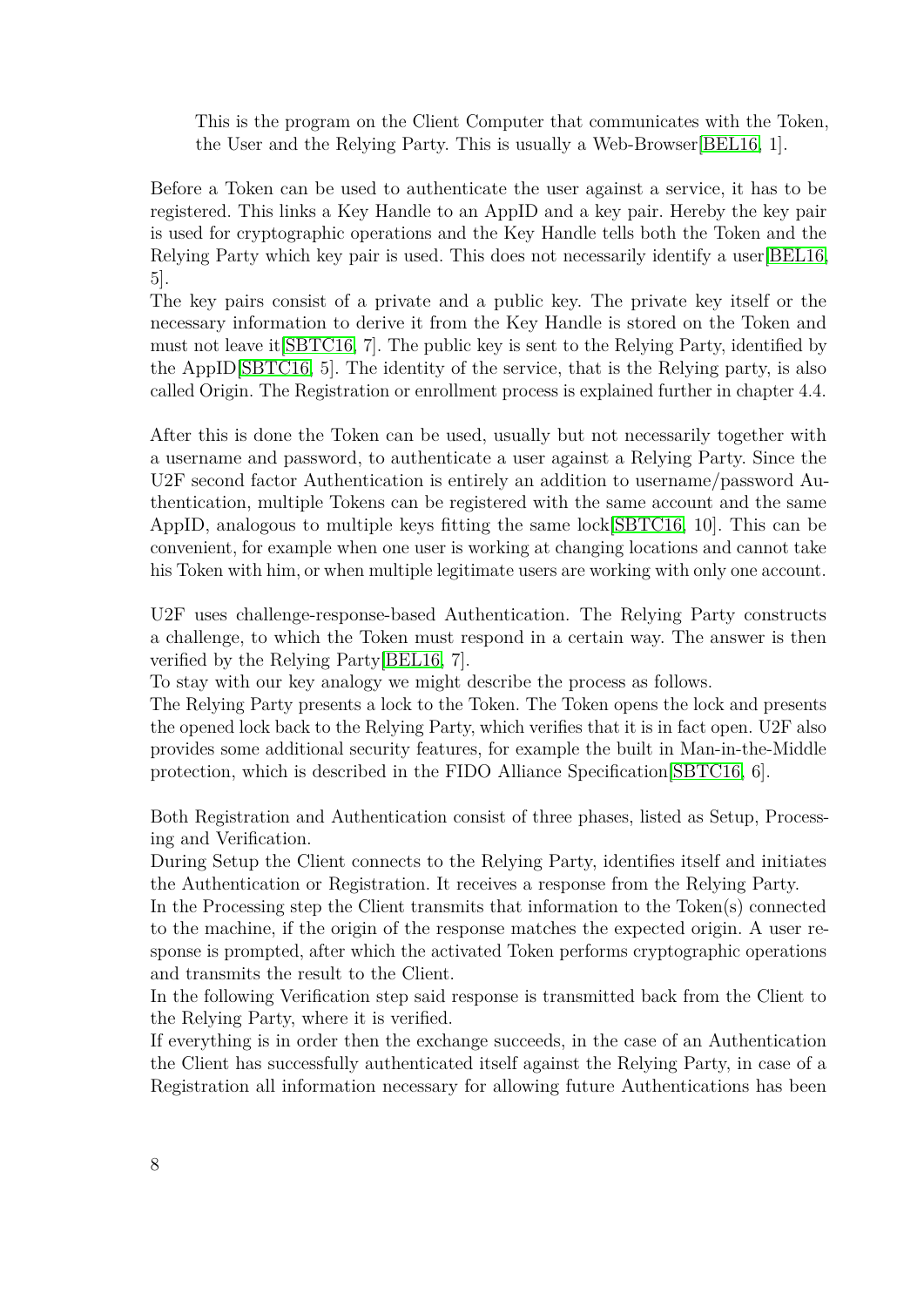exchanged and the Token is registered[\[BEL16,](#page-45-2) 2].

#### <span id="page-8-0"></span>**4.3 Communication Client - Token**

As the communication between the Client and the Token(s) connected to the machine can be used in our case without any change, I will not go into detail as to how these instances communicate. This is sufficiently documented by the FIDO Alliance already and not of particular interest for this specification. Details to used message formats and their framing can be found in the FIDO U2F specification[\[BEL16\]](#page-45-2).

#### <span id="page-8-1"></span>**4.4 The Registration Process**

The Registration of a U2F Token begins with a regular non-U2F Authentication of a Client against the Relying Party[\[SBTC16,](#page-47-2) 9]. Once the Client has sent the information used for authentication a Registration request message is sent to the Relying Party. This will contain information to identify the User, such as a User Handle. This can be taken from the regular login credentials. The Relying Party stores this information and sends a U2FChallenge message back to the Client. This message contains a challenge constructed by the Relying Party, an Application ID (AppID) which identifies the Relying Party against the Client and additional information described in chapter 7. If the Client confirms the Challenge Message was sent by the adressed Relying Party by checking the AppID a message constructed from the contained information is sent to the Token which handles cryptographic operations like producing a signature and a certificate. The Token will ask for the User to activate the device manually. If this does not happen in time the Token will send an error message instead. If Activation is successful the result of these cryptographic operations is transmitted back to the Relying Party as a U2FRegisterResponse along with additional information described in chapter 7. This cryptographic information contains data to be saved and stored by the Relying Party, such as the public key generated by the token, the KeyHandle by which this public key is to be indexed and a Response to the Challenge[\[BEL16\]](#page-45-2).

#### <span id="page-8-2"></span>**4.5 The Authentication Process**

Authentication follows a similar structure. As with Registration a Request Message with the User Handle is sent after the credential-based login. The Relying Party responds with a Challenge Message same as in Registration, but will transmit all KeyHandles tied to the User Handle. Since a single User can register multiple Tokens with the same Relying Party this is not limited to one KeyHandle. The Client checks the AppID and contacts the Token to generate a Response to the Challenge. From this Response an Authentication Response Message is generated and sent to the Relying Party. The contained Response is checked by looking up the public key tied to the KeyHandle, completing authentication[\[BEL16,](#page-45-2) 6].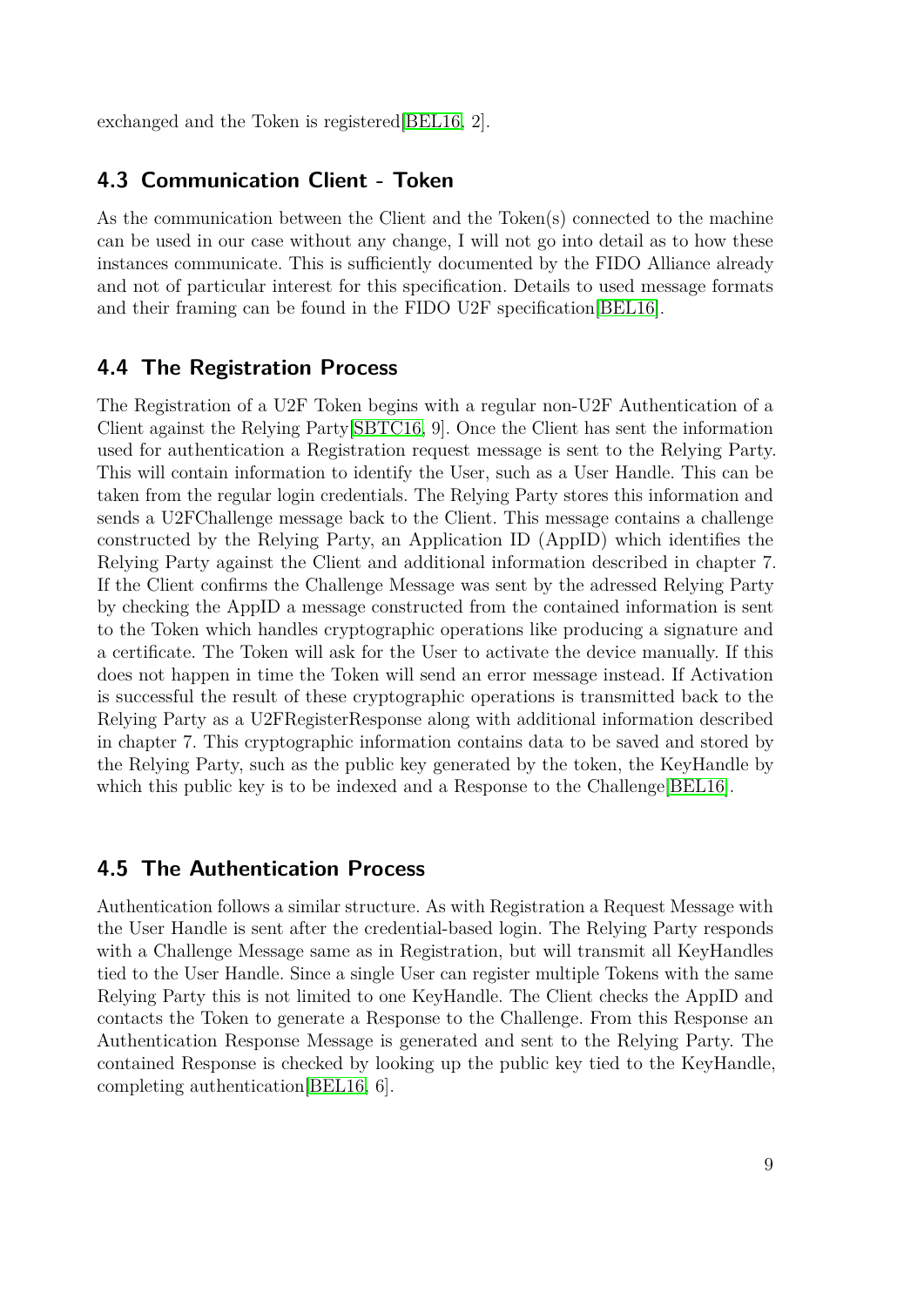# <span id="page-9-0"></span>**5 TLS - Transport Layer Security**

#### <span id="page-9-1"></span>**5.1 What is TLS?**

The Transport Layer Security Protocol (TLS), as specified in RFC 5246, provides a means to "establish a secure connection between two parties"[\[DR08,](#page-46-7) 6].

With the TLS protocol a secure connection between two partis, A and B, can be established. Any data transmitted over this connection cannot be interpreted by any other party C that intercepts any messages sent between A and B. This works by encrypting the communication between A and B[\[DR08,](#page-46-7) 4].

The peers decide how sent data is to be en- and later decrypted, without letting C know how to en- and decrypt said data[\[DR08,](#page-46-7) 4]. Once the negotiation, the so called handshake, is done, transmission of encrypted data can start [\[DR08,](#page-46-7) 27]. After the data exchange between A and B is finished and all pending data is sent the connection will be closed[\[DR08,](#page-46-7) 29]. TLS encryption is a widely used mechanism in modern online communication. For example every time a URL in a browser starts with https instead of http TLS is used for encryption.

#### <span id="page-9-2"></span>**5.2 The components of TLS 1.2**

TLS 1.2 works by sending messages between both parties, which all have a specific message type.

The TLS Protocol consists of the following components:

• The Record Protocol

This is the base protocol, the foundation of the other protocols. It handles transformation of application data to a transmittable format, so called records, transmission to the destination and transformation back from the transmittable state after arrival[\[DR08,](#page-46-7) 15f.].

• The Handshake Protocol

This protocol is used to first negotiate common security parameters between both peers, when a TLS connection is about to be formed. These regulate how the Record Protocol transforms the data before sending[\[DR08,](#page-46-7) 26f.].

• The Change Cipher Spec Protocol

During a handshake this protocol is used to change the current ciphering and compression strategies (the current state) to new ones (the pending state)[\[DR08,](#page-46-7) 27f.].

• The Alert Protocol

This protocol specifies a type of transmitted data, a content type called alert type. This is used to signal problems, some of which must cause the connection to terminate immediately[\[DR08,](#page-46-7) 28f.].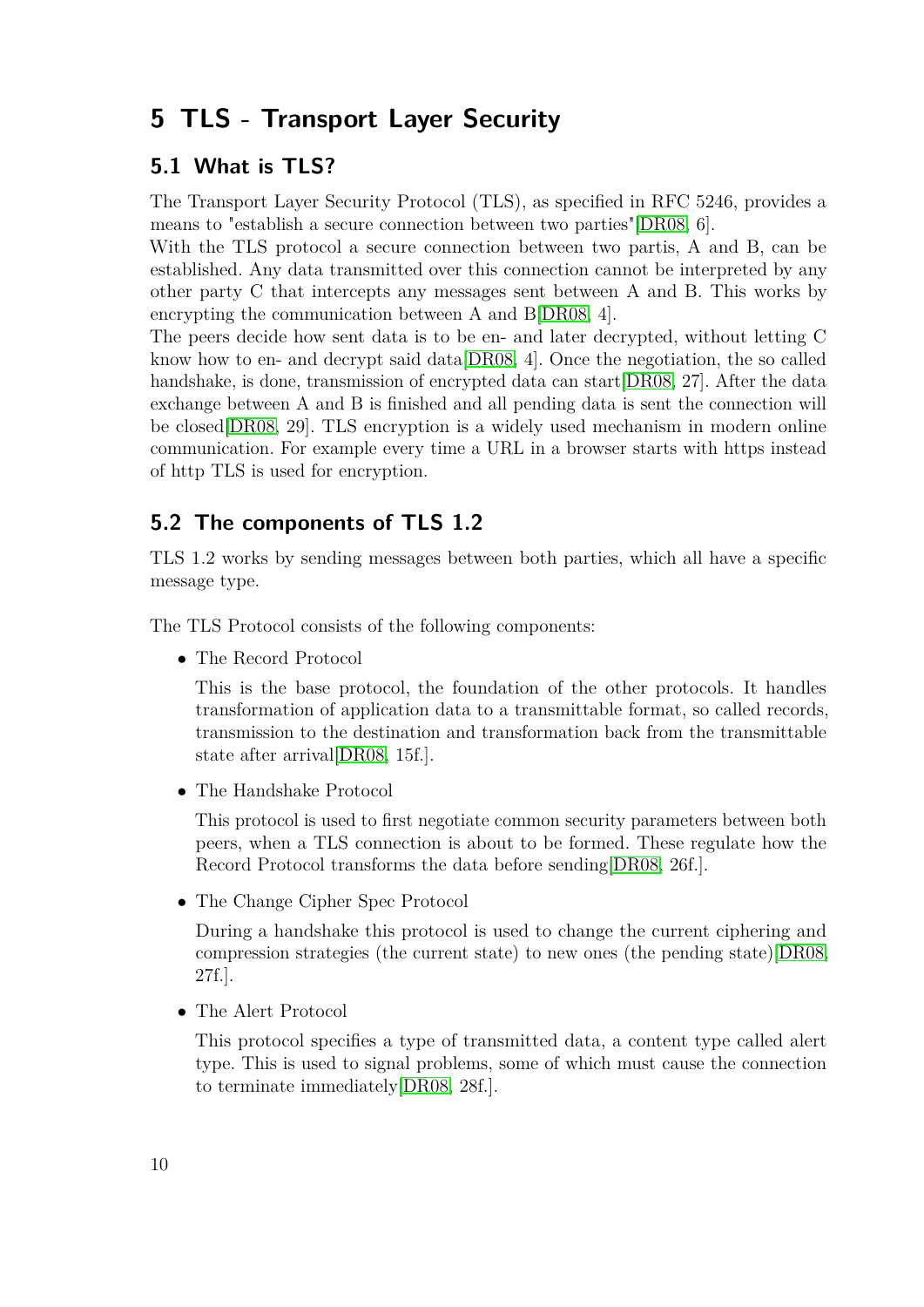### <span id="page-10-0"></span>**5.3 The TLS Handshake**

Before any application data can be sent from one peer to another both peers must know how to treat the data, e.g. how to encrypt or decrypt it. Similar to other protocols that form a connection, for example TCP, a process called handshake is executed, to form a connection and prepare both peers for upcoming data exchange. Before that handshake the data is neither encrypted nor compressed, as dictated by the initial current state[\[DR08,](#page-46-7) 16].

The Handshake Protocol is invoked to send Hello messages and negotiate a so called session between both peers[\[DR08,](#page-46-7) 16]. The information shared by this session negotiation consists of the following components:

• session identifier

An arbitrarily chosen identifier, by which an active or resumable session can be identified[\[DR08,](#page-46-7) 26f.].

• is resumable

An indicator wether or not a session can be resumed later. This will form a new connection using the same security parameters[\[DR08,](#page-46-7) 26f.].

• peer certificate

An X.509v3 certificate to authenticate oneself against the other peer, this field may be empty[\[DR08,](#page-46-7) 26f.].

• compression method

A proposed data compression and decompression method for transformation of application data by the record protocol[\[DR08,](#page-46-7) 26f.].

• cipher spec

A proposed choice of algorithms and attributes for cryptographic transformation of application data by the record protocol[\[DR08,](#page-46-7) 26f.].

• master secret

A shared secret of 48 Byte length, only known to the two peers. This value will be calculated from a negotiated premaster secret and exchanged random values[\[DR08,](#page-46-7) 26f.].

The negotiation begins with a ClientHello message from one peer to another, the former will be called Client for this document, the latter Server [\[DR08,](#page-46-7) 34]. A ClientHello message contains the following fields:

• client version

This field specifies what TLS version the Client wishes to negotiate with the Server[\[DR08,](#page-46-7) 39ff.].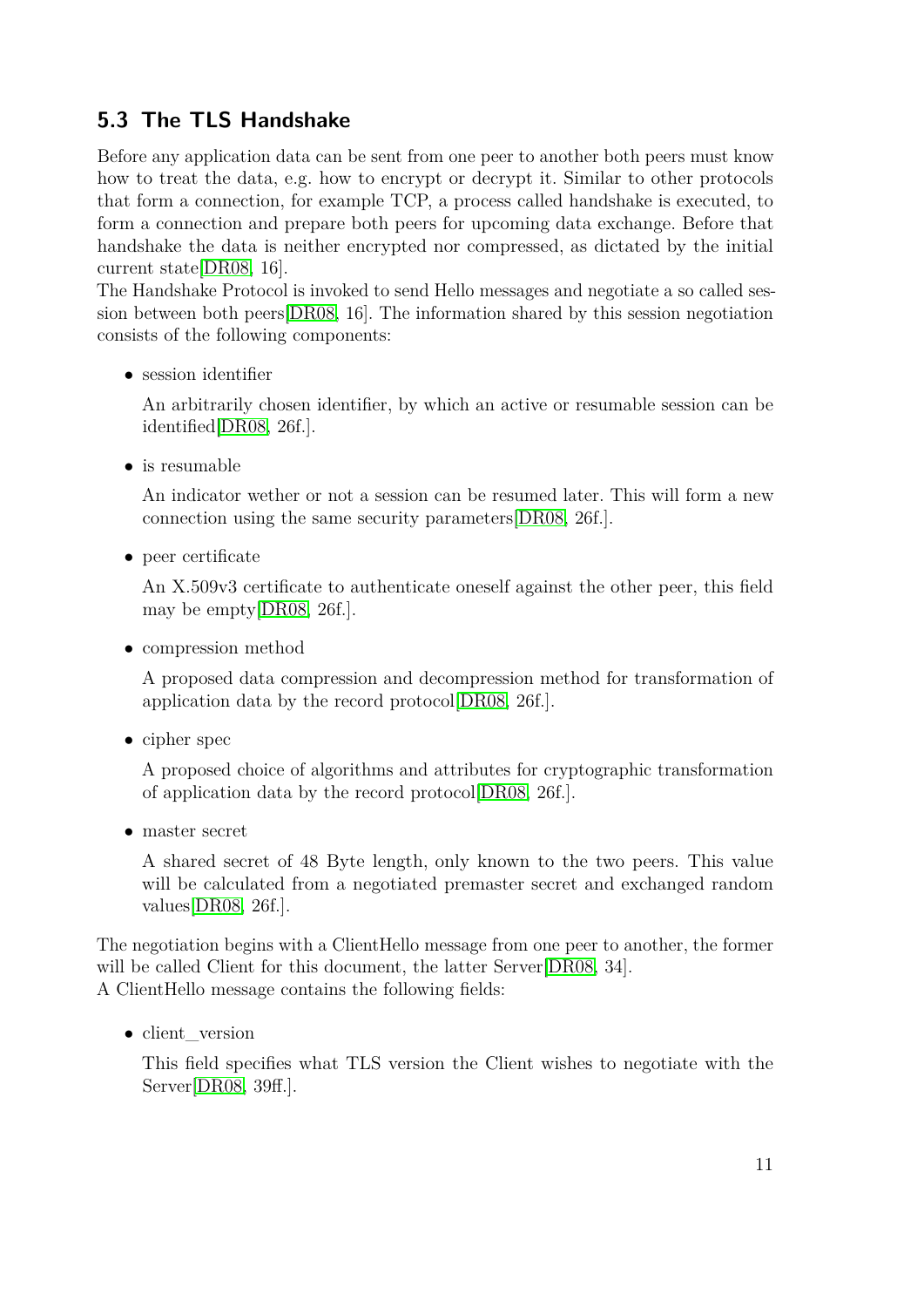• random

This entry contains a 28 Byte random number and a current timestamp[\[DR08,](#page-46-7) 39ff.].

• session\_id

This unencrypted value is an identifier for a previous session that can be used for session resumption [\[DR08,](#page-46-7) 39ff.].

• cipher suites

Here the Client transmits a list of combinations of cryptographic algorithms the Client wants to use. The server must later pick one entry from this list, to form a cryptographic context[\[DR08,](#page-46-7) 39ff.].

• compression methods

Similarly a list of compression methods is conveyed[\[DR08,](#page-46-7) 39ff.].

• extensions

This entry is optional. It is used to tell the Server which extensions the Client wishes to add [\[DR08,](#page-46-7) 39ff.].

The Server will reply with its own Hello message, the ServerHello message. Its contents are:

• server version

The highest TLS version the Server supports that is at the same time not higher than the client version entry from the ClientHello[\[DR08,](#page-46-7) 42f.].

• random

An own random, independently generated from the ClientHello random[\[DR08,](#page-46-7) 42f.].

• session\_id

The identifier for the current session. This is the same as the ClientHello session\_id if a session was successfully resumed[\[DR08,](#page-46-7) 42f.].

• cipher suite

A cipher suite picked from the ClientHello cipher\_suites list[\[DR08,](#page-46-7) 42f.].

• compression method

A compression method picked from the ClientHello compression\_methods list[\[DR08,](#page-46-7) 42f.].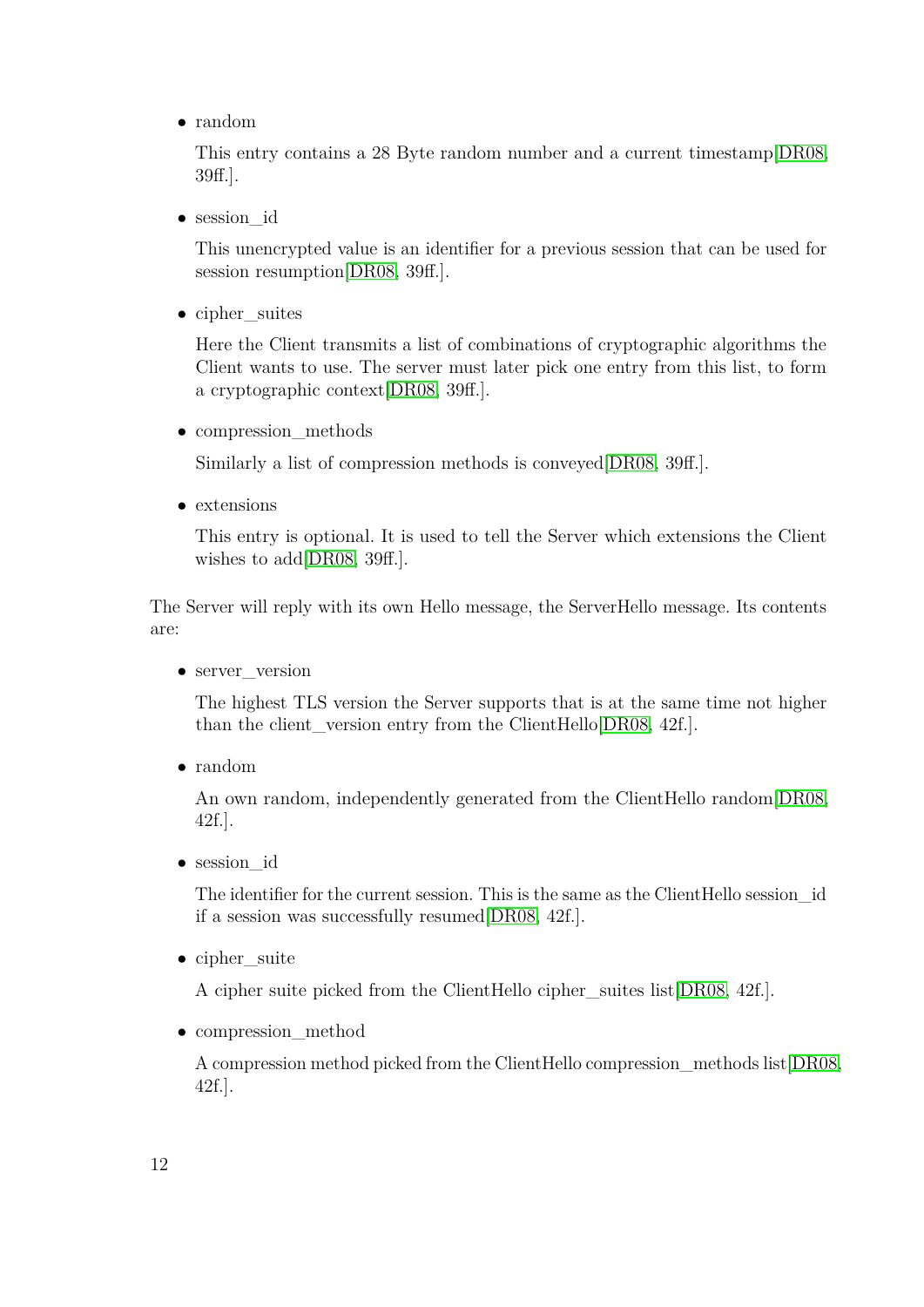• extensions

If there is any need to respond to ClientHello extensions, the ServerHello will respond with own extensions in this field[\[DR08,](#page-46-7) 42f.].

After the ServerHello message the Server will present an X.509v3 certificate in its own Certificate message, if the negotiation is not anonymous[\[DR08,](#page-46-7) 47]. This may be followed by a Server Key Exchange message, providing additional information for a premaster secret exchange, in case no certificate is sent or if the sent certificate does not provide enough data[\[DR08,](#page-46-7) 50ff.]. Usually for the premaster secret exchange RSA encryption or the Diffie-Hellman Algorithm are used[\[DR08,](#page-46-7) 50].

The Server may also request a certificate from the Client, followed by signaling the Server sided end of sending hello message associated information, the so called Server-HelloDone message[\[DR08,](#page-46-7) 53,55].

Now the Client will, if asked to do so, itself present a certificate and transmit a Client Key Exchange Message, after which a mutual premaster secret is set, from which the master secret is computed[\[DR08,](#page-46-7) 57]. Once the master secret is derived, the premaster secret is discarded DR08, 64.

In order for the Record Protocol to transform and transmit data, it needs an environment to work with, a so called state, consisting of a read and a write state. The state which the Record Protocol uses at the time is called the current state. In order to make any change to this environment a new state, the pending state, must be first initialised, by usage of the negotiated session, and then changed to the new current state using the Change Cipher Spec Protocol[\[DR08,](#page-46-7) 16].

Both peers send a ChangeCipherSpec message and signal the Record Protocol to copy the write pending state to the write current state. Upon receiving the message the same is done with the read-state[\[DR08,](#page-46-7) 27f.].

The handshake ends after transmission of a verifying Finished message by both peers. This message is the last message sent by a peer in a handshake, it can however still read messages sent by the other side before the handshake ends[\[DR08,](#page-46-7) 63f.].

### <span id="page-12-0"></span>**5.4 The TLS Record Protocol**

Once the handshake is done, a new current read and write state for the TLS Record Protocol should have been established. The initial current state, which is initialised to the usage of no compression, encryption or message Authentication code (MAC), will have been replaced by a newly negotiated pending state, made current state by usage of the Change Cipher Spec Protocol.

A pending state is generated by setting the following parameters:

• connection end

This specifies the role of the peer in the connection, possible values are Client and Server[\[DR08,](#page-46-7) 16ff.].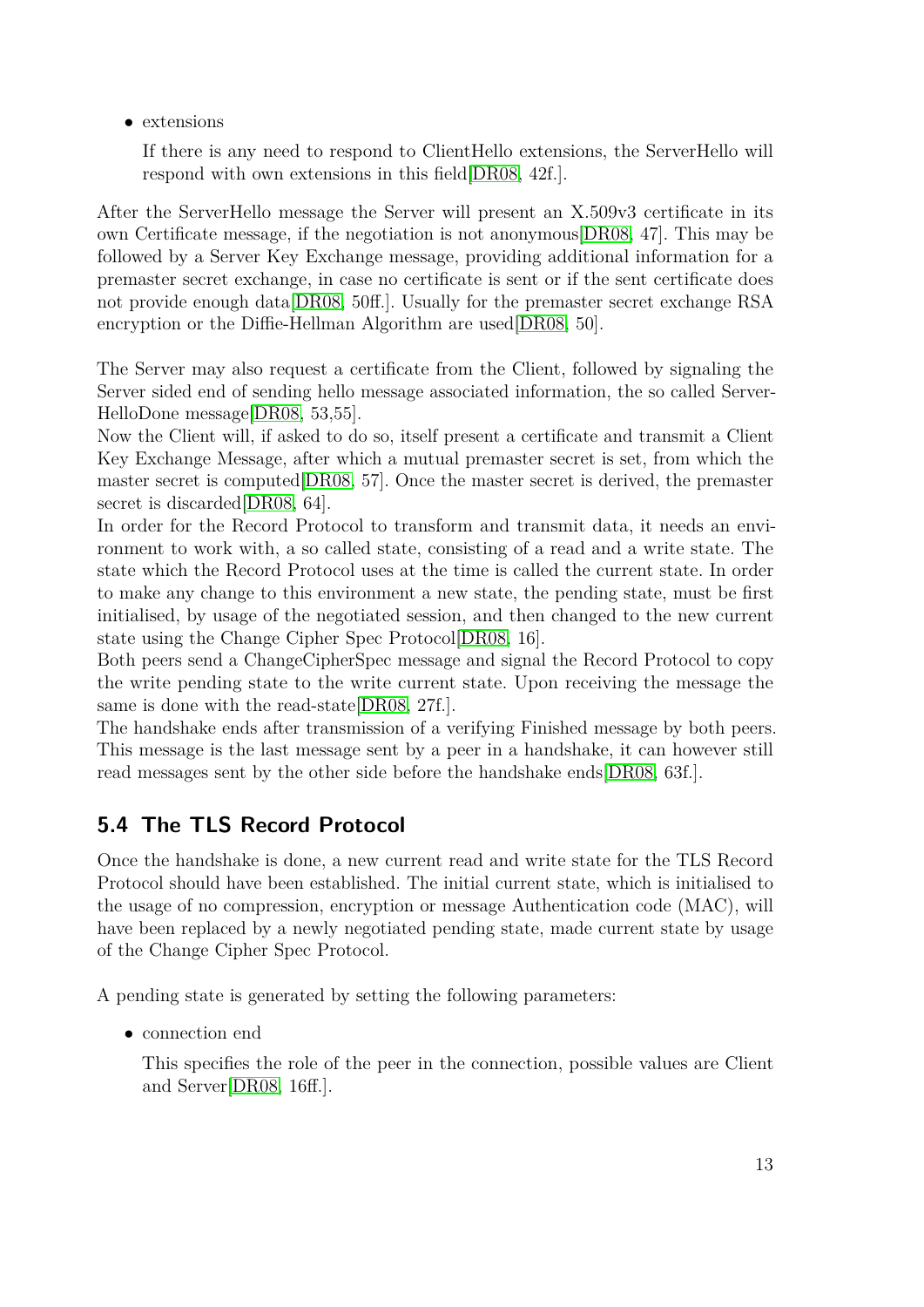• PRF algorithm

This specifies what pseudorandom function is used for generation of keys from the master secret. PRFs for this purpose are generally constructed in a way that does not allow reconstruction of the master secret from keys[\[DR08,](#page-46-7) 16ff.].

• bulk encryption algorithm

This contains information about what ciphering algorithm is used, if it is a block-, stream- or AEAD ciphering algorithm, along with algorithm specific information, like initialisation vector (IV) length or block size[\[DR08,](#page-46-7) 16ff.].

• MAC algorithm

This specifies what algorithm is used for message Authentication and the length of the algorithm output value[\[DR08,](#page-46-7) 16ff.].

• compression algorithm

This specifies what algorithm is used for data compression along with all information required by this algorithm[\[DR08,](#page-46-7) 16ff.].

• master secret

The master secret negotiated during the handshake. The length is 48 Byte[\[DR08,](#page-46-7) 16ff.].

• Client random

The random value generated by the Client during the handshake. The length is 32 Byte[\[DR08,](#page-46-7) 16ff.].

• Server random

The random value generated by the Server during the handshake. The length is 32 Byte[\[DR08,](#page-46-7) 16ff.].

The record protocol derives six values from this state, which are used in encryption and MACing. For both Client and Server each a set of write MAC key, write encryption key and write IV are generated[\[DR08,](#page-46-7) 18].

Once this is done the Change Cipher Spec protocol is used to instantiate the pending state, making it the new current state[\[DR08,](#page-46-7) 16]. Now procession of Application Data can start.

The connection state holds information over the current compression state, cipher state, MAC key and a sequence number for reading and writing each. The sequence numbers are initialised to zero. After each processed record the sequence number is incremented, up to a maximum of  $2^{64} - 1$ . Further increment of the sequence number makes a renegotiation necessary[\[DR08,](#page-46-7) 18f.].

The record protocol receives application data (appdata) from an application that uses TLS for encrypted communication with another application on another machine. This appdata will never be interpreted by the TLS protocol. Since the application can send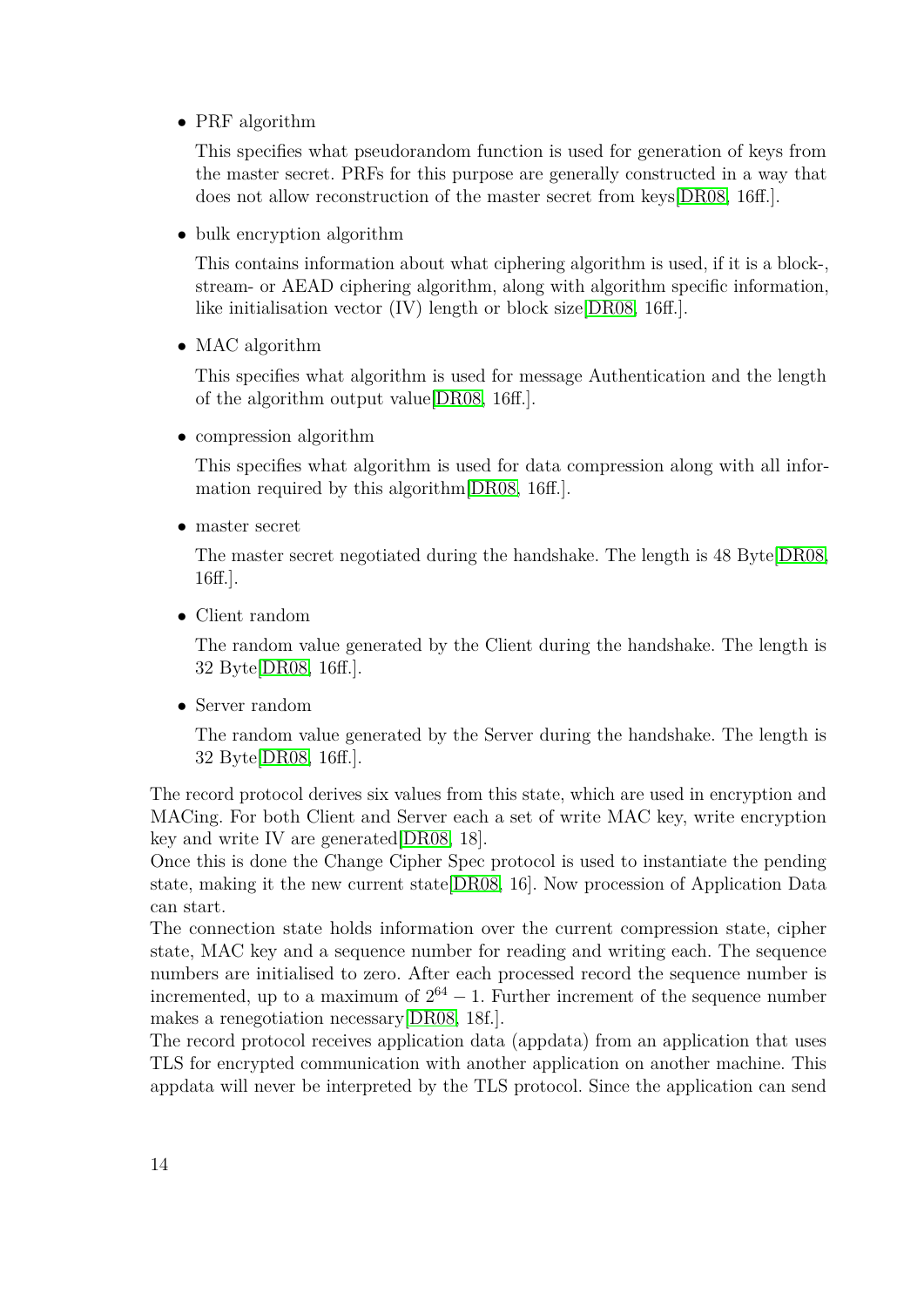the data in blocks of arbitrary size they need to be split into a more manageable format. This process is called fragmentation and is the first step of preparing the data for transport. The record layer, which received the appdata, fragments it into blocks of no more than  $2^{14}$  Bytes and packs them into TLSPlaintext records by adding information about the fragment length, the used protocol version and the content type of the record (e.g. application data, alert, handshake, change cipher spec). The length may only be zero, if the content type is application data, which is used against traffic analysis attempts[\[DR08,](#page-46-7) 19f.].

The TLSPlaintext blocks are now subject to compression, which transforms them into TLSCompressed blocks. This is done by compressing the fragment using the specified compression algorithm, which may be null (identity function, no change to the application data), always provides lossless compression and does not increase the fragment length by more than 1024 Byte. The values for content type and protocol version are kept the same as in the TLSPlaintext block, the length is adjusted accordingly with an upper limit of  $2^{14} + 1024$  Byte[\[DR08,](#page-46-7) 20f].

Now the TLSCompressed block is encrypted and thereby transformed either into a generic block cipher, generic stream cipher or generic AEAD cipher format.

Stream ciphering adds a MAC, authenticating the content of the TLSCompressed block and sequence number, to the TLSCompressed block then encrypts both into stream TLSCiphertext.

Block ciphering works similarly by adding a MAC, slicing the TLSCompressed into blocks of a given block length and, if necessary, adding a padding to the last block to ensure equal block length over all blocks. These are then encrypted using the block cipher algorithm and are transmitted along with the IV used in the algorithm.

AEAD ciphering works by taking the TLSCompressed block, a nonce and "additional data" which is defined as a concatenation of the sequence number, the content type, the protocol version and the length taken from the TLSCompressed block, which is used in the Authentication check and in ciphering it. It is now combined with the nonce[\[DR08,](#page-46-7) 21ff.].

After translation to a ciphered format the result is transmitted to the other peer, then decrypted and authenticated, decompressed, reassembled to application data and given to the receiving application.

#### <span id="page-14-0"></span>**5.5 The TLS Alert Protocol**

One record type of TLS Records is the Alert Type. Along with the alert name and number code the severity of the alert is transmitted, which can be a warning, a fatal alert or alert 255. In case of a fatal alert, the current session is to be terminated immediately and the session identifier invalidated, preventing resumption of this connection by reuse of the security parameters. This does not terminate other connections using the same security parameters that are already open. Alert records are compressed and encrypted as specified by the connection state[\[DR08,](#page-46-7) 28f.].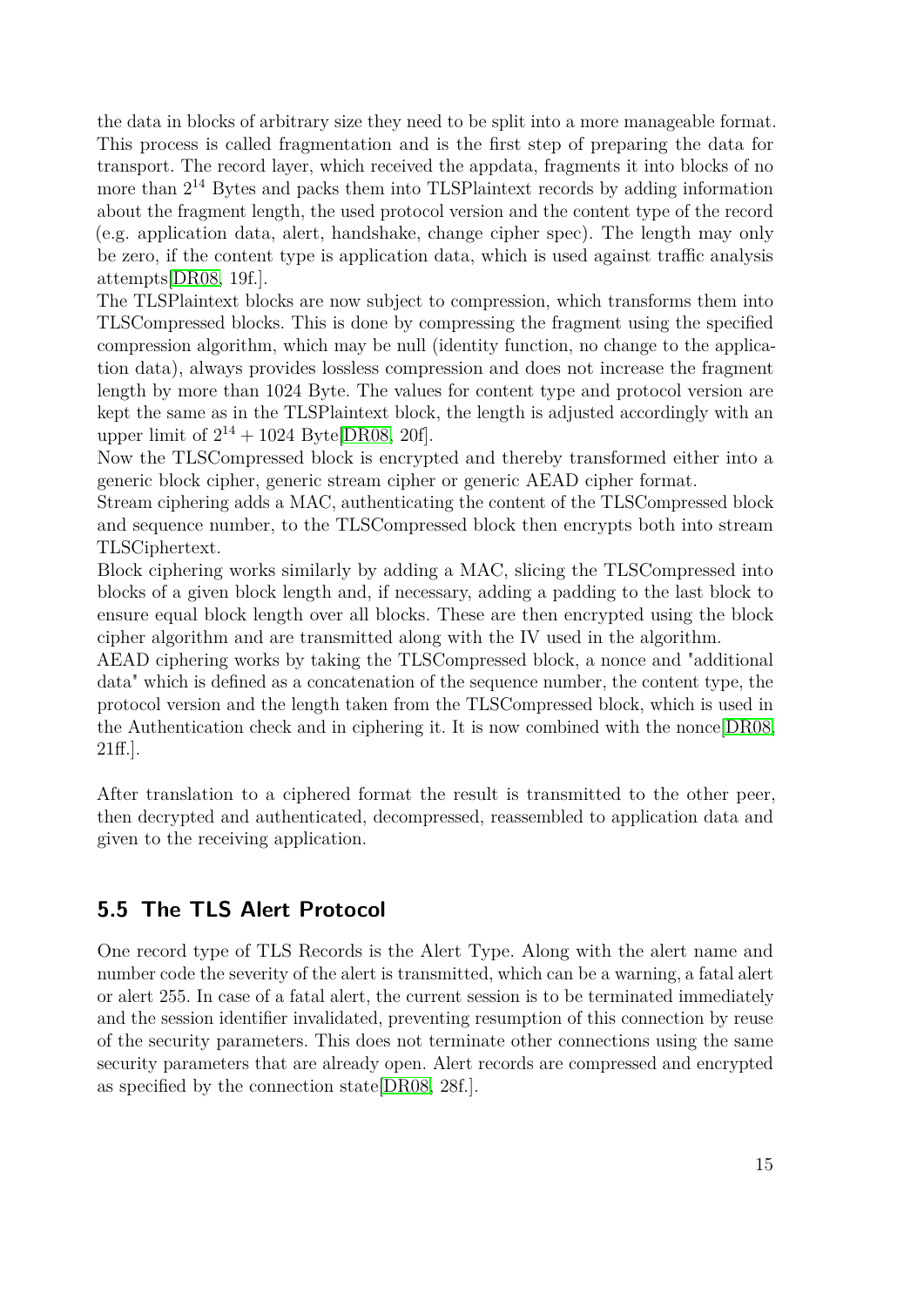#### <span id="page-15-0"></span>**5.6 End of a TLS connection**

Unless a TLS connection gets terminated by a fatal alert it ends after both peers have finished sending. Once a peer, called p1 for now, finishes sending it will send a close notify. After this close notify is received by the other peer, called p2, said p2 will not accept any data received from p1. The connection closure is initiated by that. After p2 sends his own close notify, data can still be sent from the p2 to p1. When both peers have received close notifies the connection is closed DR08, 29f.

#### <span id="page-15-1"></span>**5.7 Extensions**

Even though TLS 1.2 does not make as much use of extensions, as TLS 1.3 does, it is necessary to take a closer look at some of them for this document. Generally speaking an extension is an appendix to a message sent by Client or Server. In order for an extension to be added to a message from the Server the Server must have just received a message from the Client, containing an extension that makes this reply-extension necessary. In TLS 1.2 the extensions are specified as Hello Extensions, meaning they are added to Hello messages[\[DR08,](#page-46-7) 44f.].

Every extension consists of a type identifier and an extension data field with a maximum length of  $2^{16} - 1$  or 65535 Byte[\[DR08,](#page-46-7) 44]. For this specification the following extensions are used, which can be found in RFC 6066.

• ServerNameList

This extension serves as a way for the Client to address its messages to a number of Servers, that can be identified by Server names. This may become necessary when a network address hosts multiple virtual servers, of which each could be the target recipient. In order to forward the message that carries this extension only to the right Servers, their Server names are listed in this extension. If a Server receives a message with this extension and does not find its own server name in the name list it should either continue with the handshake, or abort it. If the Server decides to carry on, this mismatch will become apparent to the Client, that can decide wether to carry on with the handshake, or to abort, as well. The extension contains a list of ServerName entries, that hold a name type and the name itself. In contrast to TLS 1.3 it is not explicitly stated if this extension may be added to a ServerHello message as well, so I decided to refrain from that

• CertificateURL

in TLS 1.2[\[Eas11,](#page-46-8) 6f.].

During TLS handshakes certificates may get exchanged between the parties. These tend to get large, making them an inefficient construct to send in a TLS handshake. The CertificateURL extension contains information where certificates can be found, in form of a URL. When a client sends this extension appended to a ClientHello message the server can decide to respond with an own CertificateURL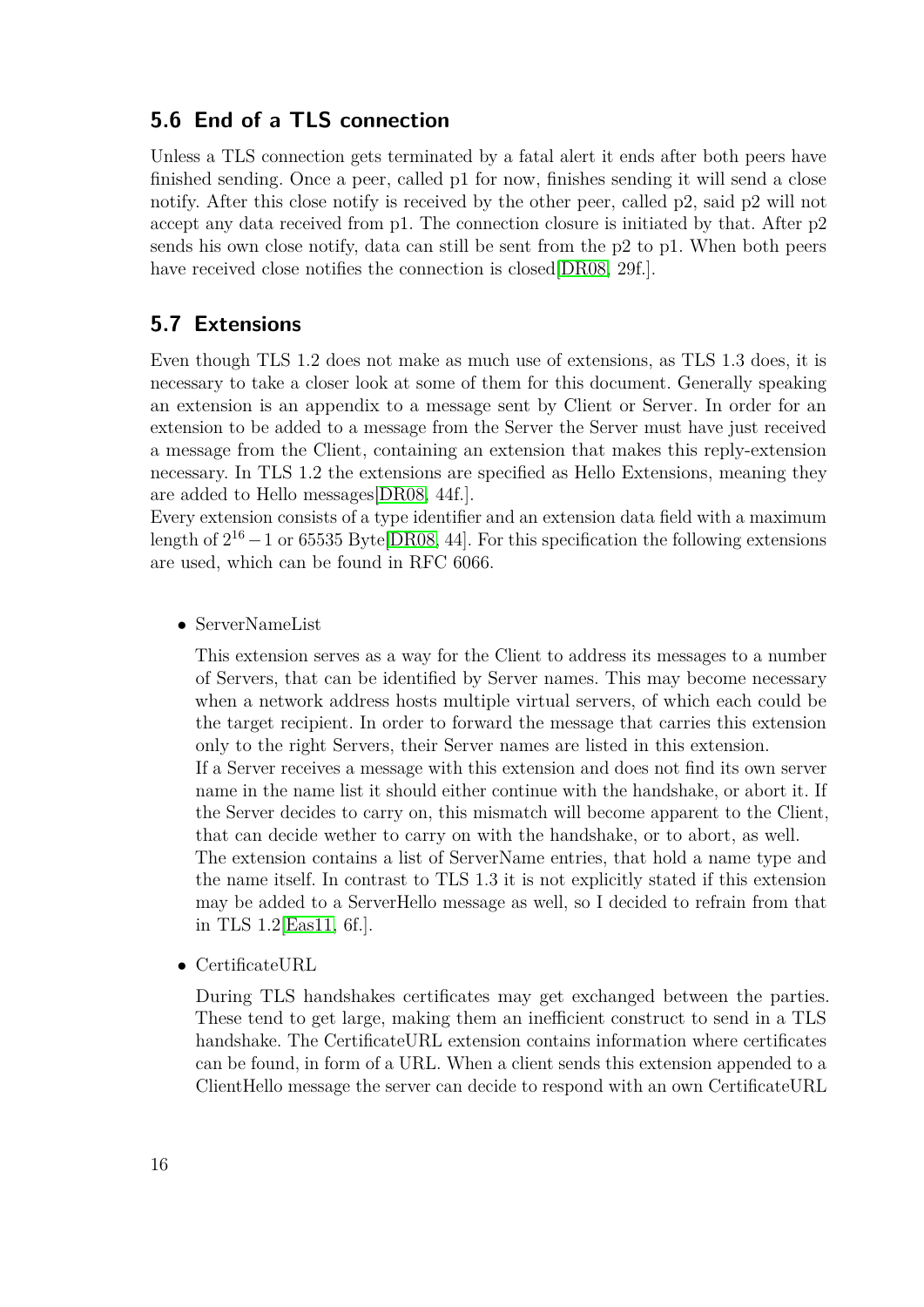extension, appended to the ServerHello, to indicate that it accepts certificate URLs. This document will make use of this particular trait, repurposing the extension.

This extension contains information about the certificate chain type and a list of URLAndHash entries, each containing the URL itself, a padding and a SHA1 hash $[East1, 9ff.]$ .

These extensions are natively supported by TLS 1.2, as they are listed in the now obsolete RFC 4366 draft 12, which used to be a work in progress that led to RFC 6066[\[DR08,](#page-46-7) 44]. All the extensions listed here originating from RFC 6066 are contained in the 4366 draft 12 as well  $\lbrack$ Eas10, 2 $\rbrack$ .

# <span id="page-16-0"></span>**6 Changes in TLS 1.3**

This document uses the IEFT tls13 Internet Draft 19 as basis for description. TLS 1.3 is still in development, but any changes to it are expected to be minor.

Among several changes from TLS 1.2, including the cease of support for some old and outdated mechanisms, such as DSA encryption, the most important change for this document is the rework of the handshake and its protocols[\[Res17,](#page-46-10) 6ff.].

Where TLS 1.2 took two round trips to shake hands, meaning a handshake took messaging from the Client to the Server and back twice in a row, TLS 1.3 is capable of using only one round trip, that is only one message cycle from Client to Server and back, to perform a handshake in most cases[\[Res17,](#page-46-10) 21].

Another important change is the introduction of new message types and removal of older ones, also changing which extensions may be added to which message types[\[Res17,](#page-46-10) 27,36f.]. For this document most important are the now removed Key Exchange messages and the newly added EncryptedExtensions message. The conveying of key exchange information has moved to extensions, while EncryptedExtensions was introduced as a message type for sharing information that is not required for establishing cryptographic parameters[\[Res17,](#page-46-10) 44f.,16].

#### <span id="page-16-1"></span>**6.1 Handshake in TLS 1.3**

Probably the most important change from 1.2 to 1.3 is the rework that key sharing has undergone. In TLS 1.3 sharing of key information has been moved to an extension of the Client- and ServerHello messages.

In any first contact the Client starts with a ClientHello message[\[Res17,](#page-46-10) 29]. In TLS 1.3 the ClientHello contains the following fields:

• legacy\_version

This entry has no use for TLS 1.3 and is kept for compatibility with TLS 1.2. For this reason this value is set to 0x0303, which stands for TLS 1.2. The actual supported versions have been moved to an extension Res17, 30ff...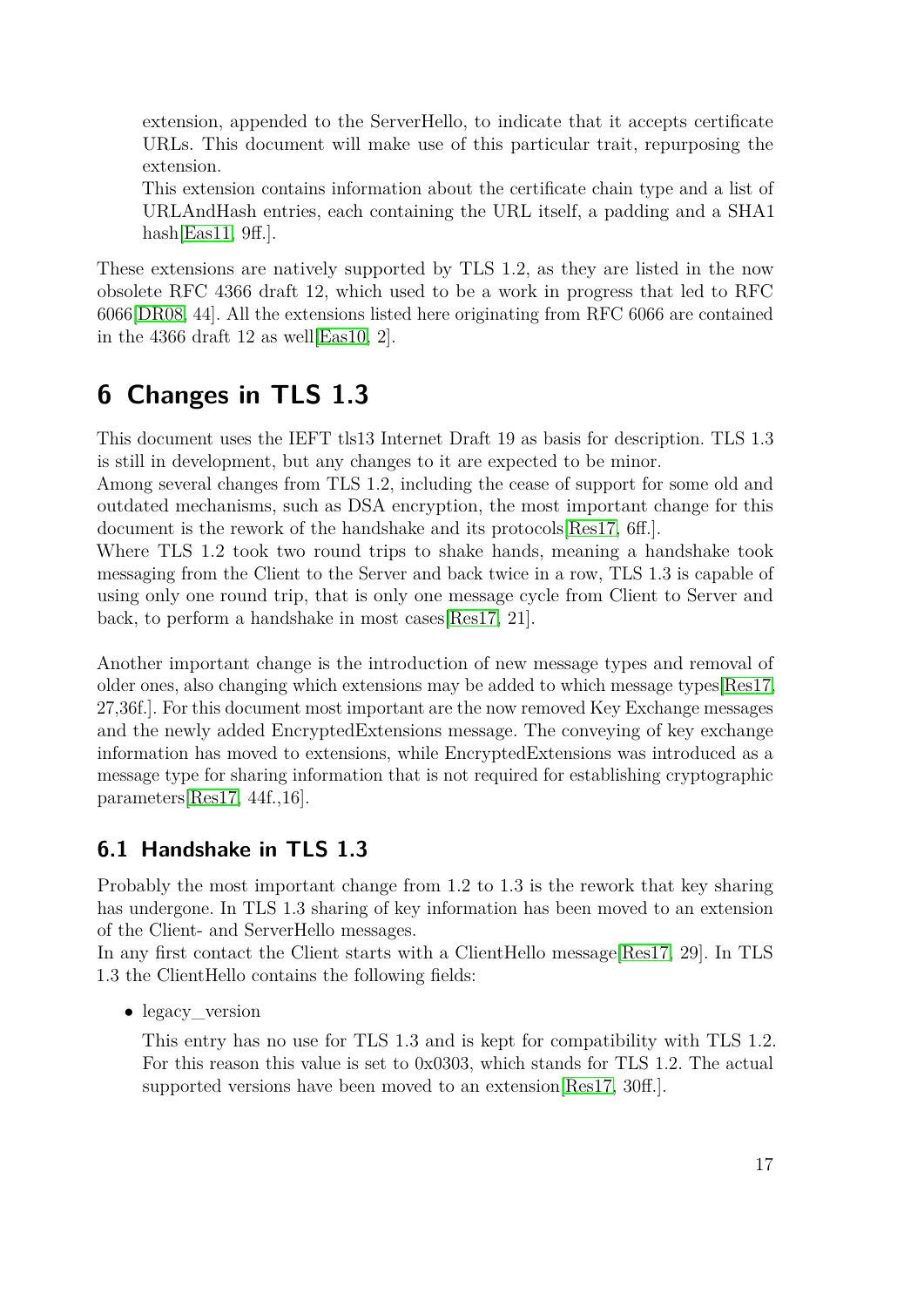• random

A 32 Byte random value[\[Res17,](#page-46-10) 30ff.].

• legacy session id

TLS 1.3 does not support session resumption anymore. This entry is set to a length of zero[\[Res17,](#page-46-10) 30ff.].

• cipher\_suites

This list contains the cipher suites supported by the Client and related data. This usually includes the AEAD encryption algorithm and HKDF hash pairs. The supported groups for the Ephemeral (Elliptic Curve) Diffie-Hellman algorithm  $((EC) DHE)$ , which is the TLS 1.3 key sharing algorithm, are shared in an extension, if no pre shared keys are used instead of (EC)DHE[\[Res17,](#page-46-10) 30ff.].

• legacy compression methods

Since TLS 1.3 does not use compression methods this field has to be set to a content of one Byte with the value of zero, which means no compression. This field, which has a length of 1 to 255 Byte will be of special interest to us later Res17, 30ff.].

• extensions

TLS 1.3 relies heavily on extensions. Any extension appended to a ClientHello message finds room here. The ClientHello has to contain at least either a key\_- share extension or a pre\_shared\_key extension[\[Res17,](#page-46-10) 30ff.].

If everything is compliant and all lists offered contain acceptable entries the Server will respond with a ServerHello message. Unknown extensions from the ClientHello will be ignored[\[Res17,](#page-46-10) 32].

The ServerHello message contains the following fields:

• version

This version field corresponds with the current connection and specifies which TLS version is used[\[Res17,](#page-46-10) 32f.].

• random

A 32 Byte random value, independently generated from the ClientHello random[\[Res17,](#page-46-10) 32f.].

• cipher suite

The cipher suite chosen from the cipher suites list from the ClientHello message[\[Res17,](#page-46-10) 32f.].

• extensions Res17, 32f.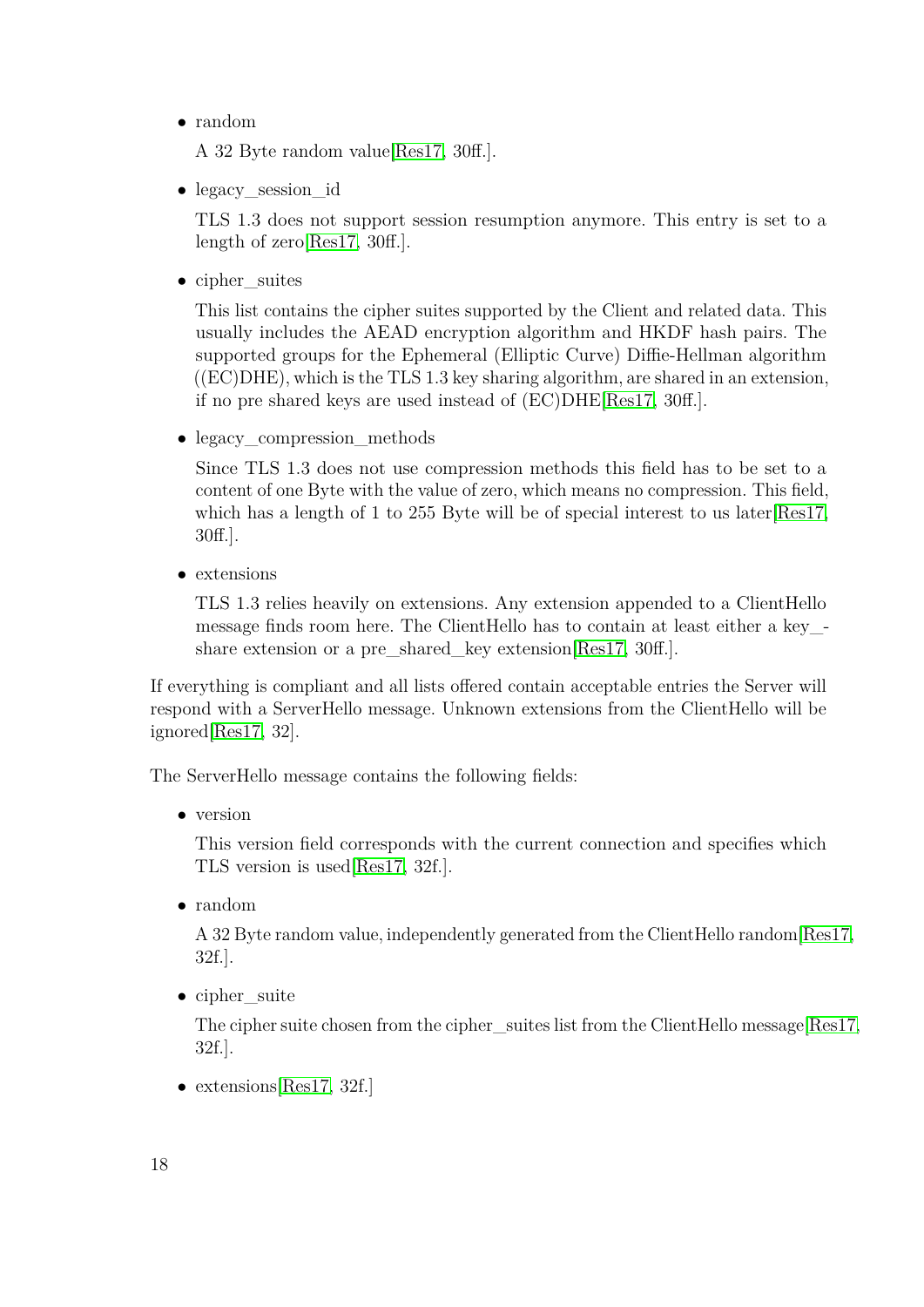Since the Server is only supposed to use extensions necessary for establishing the cryptographic connection and currently only key-share and pre-shared-key are relevant for this, the ServerHello will only contain one or both of these extensions. A part of the random value is replaced by a value used for version downgrade protection, as described in the TLS 1.3 specification[\[Res17,](#page-46-10) 32f.].

If the ClientHello contains acceptable parameters, but lacks sufficient information necessary to carry on with the handshake, the Server sends a HelloRetryRequest message: This message is structurally similar to a ServerHello, but without a random field. If reception of this message by the Client does not trigger a ClientHello message with the same cipher suite as the prior sent ClientHello, then instead of a ServerHello an illegal parameter alert must be sent to the Server, aborting the handshake[\[Res17,](#page-46-10) 34].

TLS 1.3 no longer supports resuming a session and using it to form a connection any more. Instead a mechanism called pre-shared keys is used for this purpose. After a handshake a shared secret for the next connection can be established. This key is tied to an identity which a Client can transmit to the Server with the pre\_shared\_key extension to quickly authenticate itself without an elaborate handshake. If such a pre-shared key is accepted by the Server then no full handshake is necessary. The Client can transmit its data without having to wait for the ServerHello message, resulting in a zero round trip connection setup[\[Res17,](#page-46-10) 50f.].

### <span id="page-18-0"></span>**6.2 Extensions**

In TLS 1.3 Extensions can be added to the ClientHello, ServerHello, Hello-Retry-Request and EncryptedExtensions messages[\[Res17,](#page-46-10) 36].

They are generally built in a request-response fashion such that extensions added to the messages originating from the Server, namely ServerHello, Hello-Retry-Request and EncryptedExtensions, are sent in reaction to extensions previously sent in a ClientHello message[\[Res17,](#page-46-10) 35].

If a Server needs to request a certificate from the Client it does so in a Certificate-Request message, to which the Client may respond with a Certificate-Message. An extension consists of an indicator of its extension type and an extension data field of at most  $2^{16} - 1 = 65535$  Byte length with no positive minimum length [\[Res17,](#page-46-10) 35].

We will take a closer look into a few selected extensions from the TLS 1.3 specification draft. A full list of the native extensions to the TLS 1.3 protocol is listed in the TLS 1.3 specification draft[\[Res17,](#page-46-10) 36f.].

• Key-Share, appendable to ClientHello, ServerHello and Hello-Retry-Request

This extension conveys the offered and selected groups and related key-share information for key negotiation between client and Server with (EC)DHE. If sent by the Client a list of groups is offered that the Client supports, from which the Server picks one. The Server responds with its own Key-Share extension to either accept one group from the list (ServerHello) or pick one group and request additional information (HelloRetryRequest). The initial list presented by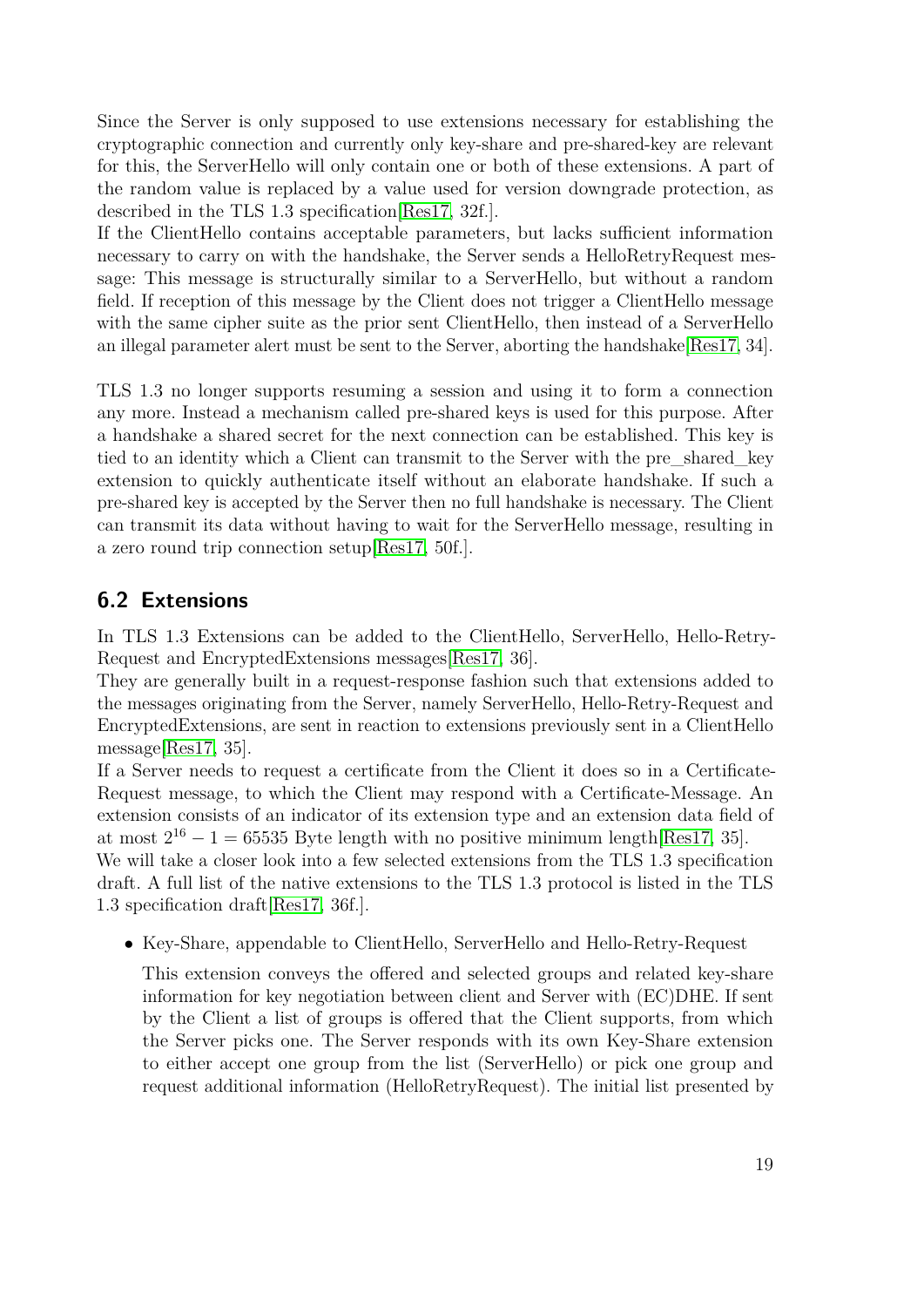the Client may be empty. In this case the Server is prompted to present a list, from which the Client will pick instead. This will expand the handshake by one additional round trip[\[Res17,](#page-46-10) 44f.].

- Pre-Shared Key, appendable to ClientHello and ServerHello
- Pre-Shared Key exchange modes, appendable to ClientHello

These extensions must be used in conjunction. If used, the ClientHello contains both the Pre-Shared Key extension and the Pre-Shared Key exchange modes extension, to which the Server will reply with a Pre-Shared Key extension, if a ServerHello message is sent in return. If a number of Pre-Shared Keys has been established between Client and Server, the Pre-Shared Key extension indicates which of these is used. Each of these Keys is tied to an identity.

The ClientHello Pre-Shared Key extension contains a list of the identities the Client presents to the Server, the Pre-Shared Key exchange modes extension specifies key exchange modes that are acceptable for exchanging a Pre-Shared Key. This limits the choice of identities in the Pre-Shared Key extension. The Server then picks one from this list that has to meet the requirements of the Pre-Shared Key exchange modes extension. The Pre-Shared Key extension is always the last extension, the order of any other extensions is not specified[\[Res17,](#page-46-10) 47ff.].

• Early Data Indication, appendable to ClientHello, Encrypted-Extension and New-Session-Ticket

One of the new features of TLS 1.3 is the so called 0-RTT resumption. This means that, given a valid Pre-Shared Key has already been shared, a Client can send Application Data along with its ClientHello message. If this is done, the Client sends this ClientHello with both Pre-Shared Key extension and Early Data Indication extension. It is simply an indicator for the Server that the ClientHello already contains Application Data[\[Res17,](#page-46-10) 47ff.].

• CertificateAuthorities, appendable to ClientHello and CertificateRequest

This extension consists of nothing more than a list of names, indicating the certificate authorities supported by the sender. Due to being appendable to the CertificateRequest and the lack of need for client certification in our specification, this extension will be repurposed[\[Res17,](#page-46-10) 42].

# <span id="page-19-0"></span>**7 ULS - U2F via TLS**

#### <span id="page-19-1"></span>**7.1 What do we want?**

Our goal is to make a modified version of TLS 1.2/1.3 capable of emulating the capabilities of the U2F protocol all the while staying as conform to the standards as possible. We can logically sort the communications in the U2F protocol into two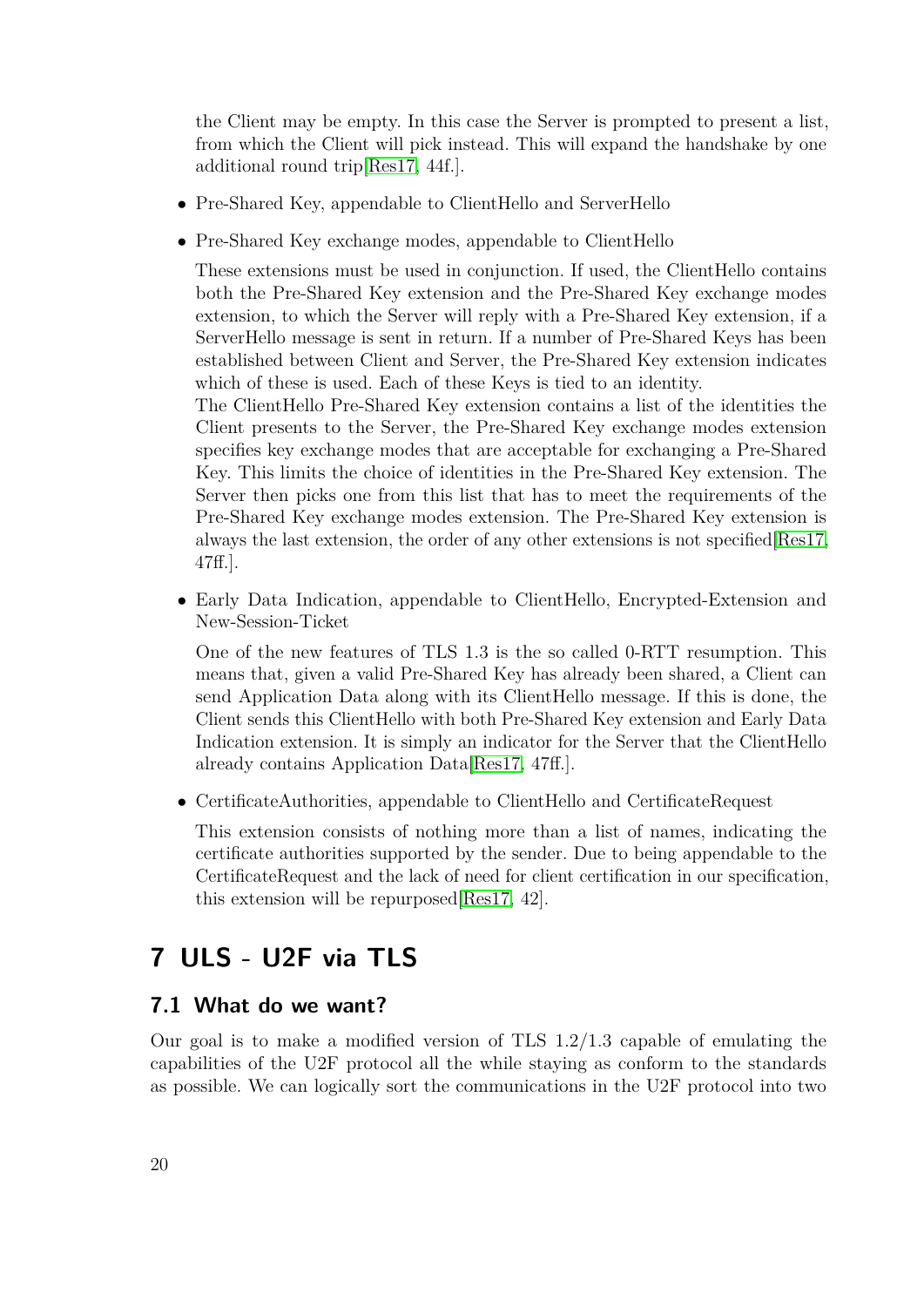categories, one being the communication between Client and Relying Party, the other being the communication between Client and Token. The Token-Client communication can be handled by the libraries already present, which the Client side can simply call from the TLS implementation. This leaves the communication between Client and Relying Party.

We can logically split U2F into two different use cases with one being enrollment, where a U2F Token is registered to a Relying Party, the other being Authentication, where a Token is used to authenticate the Client against a Relying Party. The latter is much more important to cover, since for every registered Token there are many Authentications to be expected. Also the enrollment can simply be done once on a machine capable of U2F without much additional effort. Since the goal is to keep the U2F capabilities detached from application data at least the Authentication and, if possible, the enrollment as well must take place in the interpreted code part of the TLS protocol.

Most services still use a username/password-based Authentication, to which they might add U2F. This information can still be transmitted as application data, which means that the U2F exchange takes place before any username/password checks unrelated to U2F occur. We can also not use any application data in the TLS protocol itself, as this information is not interpreted by the layer in which TLS resides. The message prompting the user to activate the Token should be trivial to implement, but is highly dependent on the specific user interface, therefore it is not covered in this document.

#### <span id="page-20-0"></span>**7.2 U2F Authentication summarised**

The Client-Relying Party communication during Authentication consists of two round trips. The first one begins with the Client initiating the Authentication process. This message must contain an indicator that the Client wishes to start Authentication and a user ID, for this document called User Handle to identify the user to the Server. For this User Handle I will use a SHA-256 hash of the username of the underlying login process. Since SHA-256 produces a hash of 256 bit or 32 Byte length this is the length of the hashed username data. If there is no login process tied to the Authentication any other form of username hashed this way will suffice, as long as it is used in consistence with a User Handle given during enrollment.

The Server will respond with all Key Handles tied to the User Handle, its own AppID, a challenge, a version indicator and values for timeoutSeconds and requestID. The format of the challenge seems not to be explicitly defined in the FIDO U2F specifications. As the challenge is represented as a String in the Yubico U2F implementation libraries and will be transmitted to the Token as part of a SHA-256 hashed object I specify the maximum challenge length to be 32 Byte[\[Yub16\]](#page-47-4).

Likewise the AppID will be given the same length for the same reason. The FIDO U2F specification lists a maximum length of the Key Handle indicated by the Key Handle length Byte, an unsigned int with the values of 0-255 without explicitly stating wether this is bit or Byte[\[BEL16,](#page-45-2) 6]. Since the example Key Handle[\[BEL16,](#page-45-2) 9] is 64 Byte long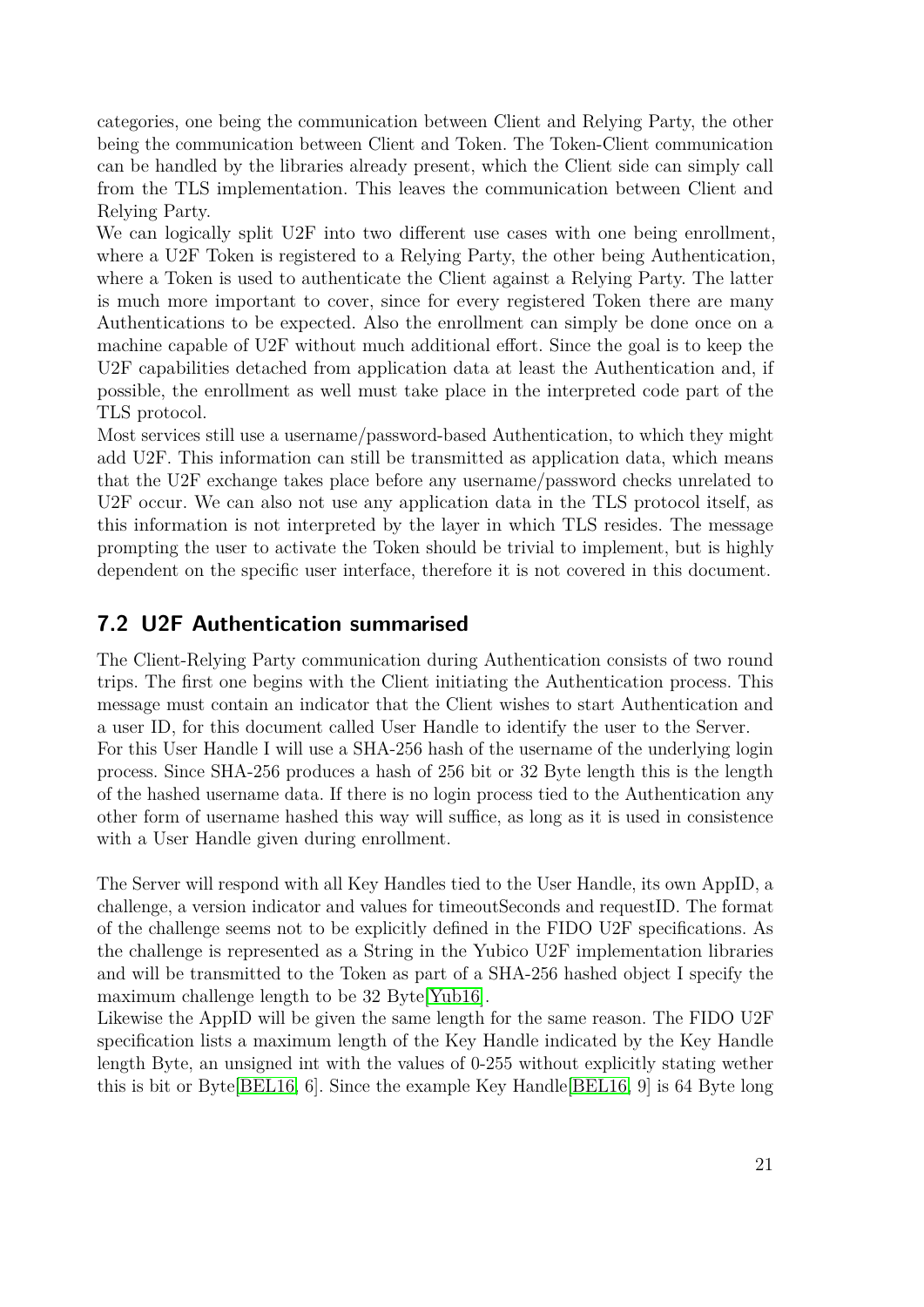I will assume it is byte and set the maximum Key Handle length to 255 byte[\[BEL16,](#page-45-2) 8]. The version indicator will be formatted as in the example from the U2F Specification, which means that 8 Byte should be enough, even for a two-digit version number. As timeoutSeconds and requestID are unsigned long values they take 4 Byte each.

In the final transport step the Client sends the challenge, the signature and counter given by the Token back to the Relying Party, where the signature is verified. The requestID is added here as well. The counter is represented by a 4 Byte big endian representation of the Token counter value in the FIDO specification[\[BEL16,](#page-45-2) 6]. The signature is created with Elliptic Curve DSA on P-256 over a String of up to 162 Byte[\[BEL16,](#page-45-2) 9]. This signature consists of two 256 bit Integers. These are encoded as ASN.1 Integers, so the addition of a lenght and a type byte are needed. Also ASN.1 calls for an extra bit to indicate wether the number is positive or negative. This sums up to a maximum of 35 Byte per Integer. These need to be capsuled in a structure endcoded with length and type as well, which gives us a total length of 72 byte. In summary we will have:

• The Authentication request:

32 Byte User Handle (if using the ULS extension)

sufficient space for RSA-OAEP encrypted User Handle, estimated under 1kiB (if not using the ULS extension)

5 Byte for ".u2fa"/".u2fr"

- The Challenge message: 32 Byte Challenge 32 Byte AppID
	- x\*255 Byte KeyHandle
	- 8 Byte version
	- 4 Byte requestID
	- 4 Byte timeoutSeconds
- The Response message:
	- 32 Byte Challenge
	- 72 Byte Signature
	- 4 Byte Counter
	- 4 Byte requestID

With x being the number of KeyHandles associated with the identified user for this Application.

Should any of these lengths turn out to be insufficient for an implementation they may be extended up to the maximum length they can have while staying short enough to be transported with the means specified in this document.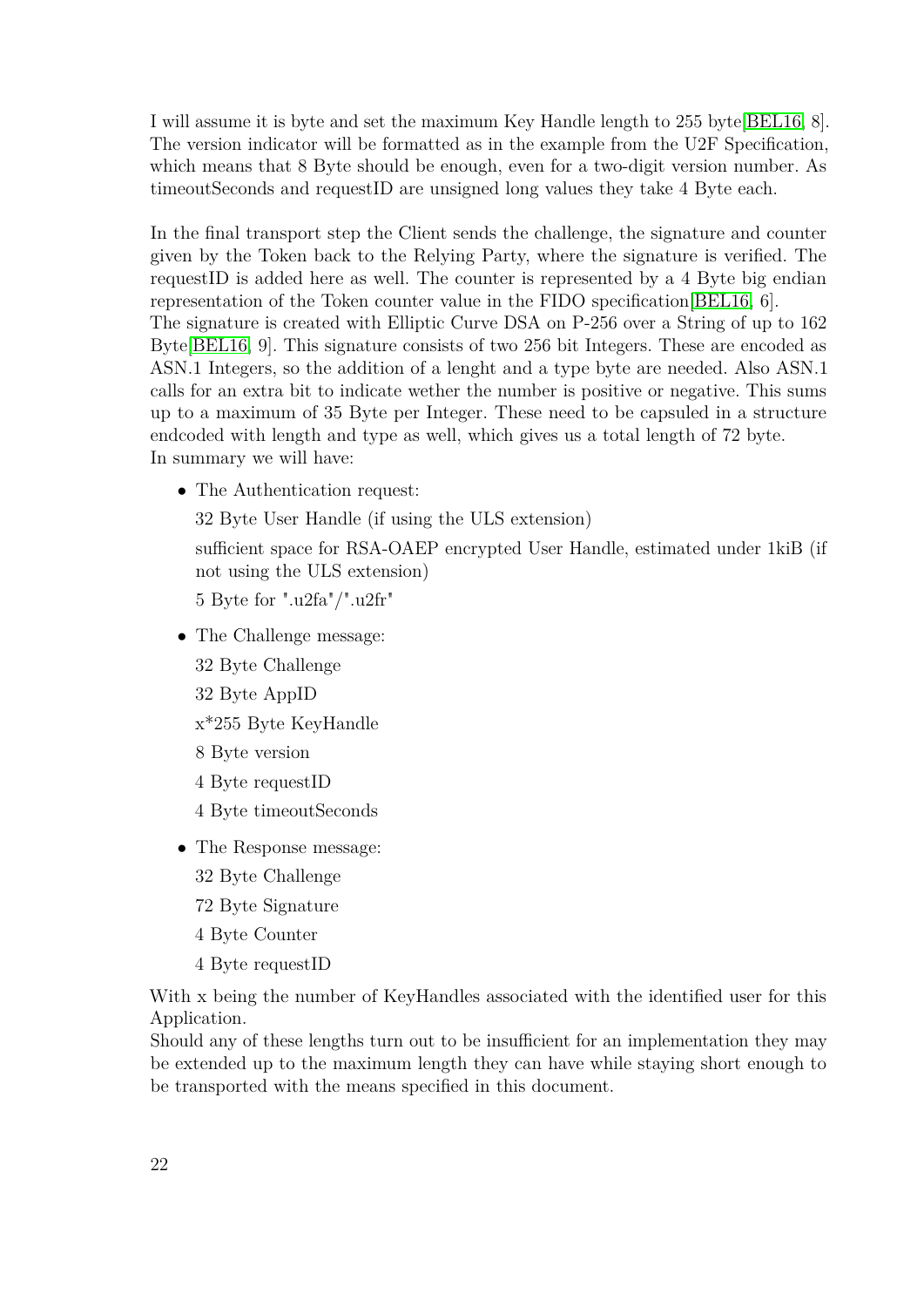### <span id="page-22-0"></span>**7.3 U2F Registration summarised**

The Registration or Enrollment is similar to the Authentication in regards to the transported information. An enrollment request message is sent by the Client, containing a User Handle for Client identification and an indication it wishes to register a Token.

The challenge message is identical in format to the one in the Authentication process save for the Key Handle, as it is not constructed yet.

The only major difference is the response message. As in the Authentication response a signature, requestID and challenge are transmitted. During enrollment the response also contains the public key obtained from the Token, an attestation x.509 certificate and the User Handle.

The public key length is 65 Byte, the length of the signature is described as "variable length, 71-73 bytes"[\[BEL16,](#page-45-2) 5], so I will take it as 73 Byte. In summary we have:

• The Registration request:

32 Byte User Handle

sufficient space for RSA-OAEP encrypted User Handle, estimated under 1kiB (if not using the ULS extension)

5 Byte for ".u2fa"/".u2fr"

- The Challenge message
	- 32 Byte Challenge
	- 32 Byte AppID
	- 8 Byte version
	- 4 Byte requestID
	- 4 Byte timeoutSeconds
- The Response message:
	- 32 Byte Challenge
	- 65 Byte Public Key
	- 255 Byte KeyHandle

73 Byte Signature

4 Byte requestID

A x.509 certificate. As we will transmit this whole by other means the size is not important.

In total 407 Byte plus indicators what type of message is sent are needed.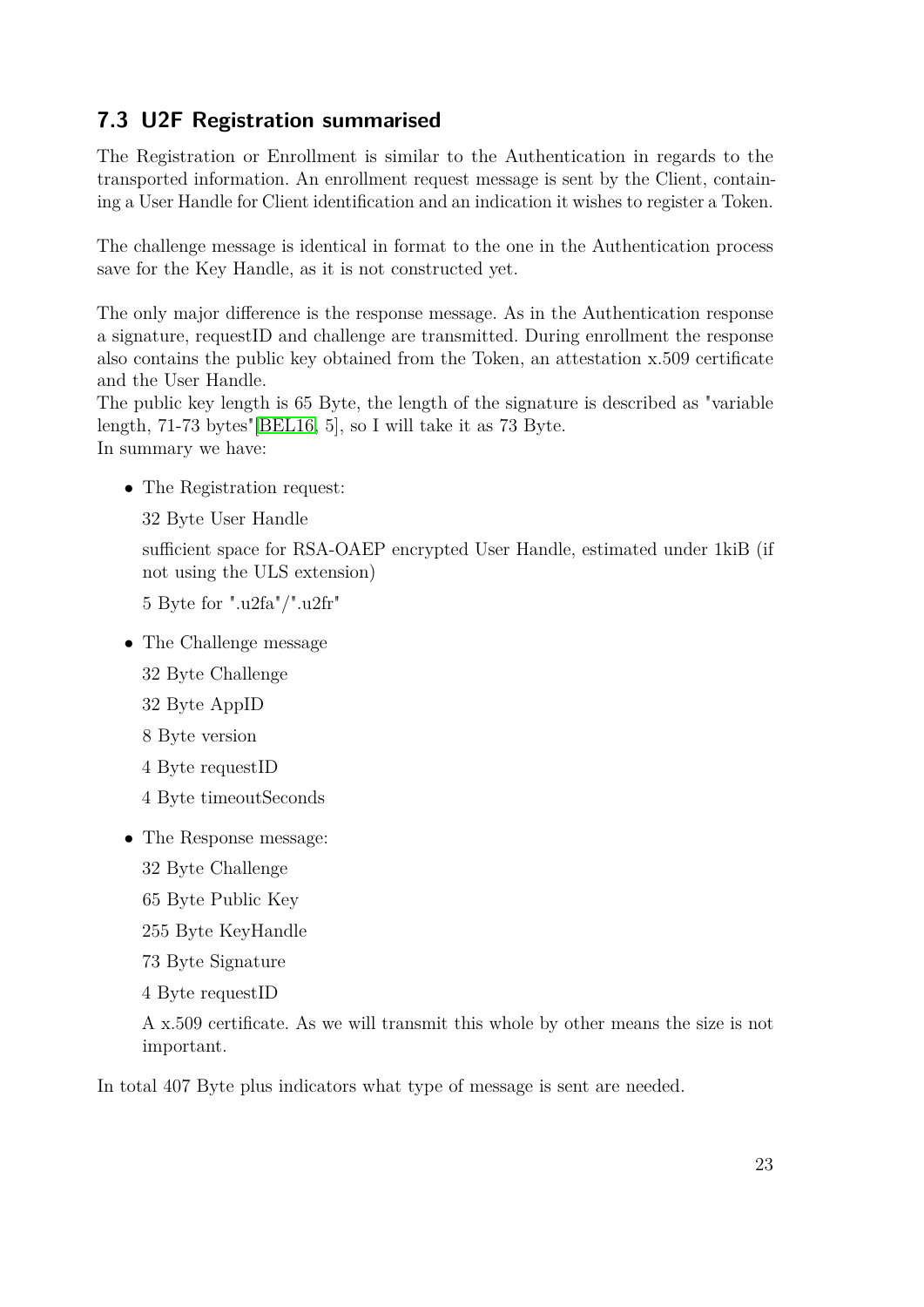#### <span id="page-23-0"></span>**7.4 Quick vs. Clean, the solutions**

Since our ultimate goal is to give U2F capabilities to the TLS 1.3 protocol there is a simple and clean solution to our problem. If we add extensions to the TLS 1.3 protocol that alter the handshake and transport our information in messages specifically designed for U2F over TLS 1.3 we can avoid many problems and pitfalls, that other more unconventional solutions might bring.

Such an extension would have to be approved by the Internet Assigned Numbers Authority IANA, which is a globally operating organisation, meaning a lot of administrative barriers would have to be climbed for the extension to get approved. Therefore I specify both an extension for U2F over TLS and in addition ways to add U2F capabilities to TLS without adding new extensions. This is what some may call a 'dirty hack' and perhaps not good practice, but it might help in spreading the idea behind this thesis. As we mostly use String containers for most of our data and we usually do not suffer from any lack of space the given size requirements represent the bare minimum used space and more will be used if you transmit the given values as plain strings. This should not become problematic however, als we still stay in acceptable boundaries when transmitting an RSA-OAEP ciphertext as a string.

### <span id="page-23-1"></span>**8 ULS without new extensions**

If we do not specify new transmission formats for the U2F data in the form of an extension or message type we have to use existing message types and extensions to transport the data. Therefore size is important for this method, as space might be limited.

Since it is ill advised to change the TLS protocol too much, because maintaining security and compatibility is vital, this specification aims at staying close to the original handshake protocols.

#### <span id="page-23-2"></span>**8.1 TLS 1.2**

TLS 1.2 uses a 2 round trip handshake by default, which seems convenient, since the U2F protocol exchange also uses 2 round trips both for Authentication and Registration. The TLS 1.2 basic handshake has the following form: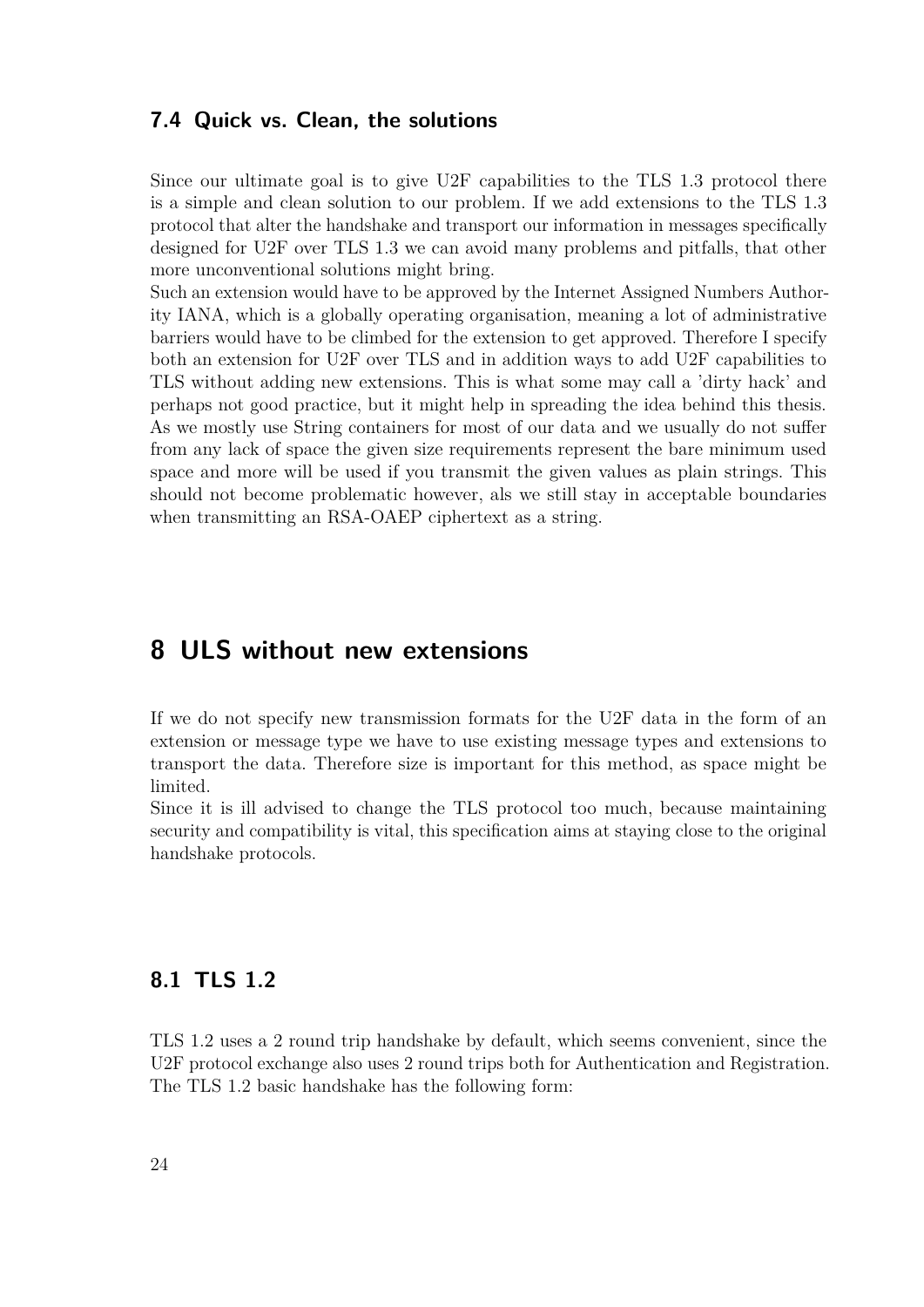| Client             | Server                |
|--------------------|-----------------------|
| ClientHello        |                       |
|                    | ServerHello           |
|                    | $Certificate*$        |
|                    | ServerKeyExchange*    |
|                    | $CertificateRequest*$ |
|                    | ServerHelloDone       |
| $Certiface*$       |                       |
| ClientKeyExchange  |                       |
| CertificateVerify* |                       |
| [ChangeCipherSpec] |                       |
| Finished           |                       |
|                    | [ChangeCipherSpec]    |
|                    | Finished              |
| Application Data   | Application Data      |

Figure 1. Message flow for a full handshake

\* Indicates optional or situation-dependent messages that are not always sent.[\[DR08,](#page-46-7) 36]

To make the ClientHello message capable of conveying a 32 Byte User Handle we have to use an existing extension, since no data field in the ClientHello message we can use is large enough. The ServerNameList extension (see 7.2) is described in RFC6066 as an addition to TLS 1.2. This extension usually indicates to which Server or Servers a Client wants to send, if the target network address hosts mutiple virtual Servers. The extension provides a name field of sufficient size to convey the User Handle. Before sending the User Handle must be encrypted.

Along with the User Handle the Client must tell the Server what kind of U2F action it wishes to initiate. For this purpose the String '.u2fa' for authentication or '.u2fr' for registration is concatenated to the User Handle after encryption. Since the Server-NameList extension is usually used to convey domain names we have to make sure our input is consistent with domain name formats. If we use an encryption that produces domain name compatible ciphertexts this wont be a problem.

All servers implementing ULS must recognise any ServerNames constructed in such manner. As a Server which does not recognize the given ServerName may abort the handshake but is not required to do so this cannot serve as a mechanism to ensure a Server supports ULS. If a Server aborts the handshake after receiving an unrecognised ServerName we can safely say it does not support ULS. If it does not abort we cannot be sure if it supports ULS.

Since the first ClientHello is not encrypted it is advisable to encrypt the User Handle before transmitting it, to hinder identification of a U2F Client by a third party during Registration or Authentication. The User Handle is to be encrypted with RSA-OAEP using the server's public key obtained beforehand by any other means. This will lengthen the User Handle significantly, but since we are using an entire extension for conveying the ciphertext and auth/reg string there should be no space issue.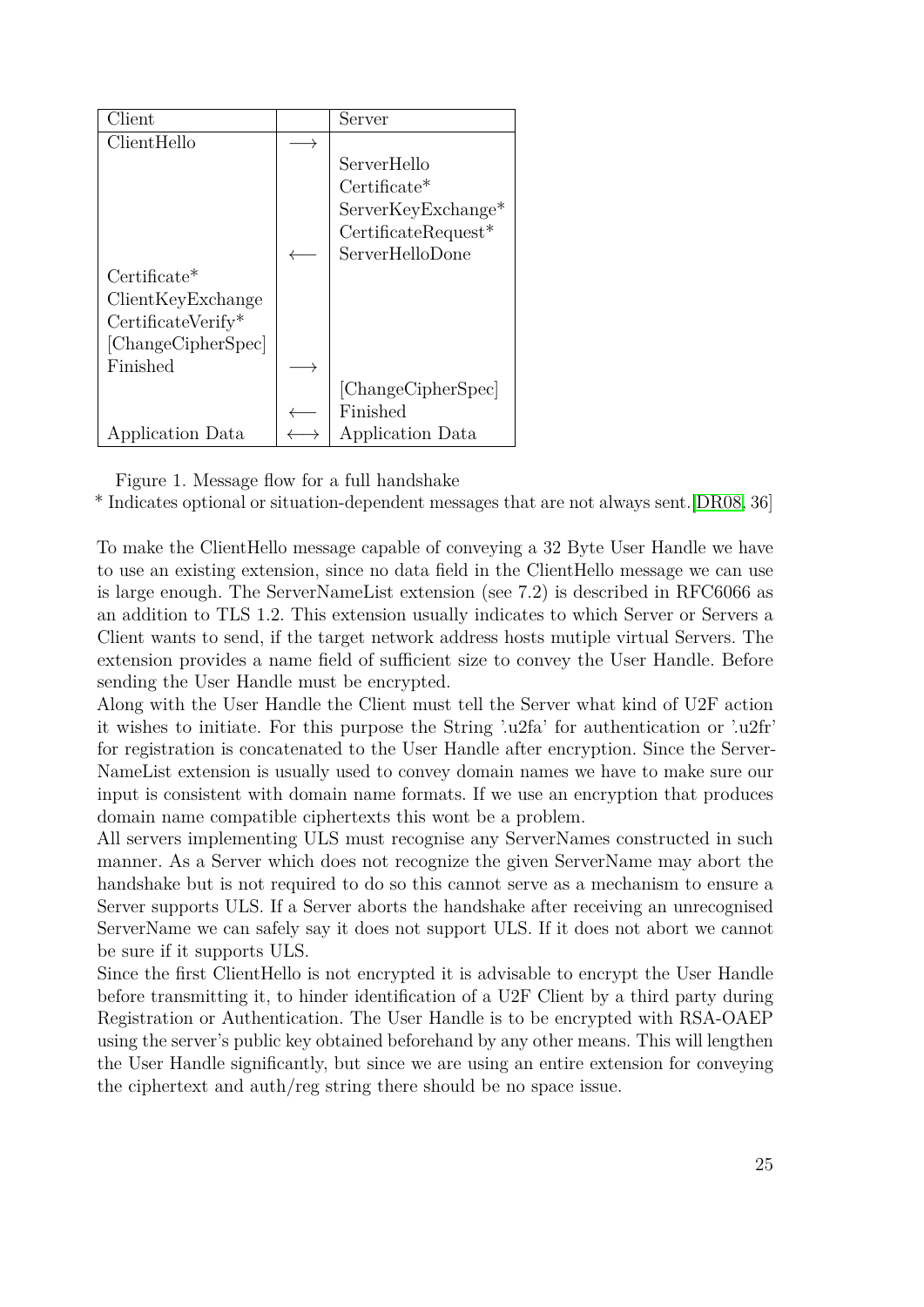The ClientHello CipherSuite list must contain at least one algorithm for key exchange that is also acceptable for TLS 1.3, to avoid deprecation. Since we cannot establish a cryptographic context, until the Server has sent a ServerHelloDone message and is thereby not able to send a Challenge to the Client anymore, we complete the Handshake in the usual manner for TLS 1.2. The chosen key exchange algorithm must be acceptable for TLS 1.3 as well for the aforementioned reason. This session will be closed and resumed immediately afterwards, provoking a new, albeit shortened handshake. This new handshake will be encrypted, as the current state of the resumed connection is reused.

The new Client Hello of the rehandshake contains a CertificateURL extension. The data in this extension is insignificant, but makes an answer by the Server that contains this extension as well conform to the TLS 1.2 specification. By default this extension data is empty, but may be filled with any value if there is a valid reason to do so.

The Server replies with a ServerHello message with an own CertificateURL extension. This extension contains a url field with sufficient maximum length of 65535 Byte, which is enough to convey the Challenge Request, unless more than 256 Key Handles are associated with the given User Handle and Application. These values are submitted as a plain text String, each separated by a " character.

The certificate chain type is initialised to individual  $\text{certs}(0)$ , the fields for padding and hash are filled with zero Bytes.

The Server also asks for a Client Certificate, using the CertificateRequest message you would normally find in a regular handshake. If any kind of certificate from the Client had to be obtained for TLS security reasons that must already have happened in the full handshake of the first connection. This CertificateRequest simply prompts the Client to submit a certificate, which will be the container for the U2F response information.

Before any finished messages are exchanged the Client sends a pseudocertificate to the Server. This is simply a x.509 certificate with custom contained data. In case of Registration an actual x.509 certificate is generated by the Token to be verified by the Server. In this case the values for Challenge, Public Key, Key Handle, signature and requestID are appended to the issuer field, separated by " characters from each other and the original issuer entry.

In case of Authentication an empty certificate is used and the values written into the issuer field in the same manner. During Registration the Server must abort the handshake, if the Attestation Certificate could not be verified. Be sure to remove these values from the transmitted certificate before handling verification. The rest of the re-handshake takes place as described in RFC 5246.

The full U2F over TLS 1.2 without new extensions handshake has the following form: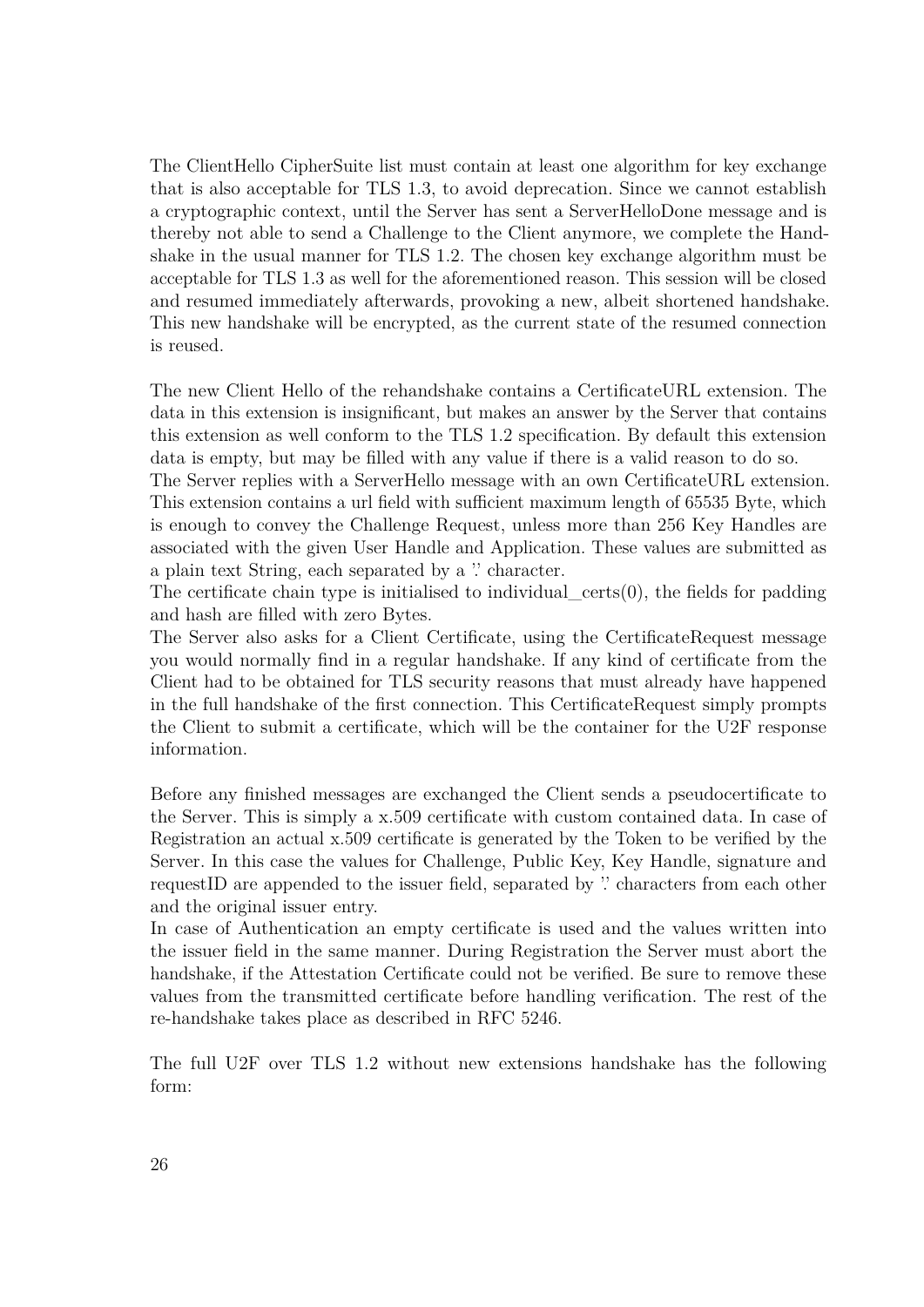| Client                         | Server                |
|--------------------------------|-----------------------|
| $ClientHello(+ServerNameList)$ |                       |
|                                | ServerHello           |
|                                | $Certificate*$        |
|                                | ServerKeyExchange     |
|                                | $CertificateRequest*$ |
|                                | ServerHelloDone       |
| $Certificate*$                 |                       |
| ClientKeyExchange              |                       |
| CertificateVerify*             |                       |
| [ChangeCipherSpec]             |                       |
| Finished                       |                       |
|                                | [ChangeCipherSpec]    |
|                                | Finished              |

Close connection Rehandshake:

| Client                           | Server                                     |
|----------------------------------|--------------------------------------------|
| $ClientHello(+certificance URL)$ |                                            |
|                                  | $ServerHello( + certificateURL)$           |
|                                  | $\label{eq:1} \textsc{CertificateRequest}$ |
| Certificate                      |                                            |
| Finished                         |                                            |
|                                  | Finished                                   |
| Application Data                 | Application Data                           |

# <span id="page-26-0"></span>**8.2 TLS 1.3**

In contrast to TLS 1.2's two round trip handshake TLS 1.3 uses only one round trip and does not directly support session resumption any more. The TLS 1.3 basic handshake has the following form: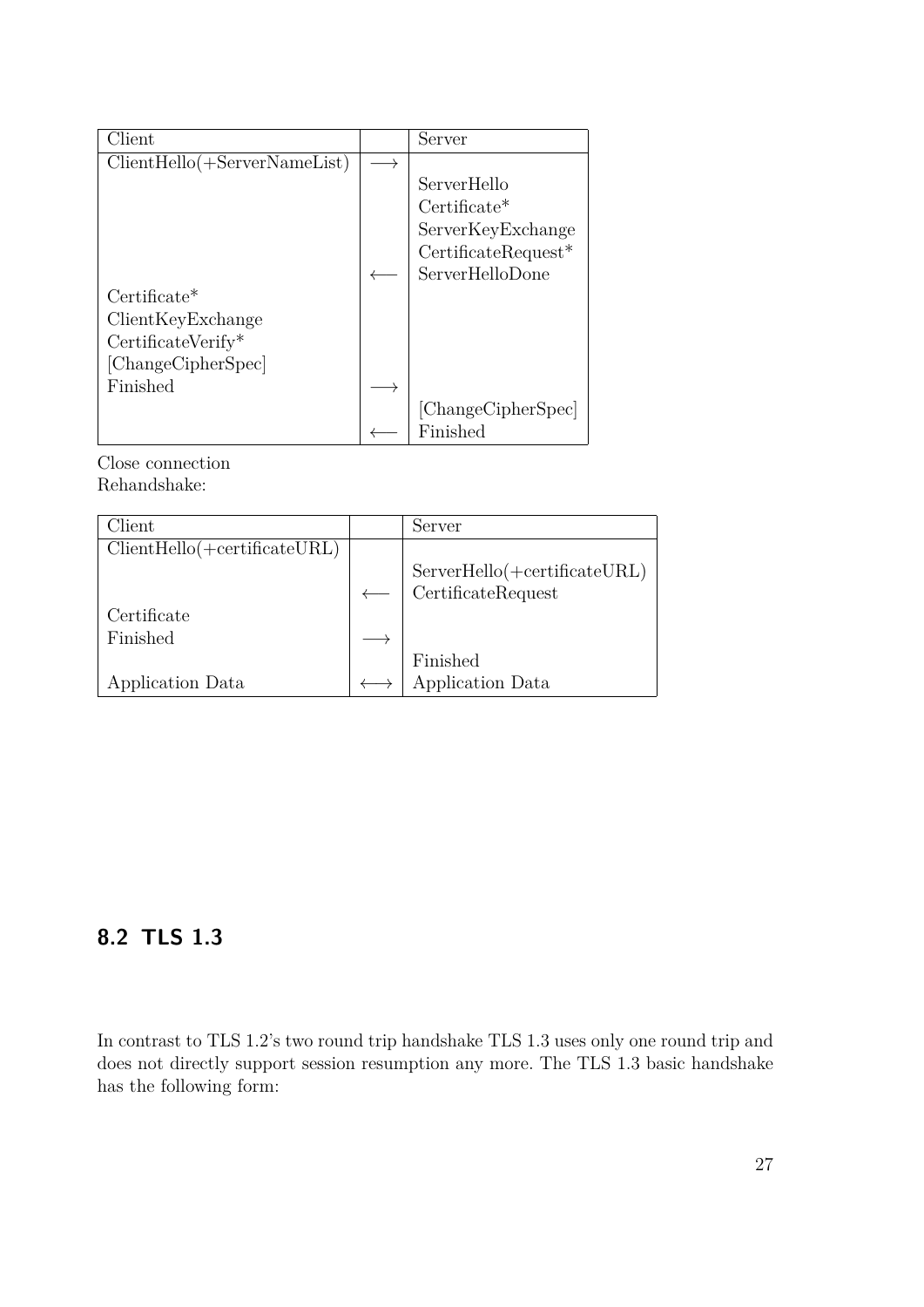|      | Client                                         | Server                     |        |
|------|------------------------------------------------|----------------------------|--------|
| Key  | ClientHello                                    |                            |        |
| Exch | $+$ key share <sup>*</sup>                     |                            |        |
|      | $+$ psk <sub>m</sub> key <sub>m</sub> exchange |                            |        |
|      | $modes^*$                                      |                            |        |
|      | $+$ pre $\_$ shared $_k$                       |                            |        |
|      |                                                | ServerHello                | Key    |
|      |                                                | $+$ key_share <sup>*</sup> | Exch   |
|      |                                                | $+$ pre_shared_key*        |        |
|      |                                                | {Encrypted}                | Server |
|      |                                                | Extensions                 | Params |
|      |                                                | {Certificate}              |        |
|      |                                                | $Request^*\}$              |        |
|      |                                                | ${\text{Certificance*}}$   |        |
|      |                                                | ${CertificateVerify*}$     | Auth   |
|      |                                                | $\{Finished\}$             |        |
|      |                                                | [Application Data*]        |        |
|      | $\{$ Certificate <sup>*</sup> }                |                            |        |
| Auth | $\{$ CertificateVerify <sup>*</sup> }          |                            |        |
|      | Finished                                       |                            |        |
|      | [Application Data]                             | Application Data           |        |

+ Indicates noteworthy extensions sent in the previously noted message.

\* Indicates optional or situation-dependent messages/extensions that are not always sent.

{} Indicates messages protected using keys derived from a [sender]\_handshake\_traffic\_secret.

[] Indicates messages protected using keys derived from traffic secret N

Figure 1: Message flow for full TLS Handshake[\[Res17,](#page-46-10) 15]

In TLS 1.3 we use the same way of treating and conveying the Request Message as in TLS 1.2.

After the ClientHello has been received by the Server and it has sent a ServerHello the rest of the handshake is covered by TLS encryption, so we do not have to worry about secrecy of the transmitted data any longer. This means there is no need to re-handshake in any way.

The Server must now send a CertificateRequest message with a CertificateAuthorities extension appended to it. Since we already know the Client supports U2F and the server will only send the message in the specified way if it does so too we do not need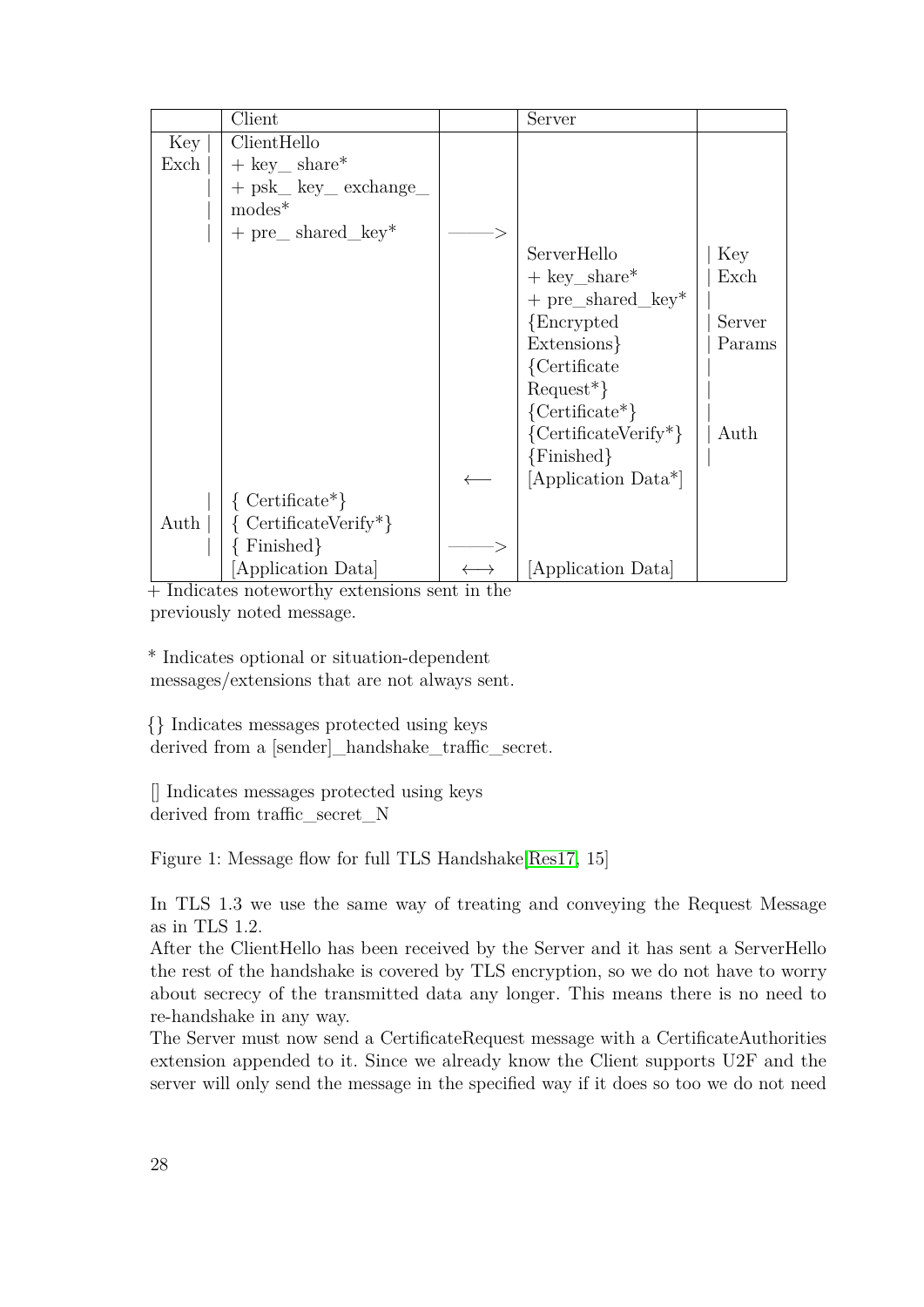actual Client certification during the U2F handshake. This means we can safely repurpose this extension. The data contained in the Challenge Message is simply written in the authorities field in the CertificateAuthorities extension. With the exception of the finished message, that must be delayed until the Client has responded to the CertificateRequest, all other messages are sent as in regular TLS 1.3. The Client must send a Certificate message, constructed in the same way, as in U2F over TLS 1.2 without new extensions. After the certificate has been received and, if needed, verified, the handshake can finish in the usual manner.

|       |  |  |  | The full U2F over TLS 1.3 without new extensions handshake has the following |  |  |
|-------|--|--|--|------------------------------------------------------------------------------|--|--|
| torm: |  |  |  |                                                                              |  |  |

|          | Client                   | Server                        |              |
|----------|--------------------------|-------------------------------|--------------|
| Key      | ClientHello              |                               |              |
| Exch     | $+$ key_share*           |                               |              |
|          | $+$ psk_key_             |                               |              |
|          | $\rm{exchange\_modes}^*$ |                               |              |
|          | $+$ pre_shared_          |                               |              |
|          | $key^*$                  |                               |              |
| U2F      | +server_name_list        |                               |              |
| Request  |                          |                               |              |
|          |                          | ServerHello                   | Key          |
|          |                          | $+$ key_share*                | Exch         |
|          |                          | $+$ pre_shared_key*           |              |
|          |                          | {EncryptedExtensions}         | Serverparams |
|          |                          | ${CertificateRequest}$        | U2F          |
|          |                          | $+$ CertificateAuthorities    | chall        |
|          |                          | ${\text{Certificance*}}$      |              |
|          |                          | ${\text{CertificateVerify*}}$ |              |
| U2F      | ${\text{Certificance*}}$ |                               |              |
| response | ${CertificateVerify*}$   |                               |              |
|          | $\{Finished\}$           |                               |              |
|          |                          | ${Finshed}$                   |              |
|          | [Application Data]       | [Application Data]            |              |

# <span id="page-28-0"></span>**9 The TLS 1.3 Extension for ULS**

Since an extension has a maximum space of 65535 Byte for data, no problem in containing the data for every U2F message should occur. I define the extension for U2F data analogous to the extension definitions in the IEFT TLS 1.3 specification. Since we have enough space I will provide length fields for every data entry that does not have an explicitly stated length in the U2F specification. Lengths will be given in Byte. The extensions are defined explicitly for TLS 1.3, since TLS 1.2 is widely implemented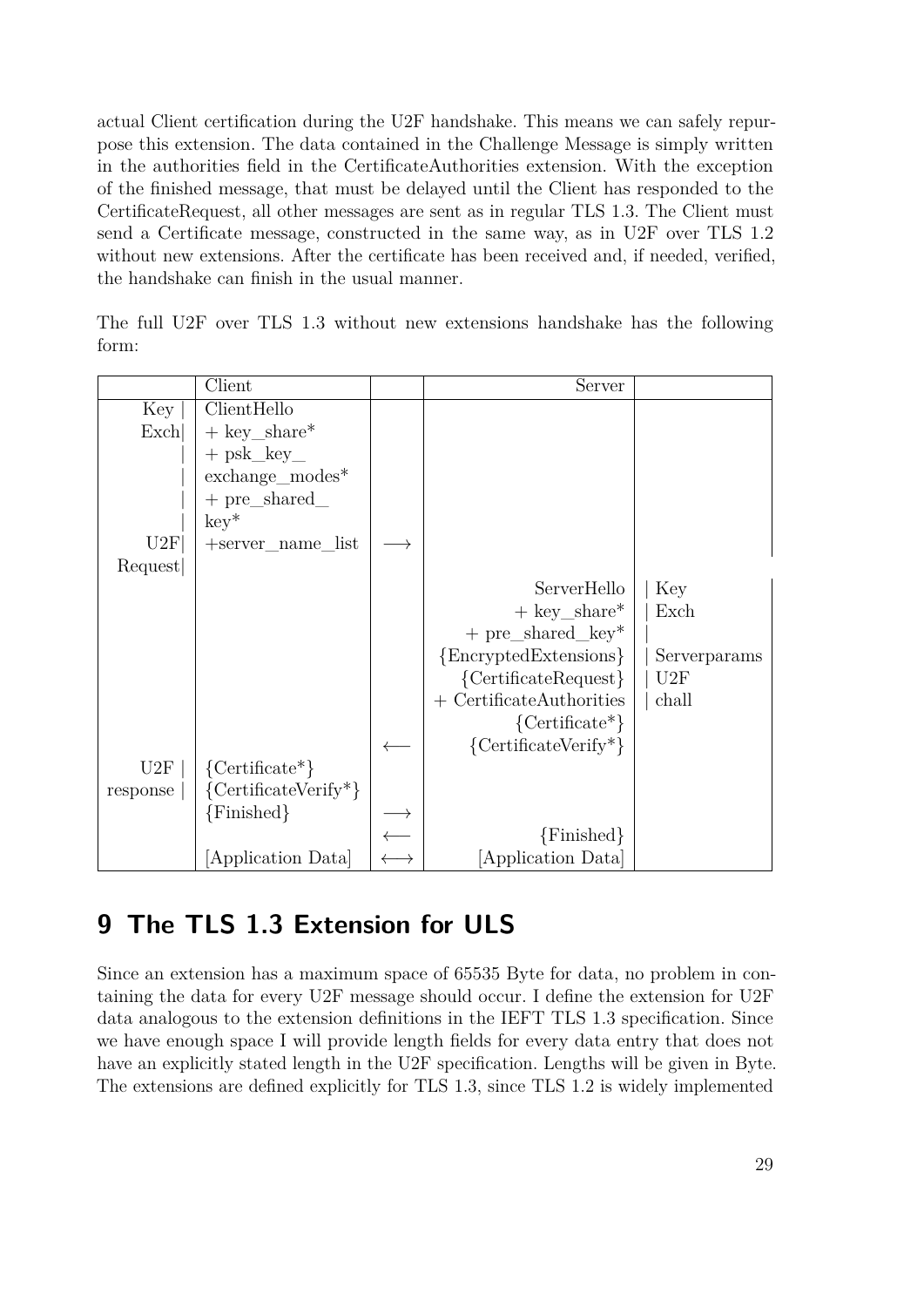and used already and any additions to it might not spread as easily as additions to the relatively new TLS 1.3 protocol. enum { initiateAuthentication(0), initiateRegistration(1), authenticationRequest(2), authenticationChallenge(3), authenticationResponse(4), registrationRequest(5), registrationChallenge(6), registrationResponse(7) } U2FMessageType struct { U2FMessageType messageType;

uint userHandle;

uint challengeLength; String challenge;

uint appIDLength; String appID;

uint keyHandleLength; String[] reqisteredKeys;

uint signatureLength; String signature;

uint publicKeyLength; String publicKey;

uint counter;

String version;

ulong timeoutSeconds;

ulong requestID; } U2FExtension

This extension is appendable to ClientHello, ServerHello, EncryptedExtensions and CertificateRequest.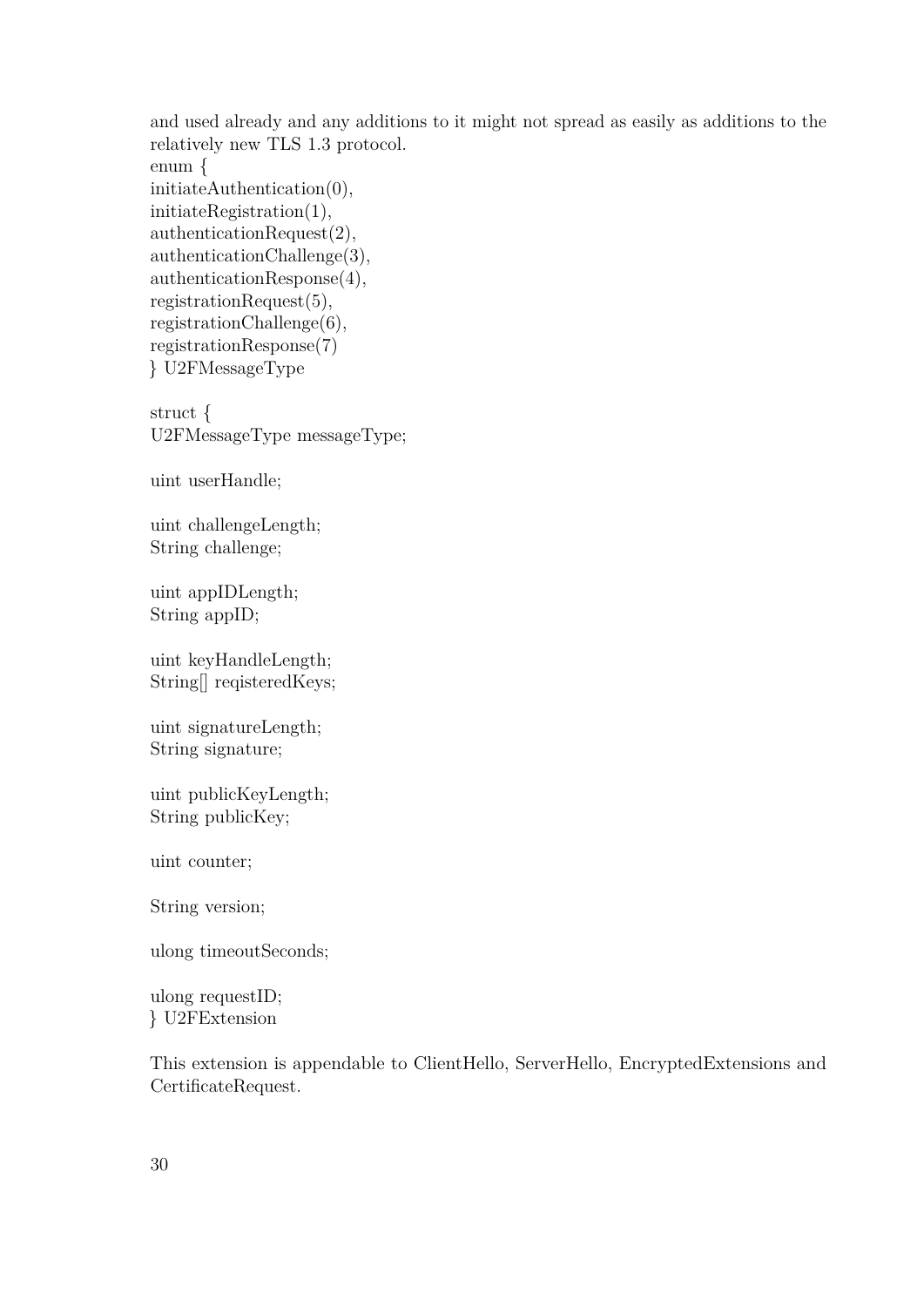If any type of data is not supposed to be transmitted in a message, the length field is set to 0. Which messages are used for transmitting which types of data is covered in the chapter U2F via TLS. The userHandle, counter, timeoutSeconds and requestID values are set to 0, unless they are relevant in the current message. In the initiate messages no data must be transmitted.

The U2F exchange begins with a ClientHello message containing a U2FExtension with an initiate type. The accepting ServerHello message must contain a U2FExtension of the same type and content.

By now cryptographic protection for the connection has been established. As with U2F over TLS without new extensions we could transmit the User Handle in the ClientHello message, but would lose the protection and forward secrecy of the TLS encryption, leaving us vulnerable within the aforementioned limits. The method specified here avoids that problem at the cost of an additional round trip. If that is not desirable the ClientHello message can simply take over the role of the first EncryptedExtension message instead. It is advisable to use encryption over RSA-OAEP if that route is taken.

After this the transmission of actual U2F messages under the protection of TLS encryption can start. For the transmission of U2F messages the EncryptedExtensions and Certificate message types will be used, that convey nothing more than the extensions themselves.

The Client begins with an EncryptedExtensions message with a request type extension, containing the User Handle. The Server responds with an EncryptedExtensions message with a challenge type extension, containing the challenge, the AppID and, in the Authentication case, the registeredKeys. The final message by the Client contains a response type extension.

If it is an Authentication response, it is an EncryptedExtensions message and it contains challenge, signature and counter. If it is a Registration response, the message type is Certificate instead, which is how the x.509 certificate from the Token is transported, and contains challenge, public key, Key Handle and signature in its U2FExtension. The Key Handle is simply put in the first value of the registeredKeys array.

Once the signature has been verified by the Server it may send a finished message to end the handshake, if no further messages need to be sent by the Server for the TLS 1.3 handshake itself.

These message types must be sent in order, any reception of a message containing invalid information, like a public key in an Authentication response or a signature in a challenge message, or message out of order must abort the handshake with a fatal alert. A fitting and ideally unmistakeable alert description from the TLS 1.3 draft must be chosen, I propose unexpected message $(10)$  for U2F messages out of order and unsupported  $extension(110)$  for invalid combinations of data and extension type. If the server does not support the U2FExtension the Client has to abort the handshake. Should the U2F Registration or Authentication itself fail the handshake must be aborted with a fatal handshake  $failure(40)$  alert.

The full U2F extended TLS 1.3 handshake has the following form: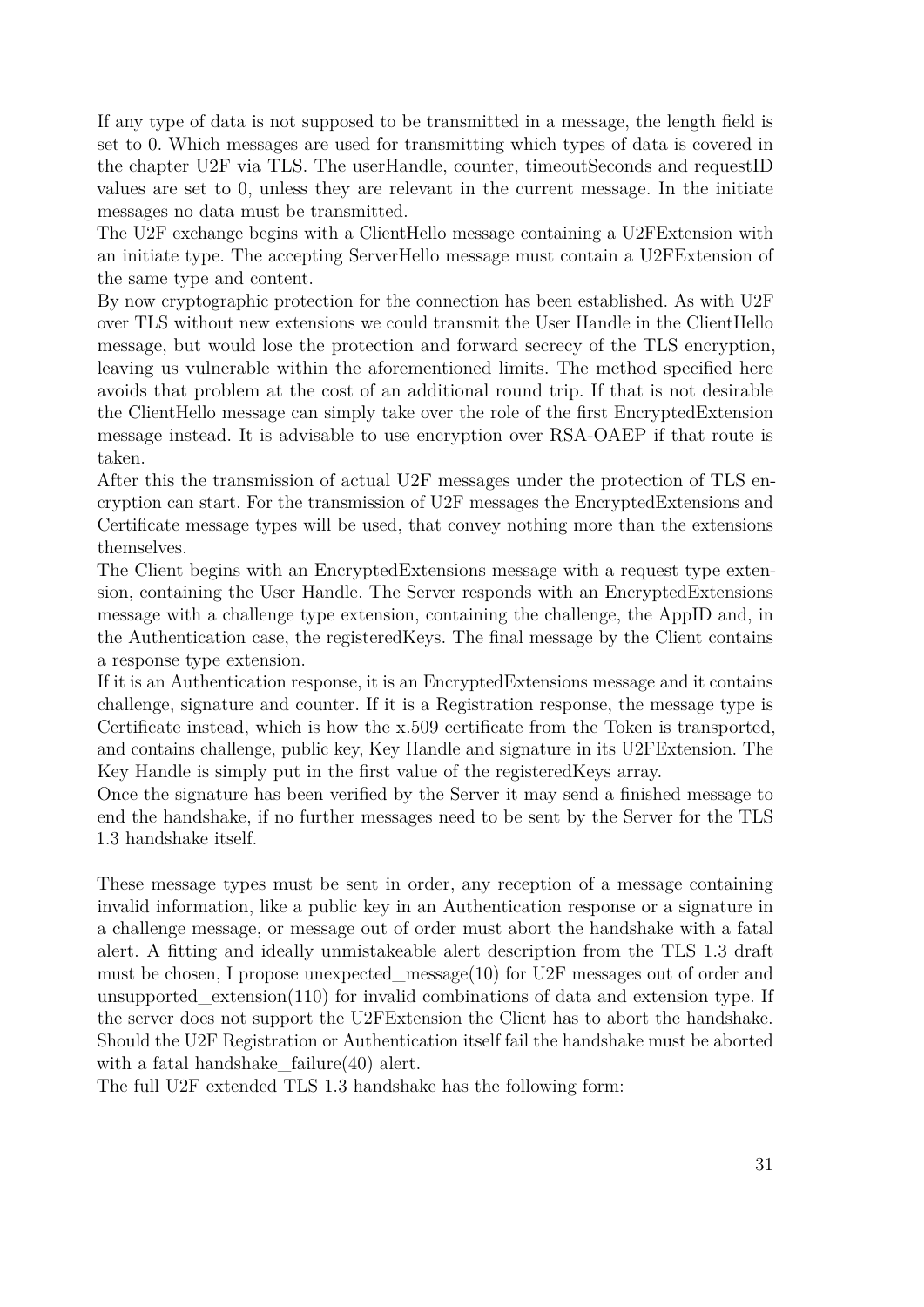|      | Client                      | Server                      |                      |
|------|-----------------------------|-----------------------------|----------------------|
| Key  | ClientHello                 |                             |                      |
| Exch | $+$ key_share <sup>*</sup>  |                             |                      |
| U2F  | $+$ psk_key_exchange_modes* |                             |                      |
| init | $+$ U2FExtension(init)      |                             |                      |
|      | $+$ pre_shared_key*         |                             |                      |
|      |                             | ServerHello                 | Key                  |
|      |                             | $+$ key_share*              | Exch                 |
|      |                             | $+$ U2FExtension(init)      | U <sub>2</sub> Finit |
|      |                             | $+$ pre_shared_key*         |                      |
| U2F  | {EncryptedExtensions}       |                             |                      |
| req  | $+$ U2FExtension(request)   |                             |                      |
|      |                             | ${Energyed Extensions}$     | U2F                  |
|      |                             | $+$ U2FExtension(challenge) | challenge            |
|      |                             | ${CertificateRequest}$      | Serverpar            |
|      |                             | ${\text{Certificance*}}$    |                      |
|      |                             | ${CertificateVerify*}$      | Auth                 |
|      | ${\text{Certificance*}}$    |                             |                      |
| U2F  | $+U2FExtension(response)$   |                             |                      |
| resp | ${Energyed Extensions*}$    |                             |                      |
| onse | $+U2FExtension(response)$   |                             |                      |
|      | {Finished}                  |                             |                      |
|      |                             | $\{Finished\}$              |                      |
|      | Application Data            | [Application Data]          |                      |

# <span id="page-31-0"></span>**10 Summary**

Embedding of U2F capabilities, as they are currently specified, into TLS will probably always add round trips to the handshake, be it with a new extension or not. But this is not necessarily a problem, since we usually authenticate ourselves against a service once at login and then use it for a while without any need to periodically reauthenticate. It is not given this will always stay the same, but I assume substantial change to this will not happen before TLS 1.3 becomes outdated and obsolete anyway.

The usual trade-off between speed or practicability and security is hardly relevant in our login use case, so there is probably little to lose and much to gain in terms of additional security.

Of all presented methods for embedding U2F into TLS 1.3 the most promising is the use of a custom-tailored extension, as this may prevent more unexpected problems and odd behaviour of protocols based on the new specification, than repurposing structures meant for different applications.

I do not expect this specification alone to have a large impact on online commu-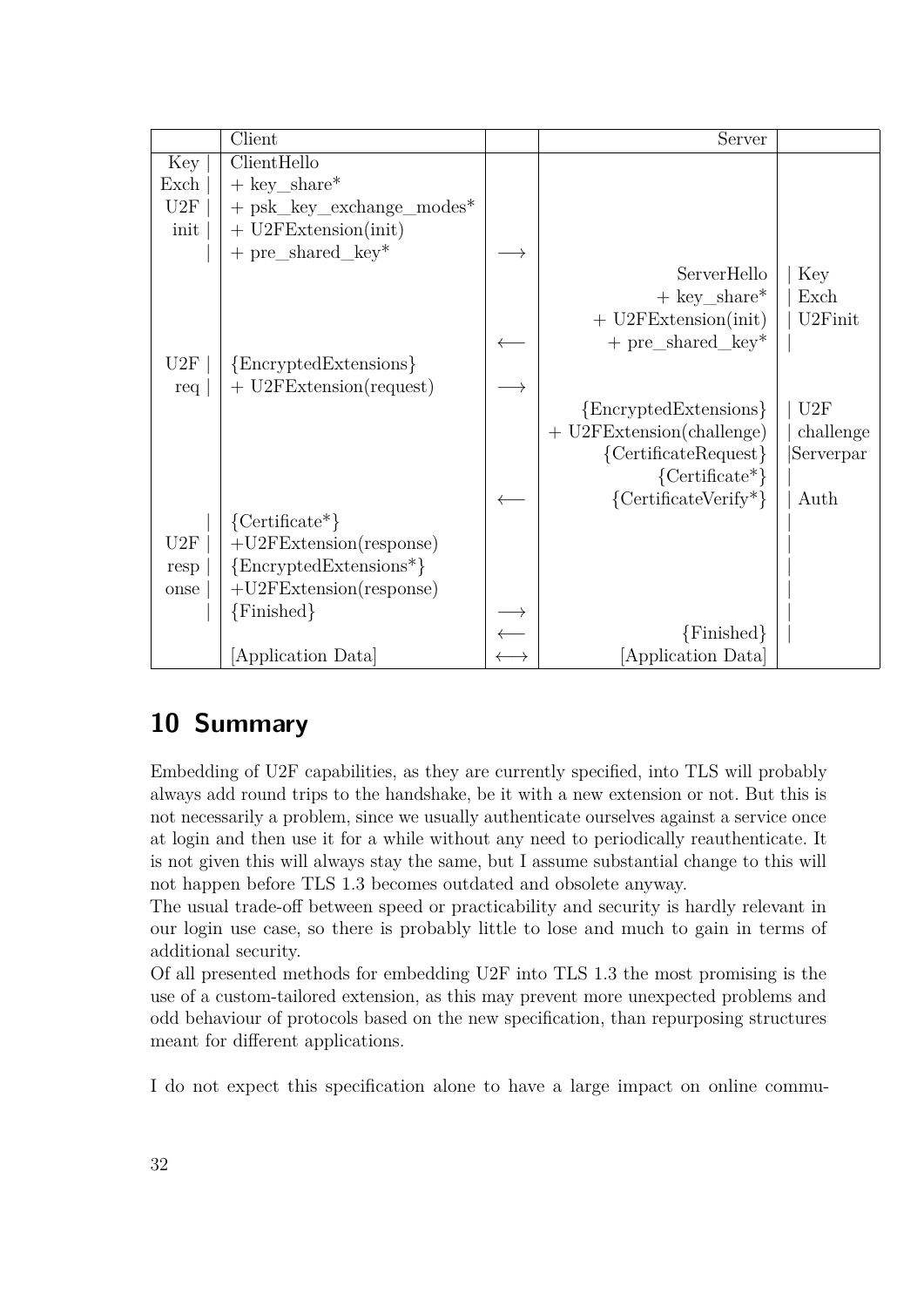nication, but in order to make a difference, first the means must be provided. This specification makes the use of two-factor Authentication easier to use, which, if not a leap, is at least a step in the right direction. As often in internet security we have the technology, it just needs to be used more.

# <span id="page-32-0"></span>**11 Examples**

For the following examples I will use the U2F Token data provided in the U2F Raw Message Formats Documentation, namely the attestation certificate, public key, signature and Key Handle[\[BEL16,](#page-45-2) 18ff.]. Furthermore there are no other Key Handles stored before each example Registration and Authentication.

The following further example data is used:

User Handle: User1 with SHA256 Hash:

27a534a25cf745b6c985eb782079a6fe8641b00003dada14f392a2d01b9c790a

Be the RSA-OAEP-encrypted form:

1209053012151961783890139770601822255121763998574744409288008819044040 2283799365510022448103244069551687505522862260067670284638231665643212 7905709722690341406254568724291003352410343563380958414349679624485469 5060517176312632724526085494868136234061960175918430761688341453813000 0880278225246293928859962695198089222810100354905640577437423559148052 2735004143079514020904037099513269880168003918480379760525532953647673 7083432567820409542765633450683520850642537427550934585801257530901799 2364090406488996717801628548765018175493972301008510384658735666956961 500121386424528828686567570538003156321008237064926093742

Challenge: Challenge with SHA256 Hash:

27cf1792f7bb4da955117bb4a15cb33f4e4705984cacfac9055a2884b061e4e1

AppID: example.com with SHA256 Hash:

#### a379a6f6eeafb9a55e378c118034e2751e682fab9f2d30ab13d2125586ce1947

U2F Version 1 No previous requests 1024 seconds timeout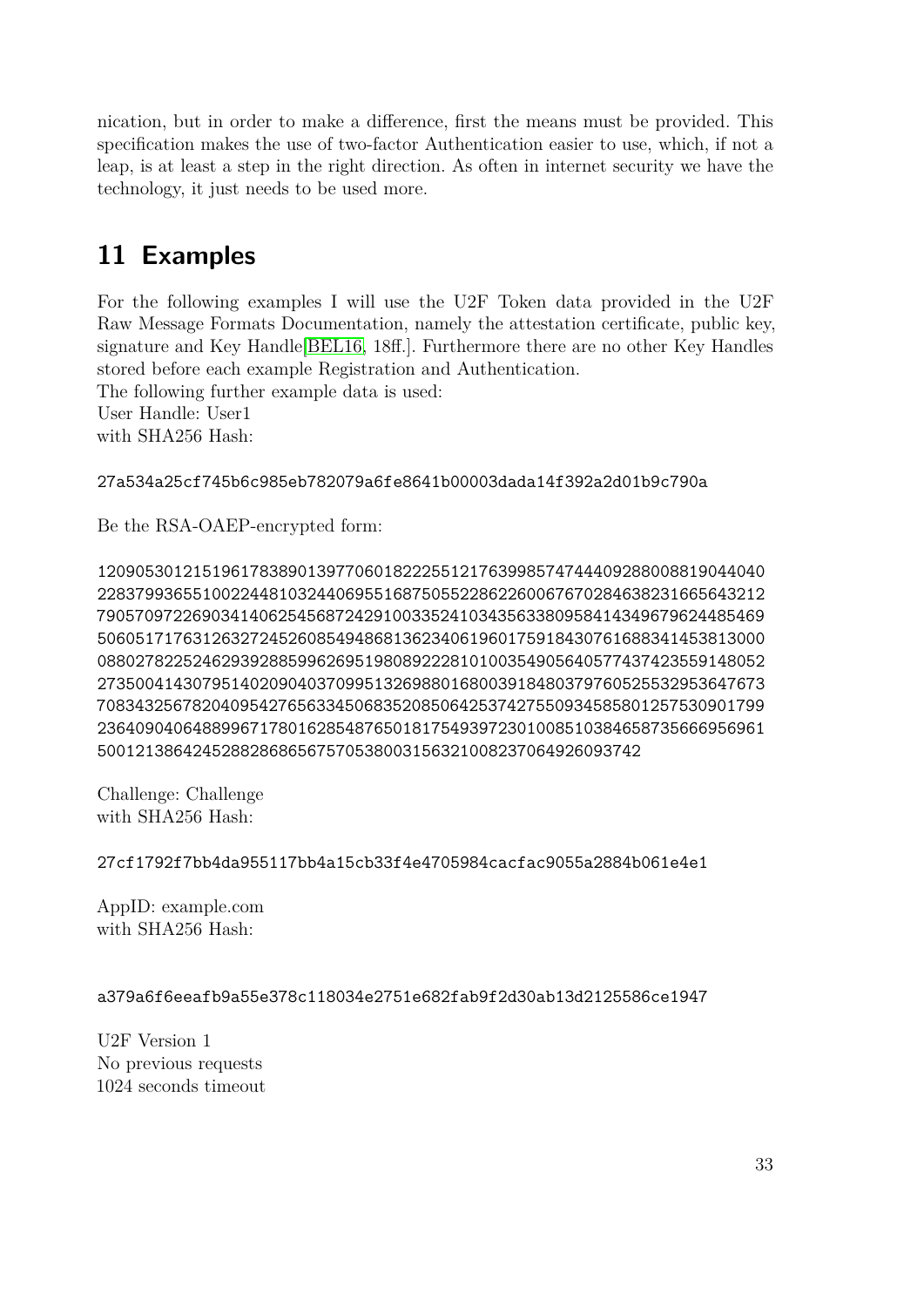### <span id="page-33-0"></span>**11.1 ULS 1.2 Registration**

Client to Server:

ClientHello as specified in RFC 5246 with ServerName Extension. The name field contains the following String:

1209053012151961783890139770601822255121763998574744409288008819044040 2283799365510022448103244069551687505522862260067670284638231665643212 7905709722690341406254568724291003352410343563380958414349679624485469 5060517176312632724526085494868136234061960175918430761688341453813000 0880278225246293928859962695198089222810100354905640577437423559148052 2735004143079514020904037099513269880168003918480379760525532953647673 7083432567820409542765633450683520850642537427550934585801257530901799 2364090406488996717801628548765018175493972301008510384658735666956961 500121386424528828686567570538003156321008237064926093742.u2fr

Server to Client: ServerHello, ServerKeyExchange and ServerHelloDone as specified.

Client to Server: ClientKeyExchange, ChangeCipherSpec and Finished.

Server to Client: ChangeCipherSpec, Finished, and close\_notify(0).

Client to Server: close\_notify(0) and ClientHello with previous session\_id and CertificateURL extension.

Server to Client: ServerHello with CertificateURL extension. The url field contains the following String:

27cf1792f7bb4da955117bb4a15cb33f4e4705984cacfac9055a2884b061e4e1. a379a6f6eeafb9a55e378c118034e2751e682fab9f2d30ab13d2125586ce1947. 0000000000000001. 00000000. 00000400

Then a Certificate Request.

Client to Server: The following Certificate:

 $\lceil$  $\Gamma$ Version: V3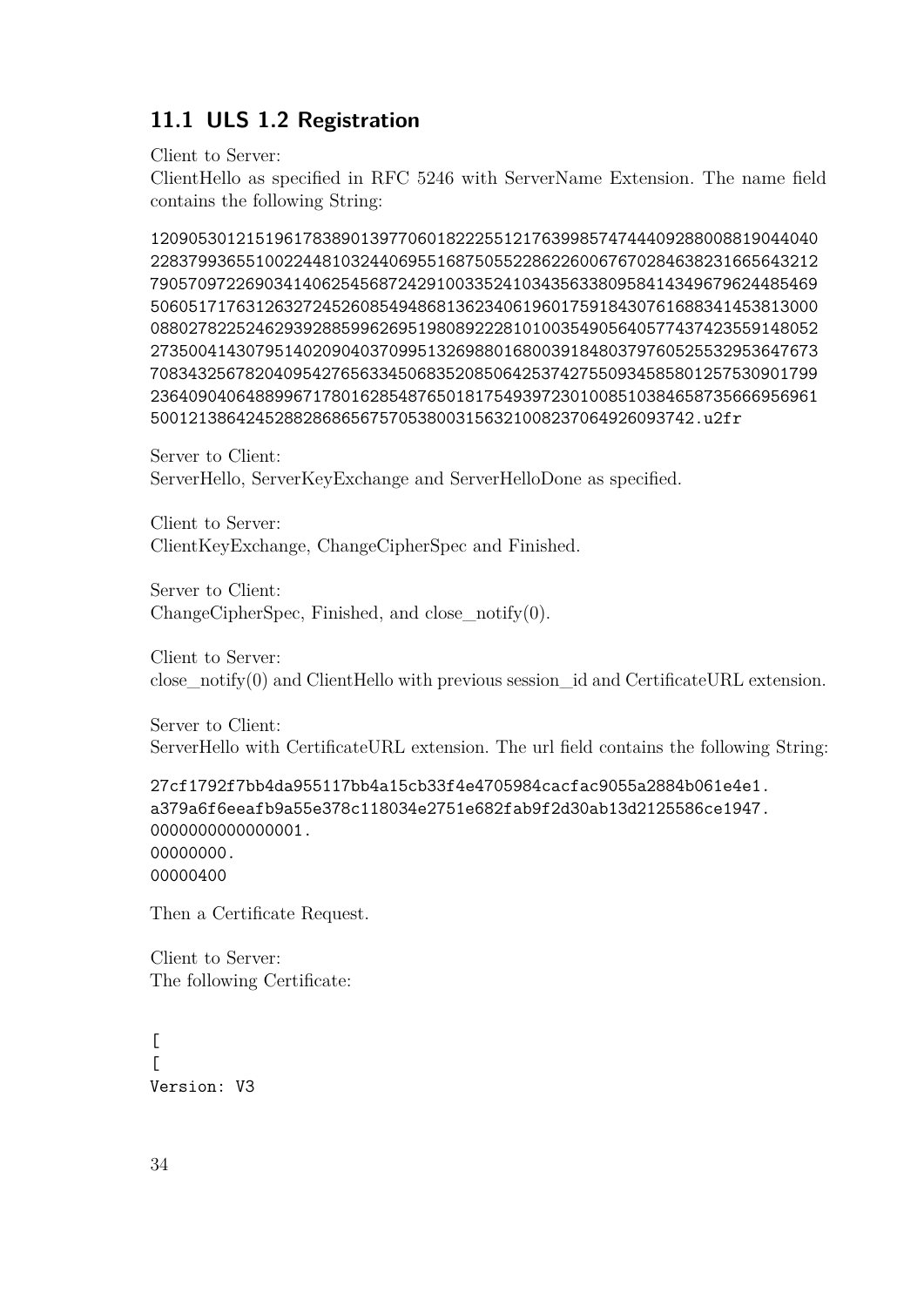Subject: CN=PilotGnubby-0.4.1-47901280001155957352 Signature Algorithm: SHA256withECDSA, OID = 1.2.840.10045.4.3.2 Key: EC Public Key X: 8d617e65c9508e64bcc5673ac82a6799da3c1446682c258c463fffdf58dfd2fa Y: 3e6c378b53d795c4a4dffb4199edd7862f23abaf0203b4b8911ba0569994e101 Validity: [From: Tue Aug 14 11:29:32 PDT 2012, To: Wed Aug 14 11:29:32 PDT 2013] Issuer: CN=Gnubby Pilot. 27cf1792f7bb4da955117bb4a15cb33f4e4705984cacfac9055a2884b061e4e1. 04b174bc49c7ca254b70d2e5c207cee9cf174820ebd77ea3c65508c26da51b657 c1cc6b952f8621697936482da0a6d3d3826a59095daf6cd7c03e2e60385d2f6d9. 2a552dfdb7477ed65fd84133f86196010b2215b57da75d315b7b9e8fe2e3925a6 019551bab61d16591659cbaf00b4950f7abfe6660e2e006f76868b772d70c25. 304502201471899bcc3987e62e8202c9b39c33c19033f7340352dba80fcab017db9230e 402210082677d673d891933ade6f617e5dbde2e247e70423fd5ad7804a6d3d3961ef871. 00000000 SerialNumber: [ 47901280 00115595 7352] ] Algorithm: [SHA256withECDSA] Signature:

0000: 30 44 02 20 60 CD B6 06 1E 9C 22 26 2D 1A AC 1D 0D. '....."&-... 0010: 96 D8 C7 08 29 B2 36 65 31 DD A2 68 83 2C B8 36 ....).6e1..h.,.6 0020: BC D3 0D FA 02 20 63 1B 14 59 F0 9E 63 30 05 57 ..... c..Y..c0.W 0030: 22 C8 D8 9B 7F 48 88 3B 90 89 B8 8D 60 D1 D9 79 "....H.;....'..y 0040: 59 02 B3 04 10 DF Y..... ]

Followed by Finished.

Server to Client after verification: Finished.

#### <span id="page-34-0"></span>**11.2 ULS 1.2 Authentication**

Client to Server:

ClientHello as specified in RFC 5246 with ServerName Extension. The name field contains the following String:

1209053012151961783890139770601822255121763998574744409288008819044040 2283799365510022448103244069551687505522862260067670284638231665643212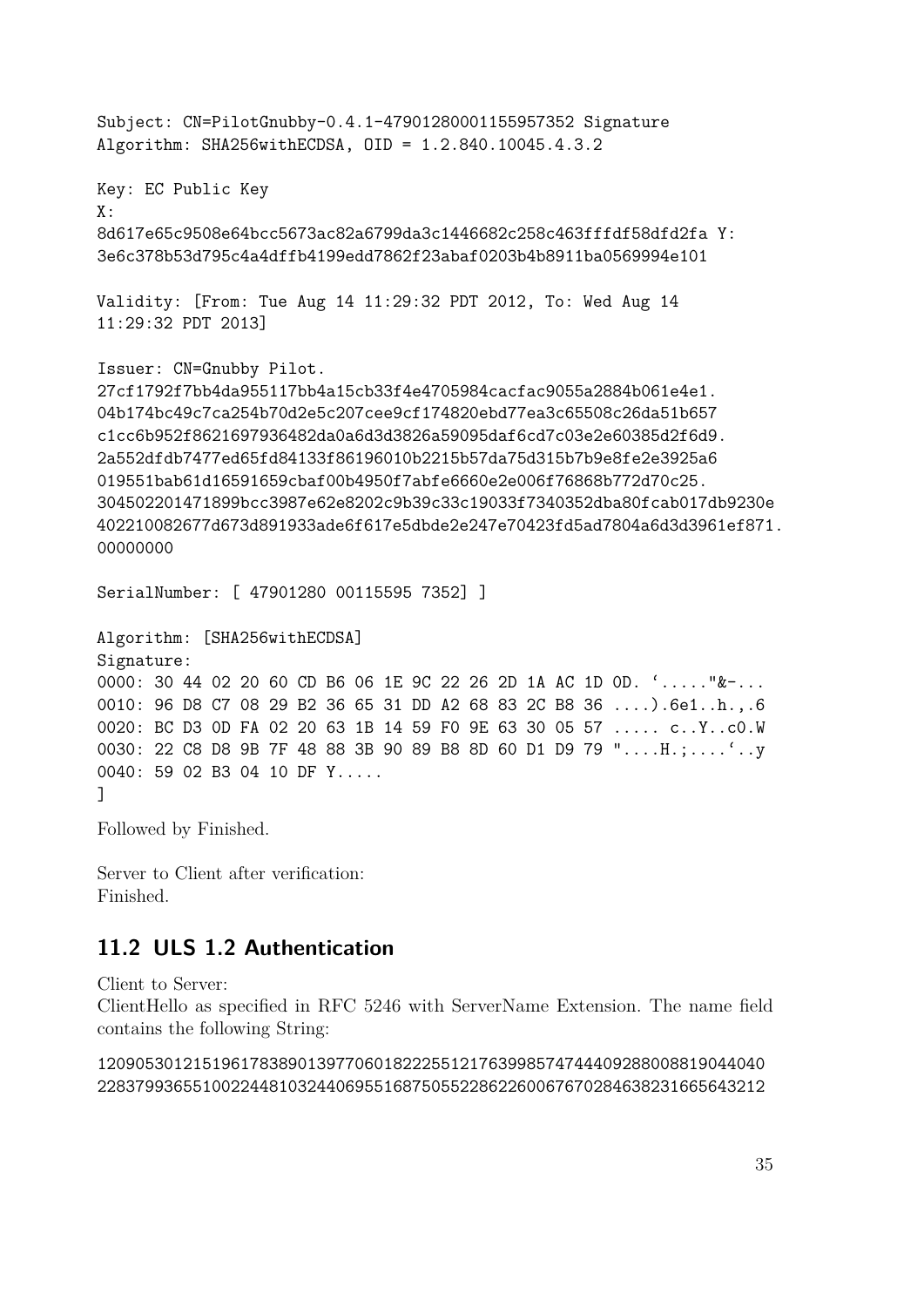7905709722690341406254568724291003352410343563380958414349679624485469 5060517176312632724526085494868136234061960175918430761688341453813000 0880278225246293928859962695198089222810100354905640577437423559148052 2735004143079514020904037099513269880168003918480379760525532953647673 7083432567820409542765633450683520850642537427550934585801257530901799 2364090406488996717801628548765018175493972301008510384658735666956961 500121386424528828686567570538003156321008237064926093742.u2fa

Server to Client: ServerHello, ServerKeyExchange and ServerHelloDone as specified.

Client to Server: ClientKeyExchange, ChangeCipherSpec and Finished.

Server to Client:  $ChangeCipherSpec, Finshed, and close-notify(0).$ 

Client to Server: close\_notify(0) and ClientHello with previous session\_id and CertificateURL extension.

Server to Client: ServerHello with CertificateURL extension. The url field contains the following String:

```
27cf1792f7bb4da955117bb4a15cb33f4e4705984cacfac9055a2884b061e4e1.
a379a6f6eeafb9a55e378c118034e2751e682fab9f2d30ab13d2125586ce1947.
2a552dfdb7477ed65fd84133f86196010b2215b57da75d315b7b9e8fe2e3925
a6019551bab61d16591659cbaf00b4950f7abfe6660e2e006f76868b772d70c25.
0000000000000001.
00000001.
00000400
```
Then a Certificate Request.

Client to Server: The following Pseudocertificate:

```
\Gamma\GammaVersion:
Subject:
Algorithm:
```
Key: X: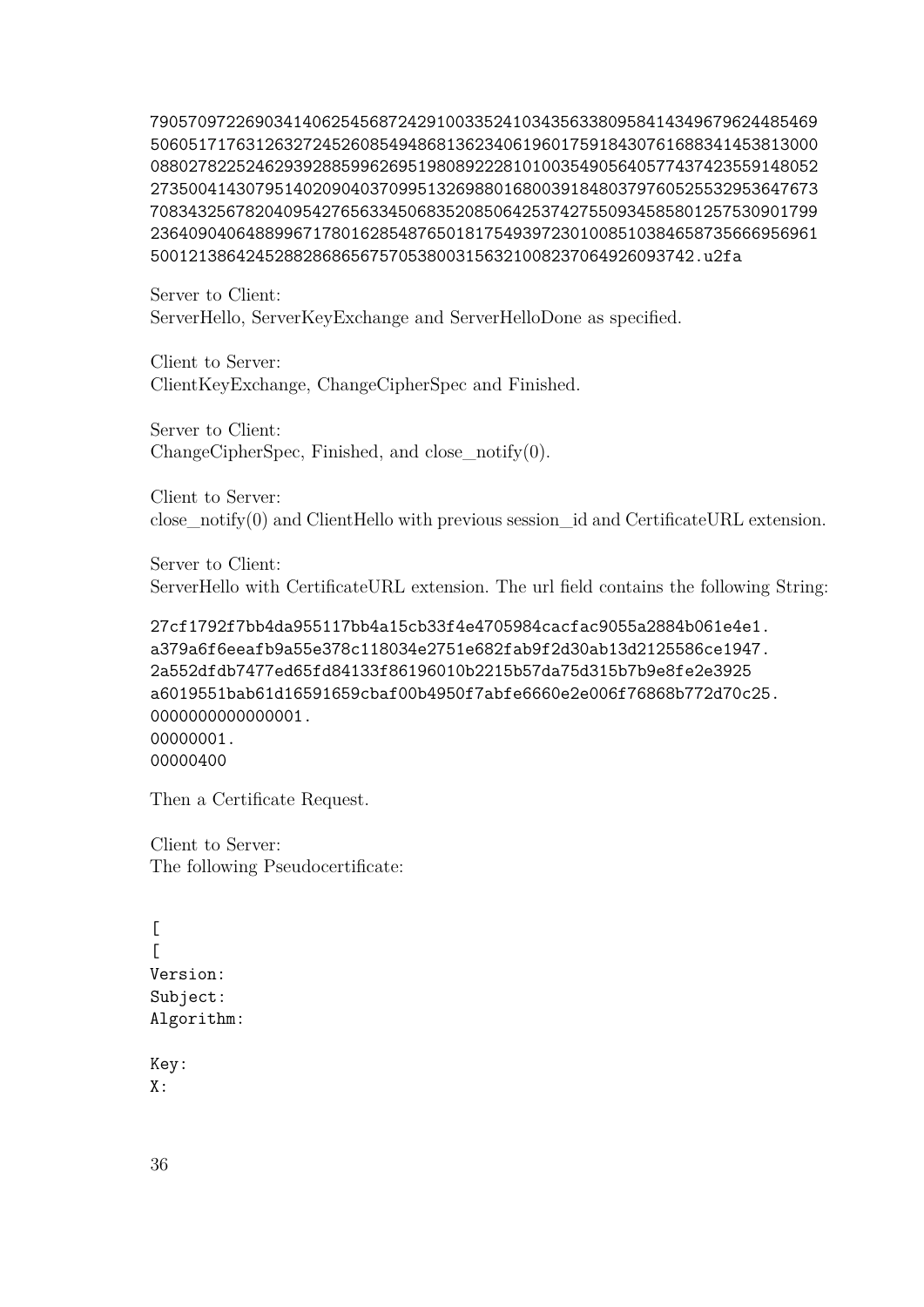Y:

Validity:

Issuer:27cf1792f7bb4da955117bb4a15cb33f4e4705984cacfac9055a2884b061e4e1. 304502201471899bcc3987e62e8202c9b39c33c19033f7340352dba80fcab017db9230e 402210082677d673d891933ade6f617e5dbde2e247e70423fd5ad7804a6d3d3961ef871. 00000000. 00000000

SerialNumber: [ 47901280 00115595 7352] ]

Algorithm: Signature: ]

Followed by Finished.

Server to Client after verification: Finished.

### <span id="page-36-0"></span>**11.3 ULS 1.3 Registration without Extension**

Client to Server:

ClientHello with all necessary extensions for negotiating a TLS session and ServerName Extension. The name field contains the following String:

```
1209053012151961783890139770601822255121763998574744409288008819044040
2283799365510022448103244069551687505522862260067670284638231665643212
7905709722690341406254568724291003352410343563380958414349679624485469
5060517176312632724526085494868136234061960175918430761688341453813000
0880278225246293928859962695198089222810100354905640577437423559148052
2735004143079514020904037099513269880168003918480379760525532953647673
7083432567820409542765633450683520850642537427550934585801257530901799
2364090406488996717801628548765018175493972301008510384658735666956961
500121386424528828686567570538003156321008237064926093742.u2fr
```
Server to Client:

ServerHello with all necessary extensions and followup messages for negotiating a TLS session and a CertificateRequest with CertificateAuthorities extension. The Authorities field contains the following String:

27cf1792f7bb4da955117bb4a15cb33f4e4705984cacfac9055a2884b061e4e1. a379a6f6eeafb9a55e378c118034e2751e682fab9f2d30ab13d2125586ce1947. 0000000000000001.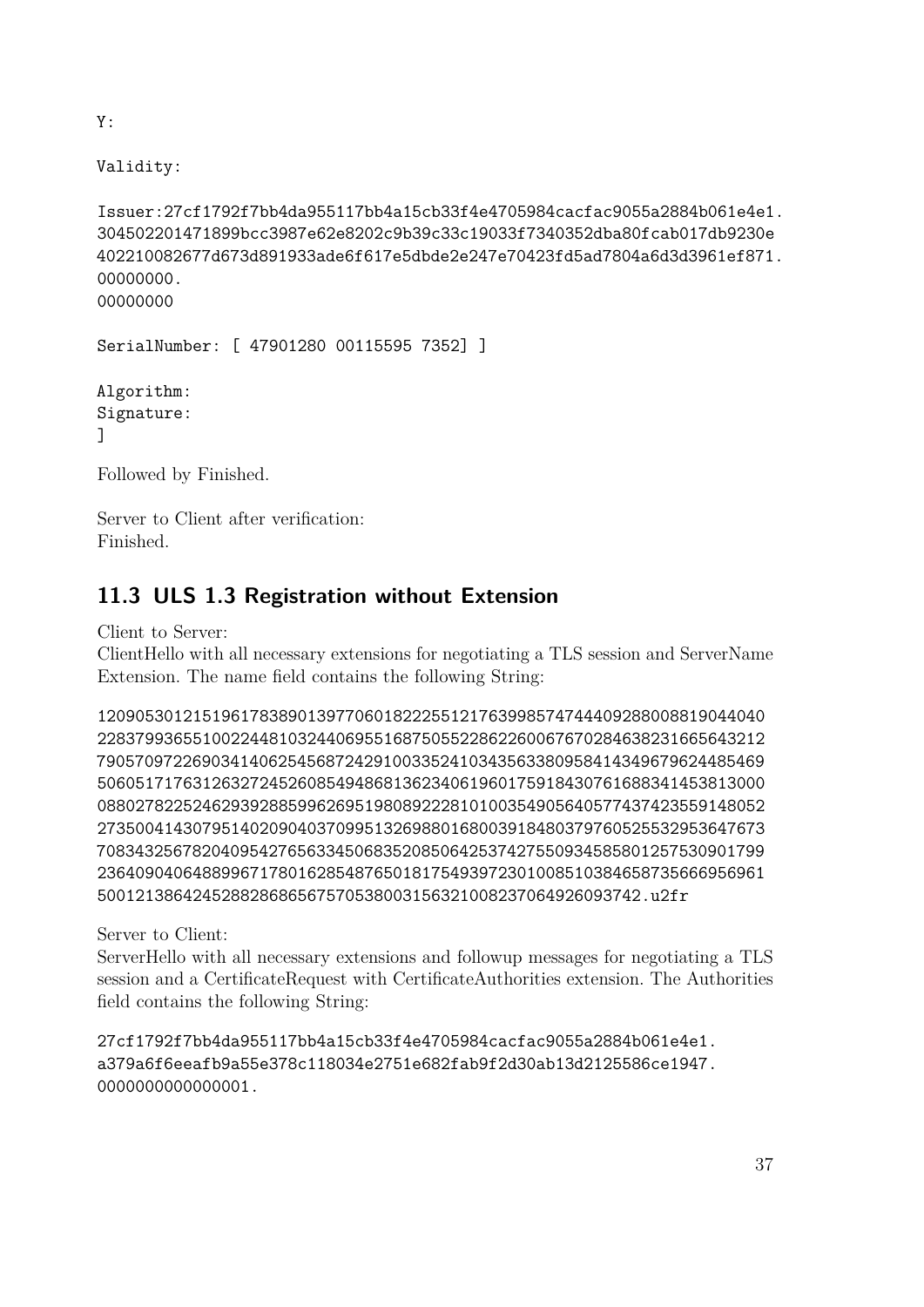```
00000000.
00000400
```
Client to Server: The following Certificate:

 $\Gamma$  $\Gamma$ Version: V3 Subject: CN=PilotGnubby-0.4.1-47901280001155957352 Signature Algorithm: SHA256withECDSA, OID = 1.2.840.10045.4.3.2 Key: EC Public Key X: 8d617e65c9508e64bcc5673ac82a6799da3c1446682c258c463fffdf58dfd2fa Y: 3e6c378b53d795c4a4dffb4199edd7862f23abaf0203b4b8911ba0569994e101 Validity: [From: Tue Aug 14 11:29:32 PDT 2012, To: Wed Aug 14 11:29:32 PDT 2013] Issuer: CN=Gnubby Pilot. 27cf1792f7bb4da955117bb4a15cb33f4e4705984cacfac9055a2884b061e4e1. 04b174bc49c7ca254b70d2e5c207cee9cf174820ebd77ea3c65508c26da51b657 c1cc6b952f8621697936482da0a6d3d3826a59095daf6cd7c03e2e60385d2f6d9. 2a552dfdb7477ed65fd84133f86196010b2215b57da75d315b7b9e8fe2e3925a6 019551bab61d16591659cbaf00b4950f7abfe6660e2e006f76868b772d70c25. 304502201471899bcc3987e62e8202c9b39c33c19033f7340352dba80fcab017db9230e 402210082677d673d891933ade6f617e5dbde2e247e70423fd5ad7804a6d3d3961ef871. 00000000 SerialNumber: [ 47901280 00115595 7352] ] Algorithm: [SHA256withECDSA] Signature: 0000: 30 44 02 20 60 CD B6 06 1E 9C 22 26 2D 1A AC 1D 0D. '....."&-... 0010: 96 D8 C7 08 29 B2 36 65 31 DD A2 68 83 2C B8 36 ....).6e1..h.,.6 0020: BC D3 0D FA 02 20 63 1B 14 59 F0 9E 63 30 05 57 ..... c..Y..c0.W 0030: 22 C8 D8 9B 7F 48 88 3B 90 89 B8 8D 60 D1 D9 79 "....H.;....'..y 0040: 59 02 B3 04 10 DF Y.....

]

Followed by Finished.

Server to Client after verification: Finished.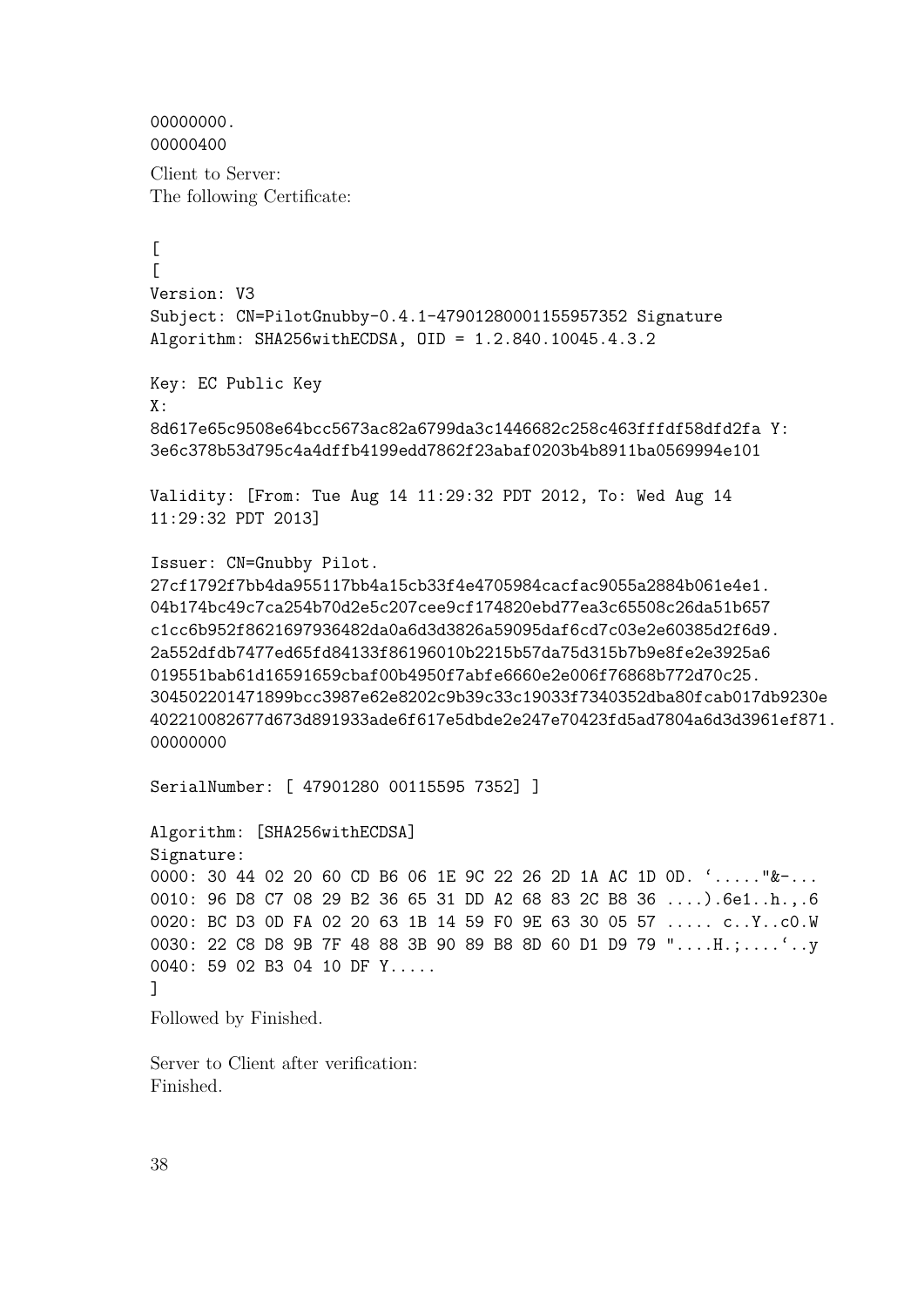### <span id="page-38-0"></span>**11.4 ULS 1.3 Authentication without Extension**

Client to Server:

ClientHello with all necessary extensions for negotiating a TLS session and ServerName Extension. The name field contains the following String:

1209053012151961783890139770601822255121763998574744409288008819044040 2283799365510022448103244069551687505522862260067670284638231665643212 7905709722690341406254568724291003352410343563380958414349679624485469 5060517176312632724526085494868136234061960175918430761688341453813000 0880278225246293928859962695198089222810100354905640577437423559148052 2735004143079514020904037099513269880168003918480379760525532953647673 7083432567820409542765633450683520850642537427550934585801257530901799 2364090406488996717801628548765018175493972301008510384658735666956961 500121386424528828686567570538003156321008237064926093742.u2fa

Server to Client:

ServerHello with all necessary extensions and followup messages for negotiating a TLS session and a CertificateRequest with CertificateAuthorities extension. The Authorities field contains the following String:

27cf1792f7bb4da955117bb4a15cb33f4e4705984cacfac9055a2884b061e4e1. a379a6f6eeafb9a55e378c118034e2751e682fab9f2d30ab13d2125586ce1947. 2a552dfdb7477ed65fd84133f86196010b2215b57da75d315b7b9e8fe2e3925 a6019551bab61d16591659cbaf00b4950f7abfe6660e2e006f76868b772d70c25. 0000000000000001. 00000001. 00000400

Client to Server: The following Certificate:

 $\Gamma$  $\Gamma$ Version: Subject: Algorithm:

Key:  $X:$ Y:

Validity:

Issuer:27cf1792f7bb4da955117bb4a15cb33f4e4705984cacfac9055a2884b061e4e1.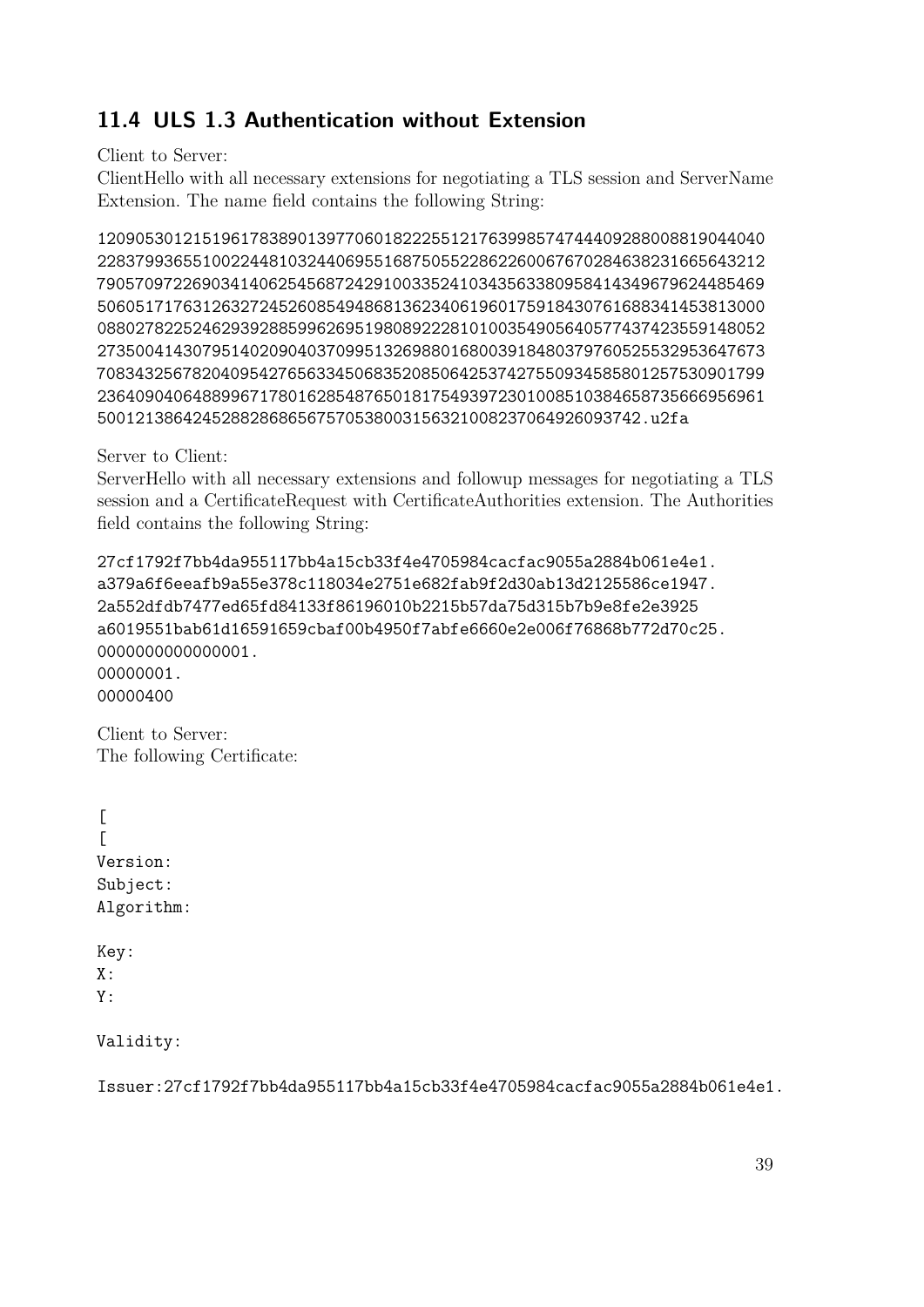```
304502201471899bcc3987e62e8202c9b39c33c19033f7340352dba80fcab017db9230e
402210082677d673d891933ade6f617e5dbde2e247e70423fd5ad7804a6d3d3961ef871.
00000000.
00000000
```
SerialNumber: [ 47901280 00115595 7352] ]

```
Algorithm:
Signature:
]
```
Followed by Finished.

Server to Client after verification: Finished.

#### <span id="page-39-0"></span>**11.5 ULS Registration**

Client to Server: ClientHello with all necessary extensions for negotiating a TLS session and

```
U2FExtension{
U2FMessageType == 1;
userHandle == 0;
challengeLength == 0;
challenge == null;
appIDLength == 0;
appID == null;keyHandleLength == 0;
registeredKeys == null;
signatureLength == 0;
signature == null;
publicKeyLength == 0;
publicKey == null;
counter == 0;version == null;
timeoutSeconds == 0;
requestID == 0;}
```
Server to Client: ServerHello with all necessary extensions for negotiating a TLS session and

U2FExtension{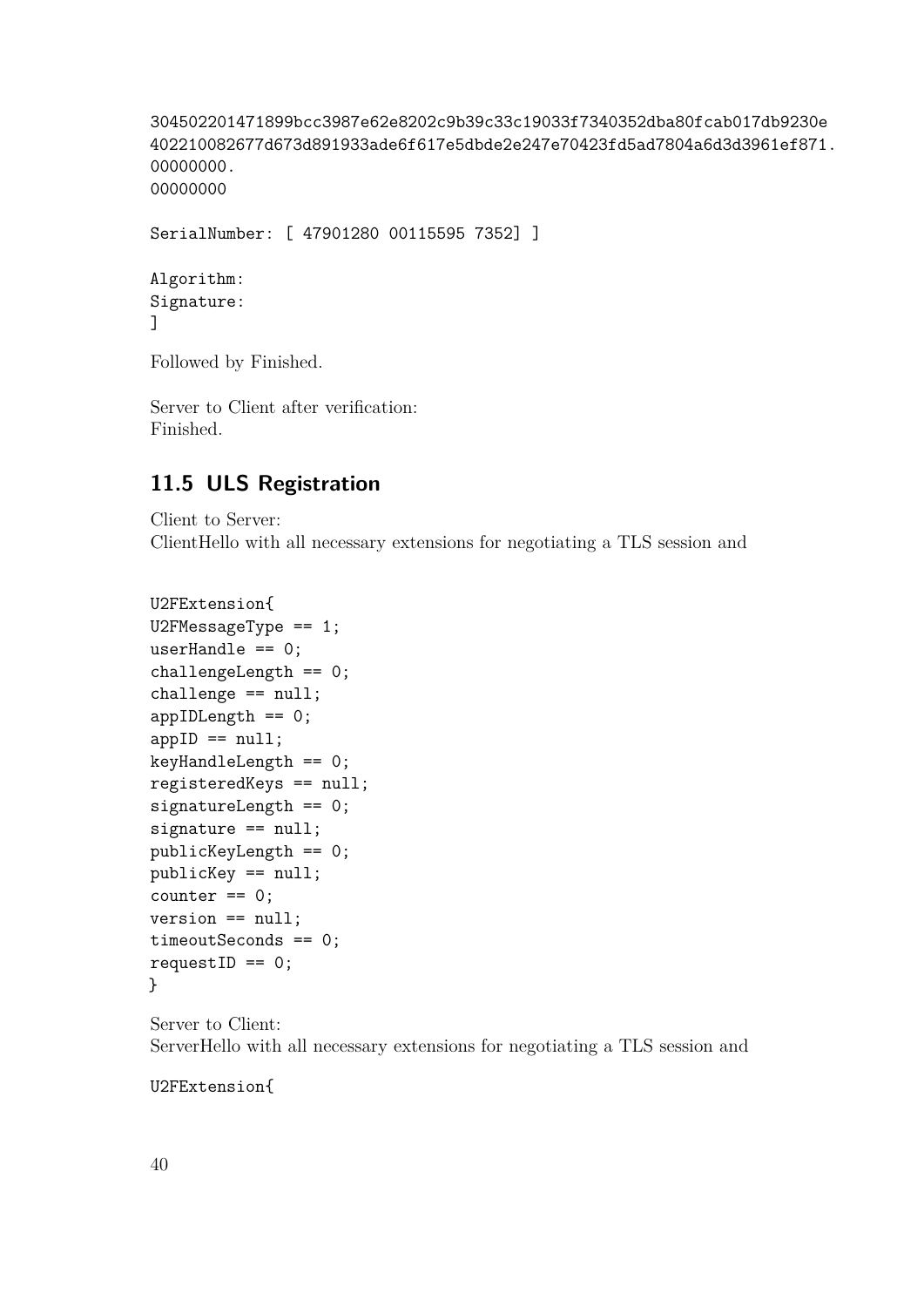```
U2FMessageType == 1;
userHandle == 0;
challengeLength == 0;
challenge == null;
appIDLength == 0;
appID == null;keyHandleLength == 0;
registeredKeys == null;
signatureLength == 0;
signature == null;
publicKeyLength == 0;
publicKey == null;
counter == 0;version == null;
timeoutSeconds == 0;
requestID == 0;}
Client to Server:
EncryptedExtensions message with
U2FExtension{
U2FMessageType == 5;
userHandleLength == 0;
userHandle ==
1209053012151961783890139770601822255121763998574744409288008819044040
2283799365510022448103244069551687505522862260067670284638231665643212
7905709722690341406254568724291003352410343563380958414349679624485469
5060517176312632724526085494868136234061960175918430761688341453813000
0880278225246293928859962695198089222810100354905640577437423559148052
2735004143079514020904037099513269880168003918480379760525532953647673
7083432567820409542765633450683520850642537427550934585801257530901799
2364090406488996717801628548765018175493972301008510384658735666956961
500121386424528828686567570538003156321008237064926093742;
challengeLength == 0;
challenge == null;
appIDLength == 0;appID == null;keyHandleLength == 0;
registeredKeys == null;
signatureLength == 0;
signature == null;
publicKeyLength == 0;
publicKey == null;
counter == 0;
```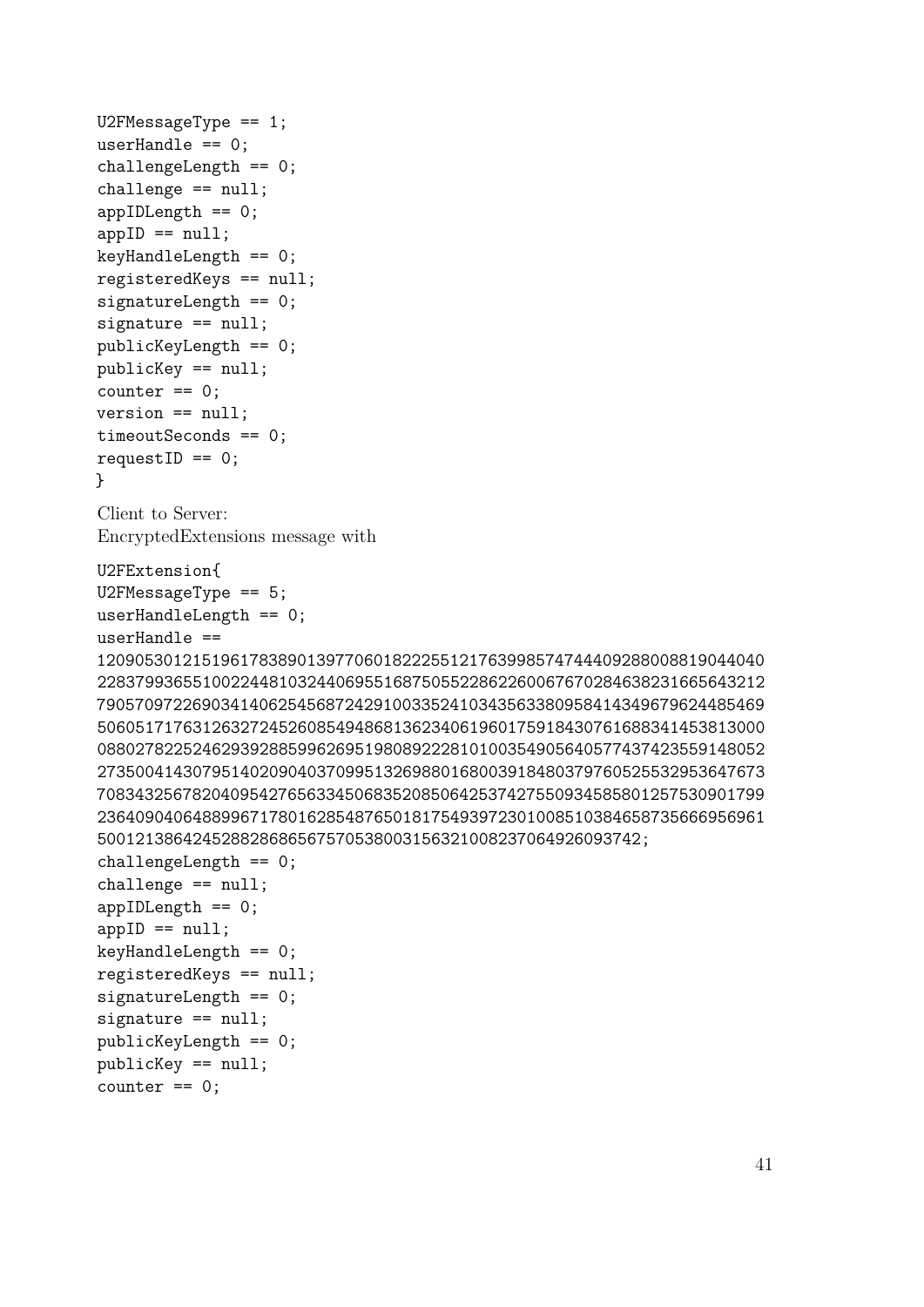```
version == null;
timeoutSeconds == 0;
requestID == 0;}
Server to Client:
EncryptedExtensions message with CertificateRequest and
U2FExtension{
U2FMessageType == 6;
userHandle == 0;
challengeLength == 64;
challenge == "27cf1792f7bb4da955117bb4a15cb33f4e4705984cacfac9055a2884b061e4e1";
appIDLength == 64;appID == "a379a6f6eeafb9a55e378c118034e2751e682fab9f2d30ab13d2125586ce1947";
keyHandleLength == 0;
registeredKeys == null;
signatureLength == 0;
signature == null;
publicKeyLength == 0;
publicKey == null;
counter == 0;version == "1";
timeoutSeconds == 1024;
requestID == 0;}
Client to Server:
EncryptedExtensions message with
U2FExtension{
U2FMessageType == 7;
userHandle == 0;challengeLength == 64;
challenge == "27cf1792f7bb4da955117bb4a15cb33f4e4705984cacfac9055a2884b061e4e1";
```

```
appIDLength == 0;
```

```
appID == null;keyHandleLength == 128;
```

```
registeredKeys = \{''2a552dfdb7477ed65fd84133f86196010b2215b57da75d315b7b9e8fe2e39019551bab61d16591659cbaf00b4950f7abfe6660e2e006f76868b772d70c25"};
signatureLength == 142;
```

```
signature == "304502201471899bcc3987e62e8202c9b39c33c19033f7340352dba80fcab017db9
402210082677d673d891933ade6f617e5dbde2e247e70423fd5ad7804a6d3d3961ef871";
publicKeyLength == 128;
publicKey == 04b174bc49c7ca254b70d2e5c207cee9cf174820ebd77ea3c65508c26da51b657
```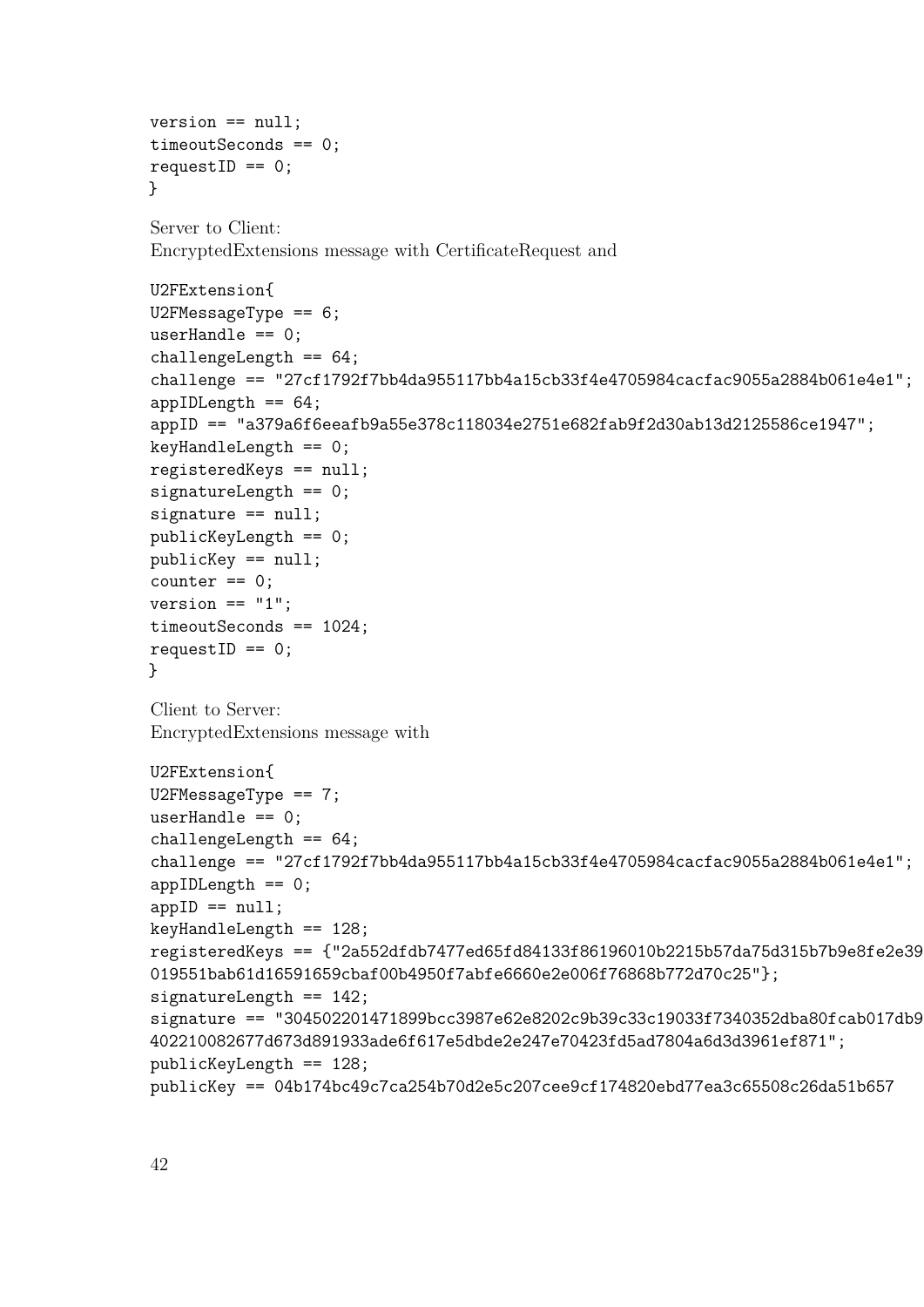```
c1cc6b952f8621697936482da0a6d3d3826a59095daf6cd7c03e2e60385d2f6d9;
counter == 0;version == null;
timeoutSeconds == 0;
requestID == 0;}
and Certificate
\Gamma\GammaVersion: V3
Subject: CN=PilotGnubby-0.4.1-47901280001155957352 Signature
Algorithm: SHA256withECDSA, OID = 1.2.840.10045.4.3.2
Key: EC Public Key
X:8d617e65c9508e64bcc5673ac82a6799da3c1446682c258c463fffdf58dfd2fa Y:
3e6c378b53d795c4a4dffb4199edd7862f23abaf0203b4b8911ba0569994e101
Validity: [From: Tue Aug 14 11:29:32 PDT 2012, To: Wed Aug 14
11:29:32 PDT 2013]
Issuer: CN=Gnubby Pilot
SerialNumber: [ 47901280 00115595 7352] ]
Algorithm: [SHA256withECDSA]
Signature:
0000: 30 44 02 20 60 CD B6 06 1E 9C 22 26 2D 1A AC 1D 0D. '....."&-...
0010: 96 D8 C7 08 29 B2 36 65 31 DD A2 68 83 2C B8 36 ....).6e1..h.,.6
0020: BC D3 0D FA 02 20 63 1B 14 59 F0 9E 63 30 05 57 ..... c..Y..c0.W
0030: 22 C8 D8 9B 7F 48 88 3B 90 89 B8 8D 60 D1 D9 79 "....H.;....'..y
0040: 59 02 B3 04 10 DF Y.....
]
```
Followed by regular proceeding of the TLS 1.3 handshake

#### <span id="page-42-0"></span>**11.6 ULS Authentication**

Client to Server: ClientHello with all necessary extensions for negotiating a TLS session and

U2FExtension{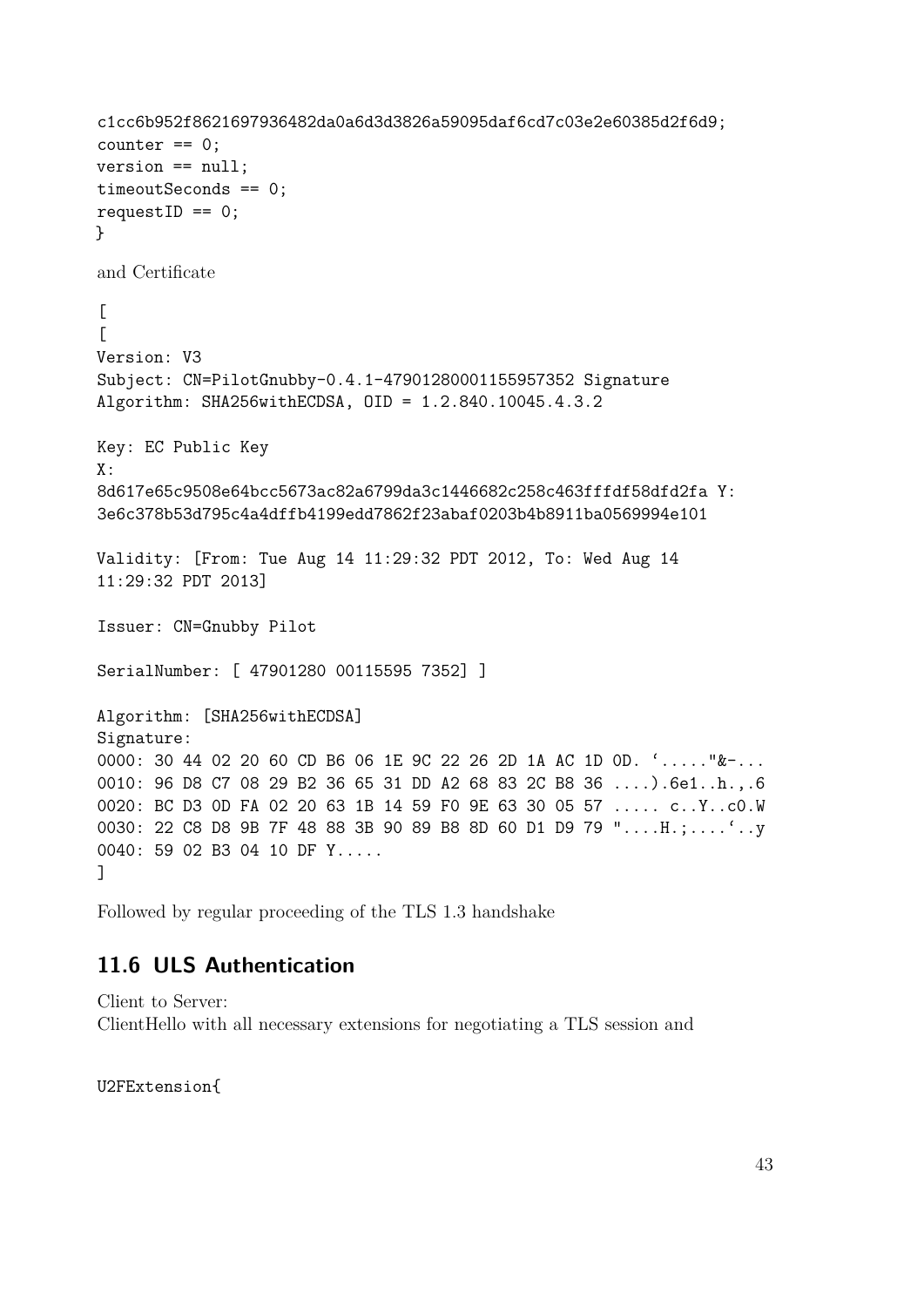```
U2FMessageType == 0;
userHandle == 0;challengeLength == 0;
challenge == null;
appIDLength == 0;
appID == null;keyHandleLength == 0;
registeredKeys == null;
signatureLength == 0;
signature == null;
publicKeyLength == 0;
publicKey == null;
counter == 0;version == "null";
timeoutSeconds == 0;
requestID == 0;}
```
Server to Client: ServerHello with all necessary extensions for negotiating a TLS session and

```
U2FExtension{
U2FMessageType == 0;
userHandle == 0;
challengeLength == 0;
challenge == null;
appIDLength == 0;appID == null;keyHandleLength == 0;
registeredKeys == null;
signatureLength == 0;
signature == null;
publicKeyLength == 0;
publicKey == null;
counter == 0;version == "null;
timeoutSeconds == 0;
requestID == 0;}
```
Client to Server: EncryptedExtensions message with

U2FExtension{ U2FMessageType == 2;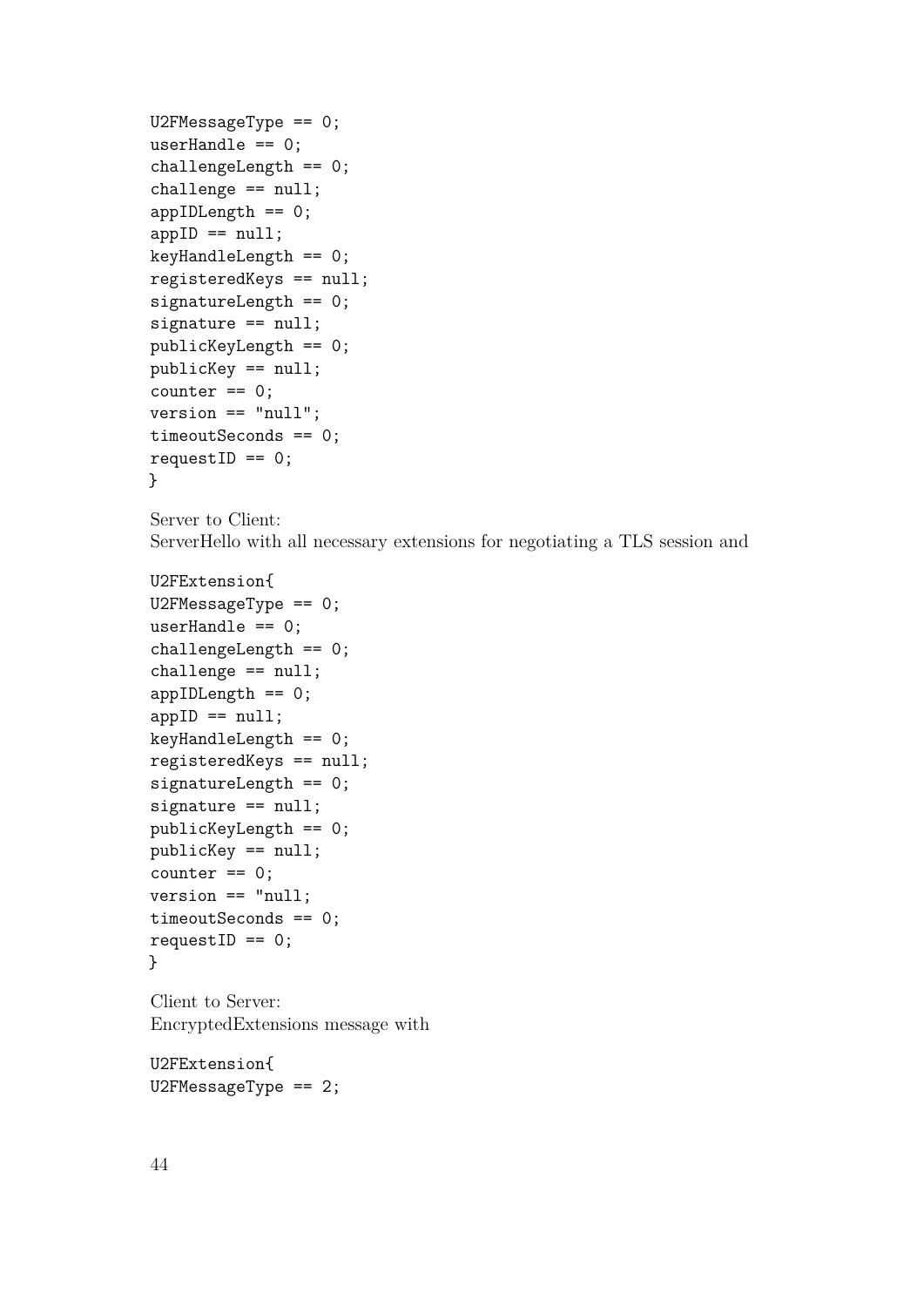```
userHandleLength == 0;
userHandle ==
1209053012151961783890139770601822255121763998574744409288008819044040
2283799365510022448103244069551687505522862260067670284638231665643212
7905709722690341406254568724291003352410343563380958414349679624485469
5060517176312632724526085494868136234061960175918430761688341453813000
0880278225246293928859962695198089222810100354905640577437423559148052
2735004143079514020904037099513269880168003918480379760525532953647673
7083432567820409542765633450683520850642537427550934585801257530901799
2364090406488996717801628548765018175493972301008510384658735666956961
500121386424528828686567570538003156321008237064926093742;
challengeLength == 0;
challenge == null;appIDLength == 0;appID == null;keyHandleLength == 0;
registeredKeys == null;
signatureLength == 0;
signature == null;publicKeyLength == 0;
publicKey == null;
counter == 0;version == null;
timeoutSeconds == 0;
requestID == 0;}
Server to Client:
EncryptedExtensions message with
U2FExtension{
U2FMessageType == 3;
userHandle == 0;
challengeLength == 64;
challenge == "27cf1792f7bb4da955117bb4a15cb33f4e4705984cacfac9055a2884b061e4e1";
appIDLength == 64;
appID == "a379a6f6eeafb9a55e378c118034e2751e682fab9f2d30ab13d2125586ce1947";
keyHandleLength == 128;
registeredKeys == {"2a552dfdb7477ed65fd84133f86196010b2215b57da75d315b7b9e8fe2e3925a6
019551bab61d16591659cbaf00b4950f7abfe6660e2e006f76868b772d70c25"};
signatureLength == 0;
signature == null;
publicKeyLength == 0;
publicKey == null;
counter == 1;
```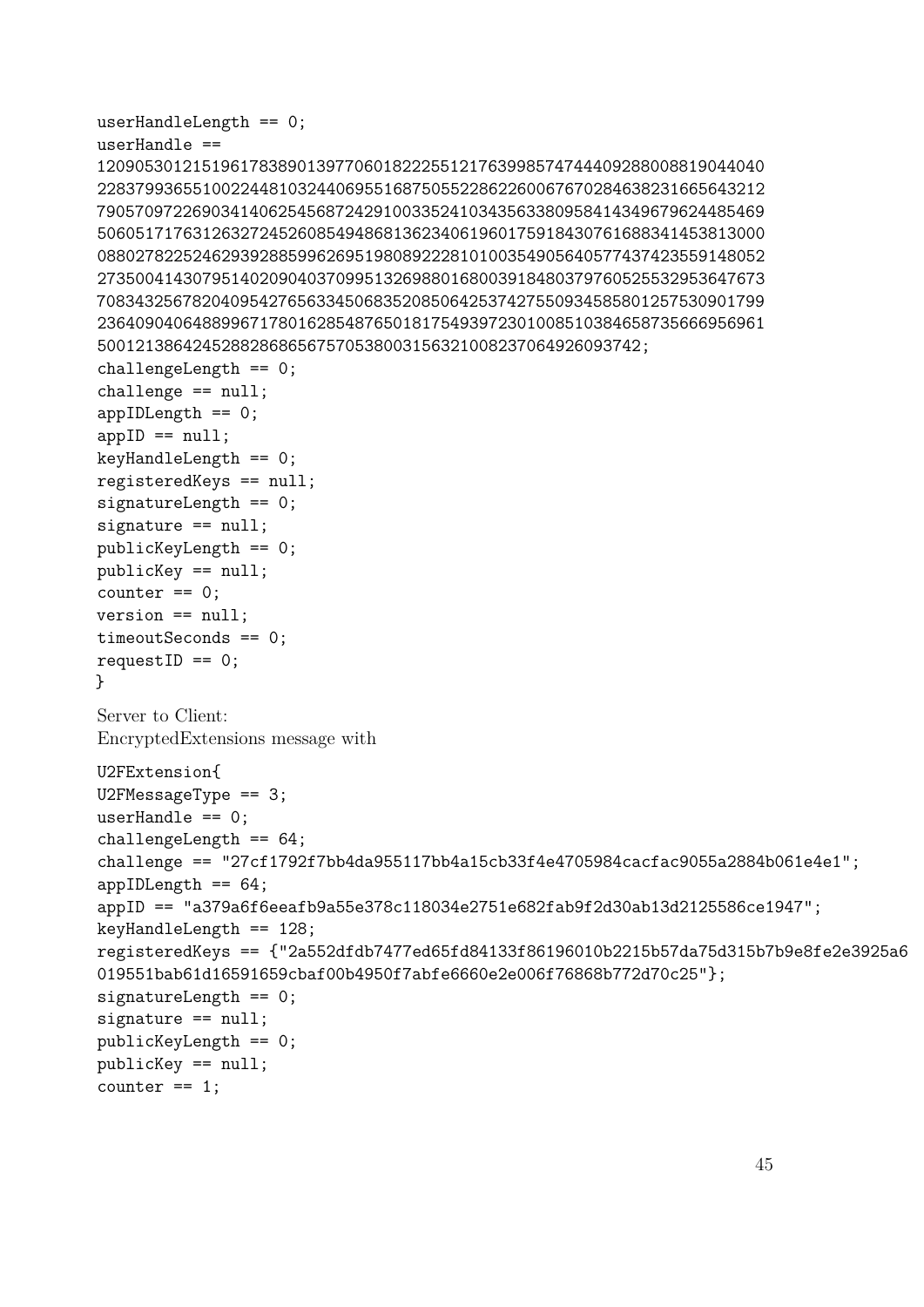```
version == "1";timeoutSeconds == 400;
requestID == 1;
}
Client to Server:
EncryptedExtensions message with
U2FExtension{
U2FMessageType == 4;
userHandle == 0;
challengeLength == 64;
challenge == "27cf1792f7bb4da955117bb4a15cb33f4e4705984cacfac9055a2884b061e4e1";
appIDLength == 0;
appID == null;keyHandleLength == 0;
registeredKeys == ;
signatureLength == 142;
signature == "304502201471899bcc3987e62e8202c9b39c33c19033f7340352dba80fcab017db9230e
402210082677d673d891933ade6f617e5dbde2e247e70423fd5ad7804a6d3d3961ef871";
publicKeyLength == 0;
publicKey == ;
counter == 1;version == null;
timeoutSeconds == 0;
requestID == 1;
}
```
### **References**

- <span id="page-45-0"></span>[Alj17] Global hacking attack infects 57,000 computers. Website, May 2017. Online at [http://www.aljazeera.com/news/2017/05/](http://www.aljazeera.com/news/2017/05/global-hack-attack-infects-57000-computers-170513005030798.html) [global-hack-attack-infects-57000-computers-170513005030798.](http://www.aljazeera.com/news/2017/05/global-hack-attack-infects-57000-computers-170513005030798.html) [html](http://www.aljazeera.com/news/2017/05/global-hack-attack-infects-57000-computers-170513005030798.html); accessed on July 18th 2017.
- <span id="page-45-3"></span>[BBL16] Dirk Balfanz, Arnar Birgisson, and Juan Lang. *FIDO U2F JavaScript API - FIDO Alliance Implementation Draft 15*. FIDOAlliance, September 2016.
- <span id="page-45-2"></span>[BEL16] Dirk Balfanz, Jakob Ehrensvard, and Juan Lang. *FIDO U2F Raw Message Formats - FIDO Alliance Implementation Draft 15*. FIDOAlliance, September 2016.
- <span id="page-45-1"></span>[DBN<sup>+</sup>01] Morris J. Dworkin, Elaine B. Barker, James R. Nechvatal, James Foti, Lawrence E. Bassham, E. Roback, and James F. Dray Jr. *Advanced Encryption Standard (AES)*. NIST, November 2001.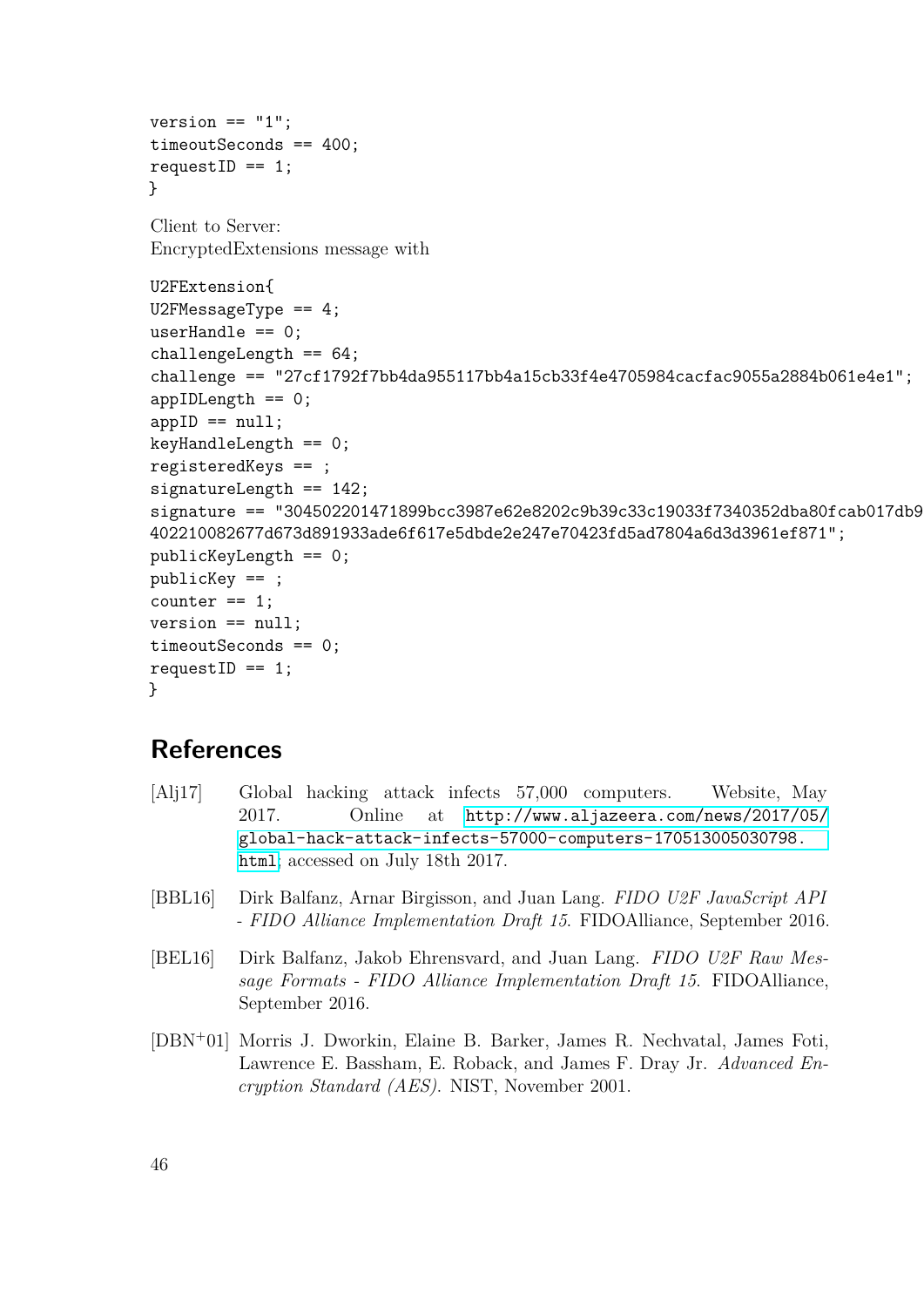- <span id="page-46-4"></span>[DBZ03] Robert H. Deng, Feng Bao, and Jianying Zhou. *Information and Communications Security: 4th International Conference, ICICS 2002, Singapore, December 9-12, 2002, Proceedings*. Springer, 2003.
- <span id="page-46-7"></span>[DR08] T. Dierks and E. Rescorla. *RFC 5246 - The Transport Layer Security (TLS) Protocol Version 1.2*. Internet Engineering Task Force, IEFT, Network Working Group, August 2008.
- <span id="page-46-9"></span>[Eas10] Donald Eastlake 3rd. *RFC 4366 - Transport Layer Security (TLS) Extensions: Extension Definitions Draft 12*. Internet Engineering Task Force, IEFT, TLS Working Group, September 2010.
- <span id="page-46-8"></span>[Eas11] D. Eastlake 3rd. *RFC 6066 - Transport Layer Security (TLS) Extensions: Extension Definitions*. Internet Engineering Task Force, IEFT, Network Working Group, January 2011.
- <span id="page-46-5"></span>[Guc17] Darren Guccione. What the most common passwords of 2016 list reveals. Website, March 2017. Online at [https://blog.keepersecurity.](https://blog.keepersecurity.com/2017/01/13/most-common-passwords-of-2016-research-study/) [com/2017/01/13/most-common-passwords-of-2016-research-study/](https://blog.keepersecurity.com/2017/01/13/most-common-passwords-of-2016-research-study/); accessed on July 17th 2017.
- <span id="page-46-0"></span>[Her17] Alex Hern. Cyberattack on uk political party 'only a matter of time'. Website, May 2017. Online at [https://www.theguardian.com/technology/2017/may/30/](https://www.theguardian.com/technology/2017/may/30/hacking-uk-political-party-matter-time-us-expert-phishing/) [hacking-uk-political-party-matter-time-us-expert-phishing/](https://www.theguardian.com/technology/2017/may/30/hacking-uk-political-party-matter-time-us-expert-phishing/); accessed on July 18th 2017.
- <span id="page-46-6"></span>[Lac16] Javier Lacort. Digital security: 5 alternatives to passwords. Website, March 2016. Online at [https://www.bbvaopenmind.com/en/](https://www.bbvaopenmind.com/en/digital-security-5-alternatives-to-passwords/) [digital-security-5-alternatives-to-passwords/](https://www.bbvaopenmind.com/en/digital-security-5-alternatives-to-passwords/); accessed on July 18th 2017.
- <span id="page-46-3"></span>[MKJR16] Ed. K. Moriarty, B. Kaliski, J. Jonsson, and A. Rusch. *RFC 8017 - PKCS #1: RSA Cryptography Specifications Version 2.2*, November 2016.
- <span id="page-46-1"></span>[Pag12] Pierluigi Paganini. Malware, a cyber threat increasingly difficult to contain. Website, August 2012. Online at [http://securityaffairs.co/wordpress/8202/malware/](http://securityaffairs.co/wordpress/8202/malware/malware-a-cyber-threat-increasingly-difficult-to-contain.html) [malware-a-cyber-threat-increasingly-difficult-to-contain.](http://securityaffairs.co/wordpress/8202/malware/malware-a-cyber-threat-increasingly-difficult-to-contain.html) [html](http://securityaffairs.co/wordpress/8202/malware/malware-a-cyber-threat-increasingly-difficult-to-contain.html); accessed on July 18th 2017.
- <span id="page-46-10"></span>[Res17] E. Rescorla. *The Transport Layer Security (TLS) Protocol Version 1.3 - draft-ietf-tls-tls13-19*. Internet Engineering Task Force, IEFT, Network Working Group, draft 19 edition, March 2017.
- <span id="page-46-2"></span>[Ros16] Ben Rossi. Five years in information security what has changed? Website, May 2016. Online at [http://www.information-age.com/](http://www.information-age.com/five-years-information-security-what-has-changed-123461477/)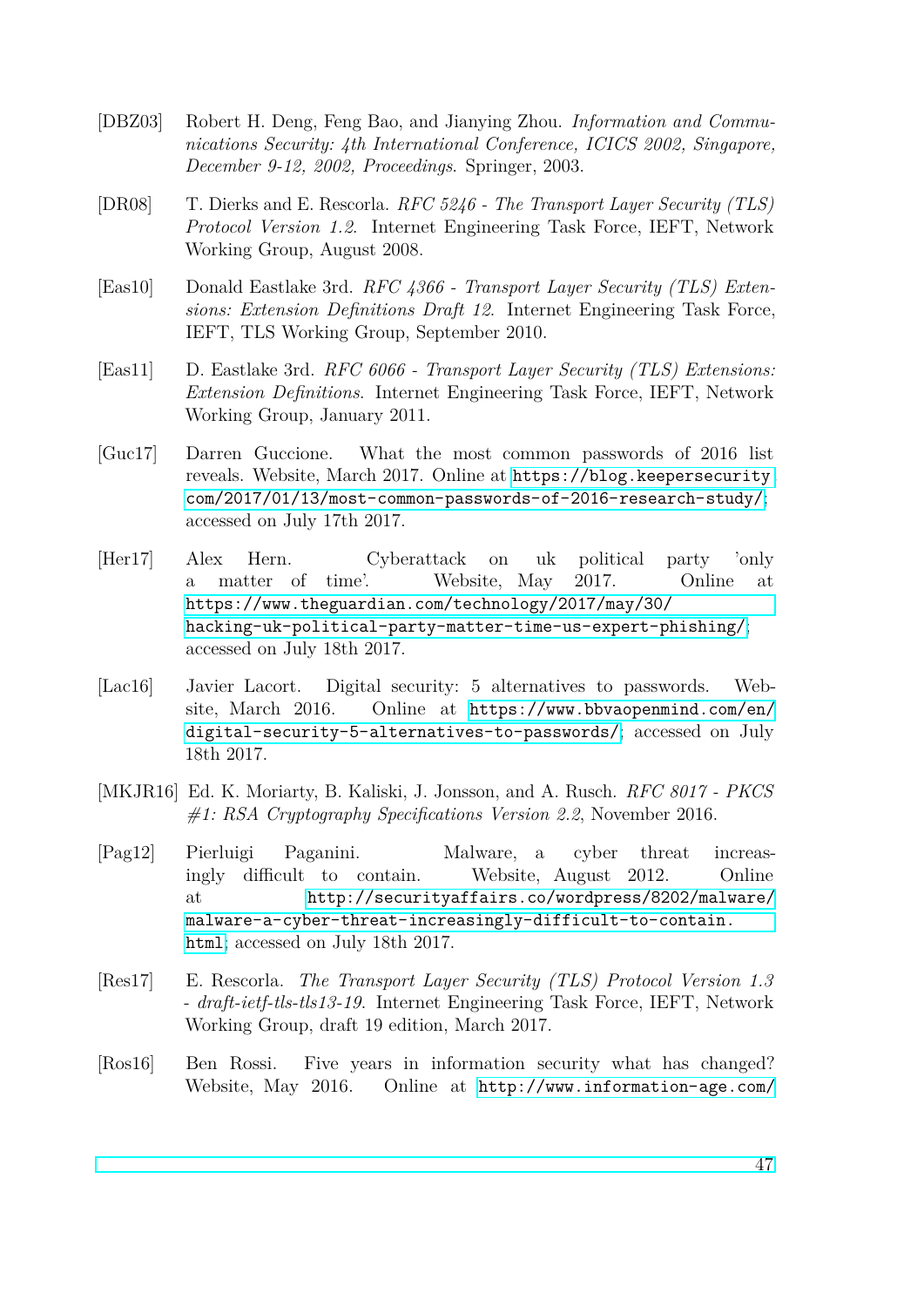[five-years-information-security-what-has-changed-123461477/](http://www.information-age.com/five-years-information-security-what-has-changed-123461477/); accessed on July 18th 2017.

- <span id="page-47-3"></span>[San14] Password protection policy. PDF, June 2014. Online at [https://www.sans.org/security-resources/policies/general/](https://www.sans.org/security-resources/policies/general/pdf/password-protection-policy) [pdf/password-protection-policy](https://www.sans.org/security-resources/policies/general/pdf/password-protection-policy); accessed on July 18th 2017.
- <span id="page-47-2"></span>[SBTC16] Sampath Srinivas, Dirk Balfanz, Eric Tiffany, and Alexei Czeskis. *Universal 2nd Factor (U2F) Overview - FIDO Alliance Implementation Draft 15*. FIDOAlliance, September 2016.
- <span id="page-47-1"></span>[Ste15] Steam guard. Website, 2015. Online at [https://support.steampowered.](https://support.steampowered.com/kb_article.php?ref=4020-ALZM-5519) [com/kb\\_article.php?ref=4020-ALZM-5519](https://support.steampowered.com/kb_article.php?ref=4020-ALZM-5519); accessed on July 18th 2017.
- <span id="page-47-0"></span>[Whe17] Aaron Wherry. Threat of foreign election hacking examined by federal security agent. Website, May 2017. Online at [http://www.cbc.](http://www.cbc.ca/news/politics/cse-hacking-election-1.4112445) [ca/news/politics/cse-hacking-election-1.4112445](http://www.cbc.ca/news/politics/cse-hacking-election-1.4112445); accessed on July 18th 2017.
- <span id="page-47-4"></span>[Yub16] Client data (u2f core 0.16.0 api). PDF, 2016. Online at [https:](https://developers.yubico.com/java-u2flib-server/JavaDoc/) [//developers.yubico.com/java-u2flib-server/JavaDoc/](https://developers.yubico.com/java-u2flib-server/JavaDoc/); accessed on July 18th 2017.